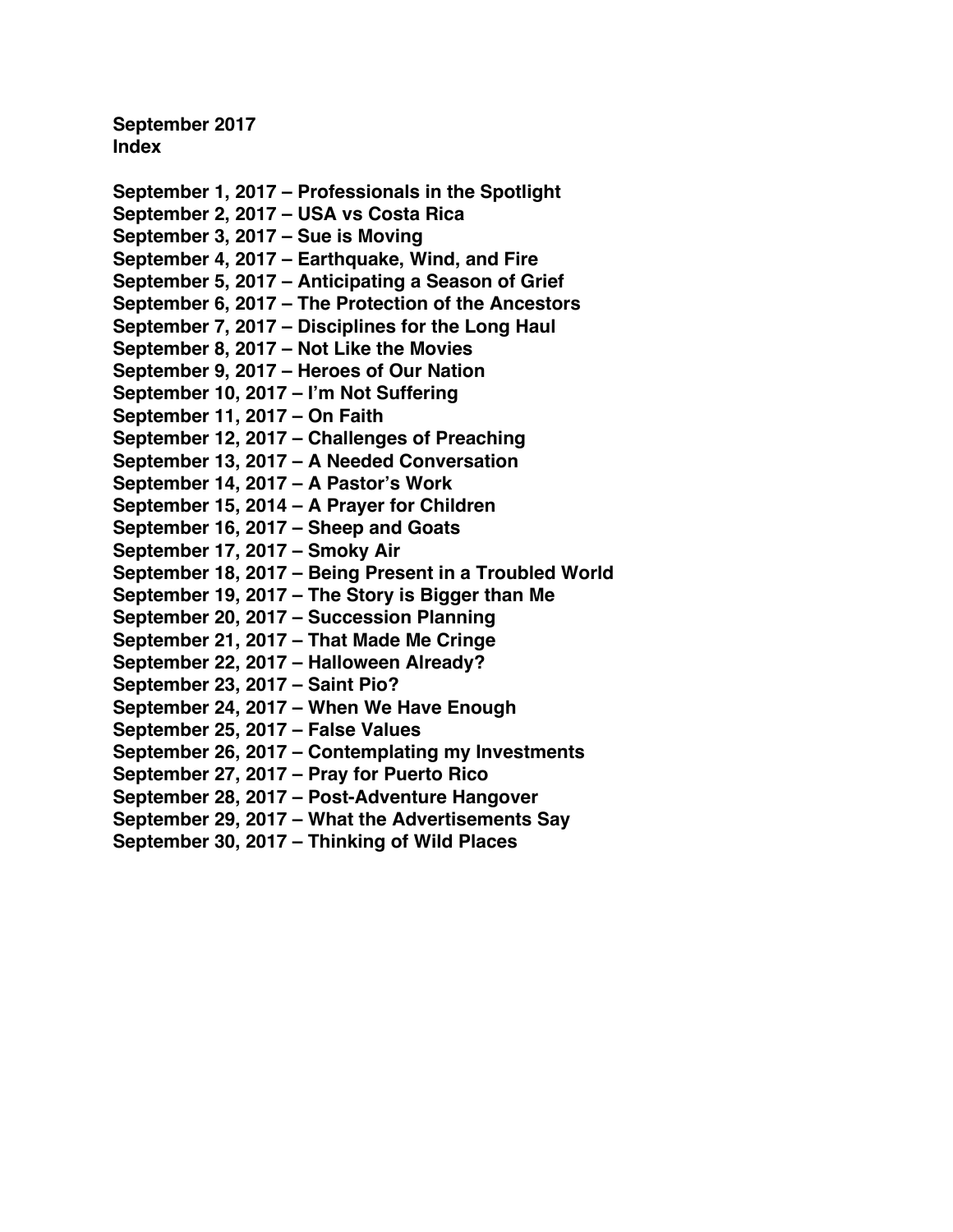# <span id="page-1-0"></span>**September 1, 2017 – Professionals in the Spotlight**

I was listening to a podcast of "Freakonomics Radio" as I was running some errands yesterday. The program was about some of the problems in our current health care situation and one of a series. There were some very good points made in the program. At one point the program commented that "Doctors are already in a tough place, under attack from nearly every quarter. . . And the fear of making a mistake - or what may be construed as a mistake - is already so high that doctors practice way too much 'defensive' medicine." The program went on to discuss other pressures that are laid upon health care professionals.

I have been aware of the fear of being perceived to have made a mistake in my interactions with our health care system. Once, when I was handling my mother's health care management, a payment was mistakenly posted to the wrong account. Instead of paying the hospital bill, which was included with the payment and the proper account on the check, the check was somehow posted to a lifeline account managed by the same hospital. We ended up with a debt in one account and a huge prepayment in the other. It took multiple trips to the hospital billing office to get the mistake straightened out. After working with multiple clerks, the mistake was discovered and corrected by the hospital. At no point in the process did anyone who worked for the hospital say, "I'm sorry," or "I see we have made a mistake." I was told by clerks that I could have resolved the problem over the phone and needed not come in to speak with them in person. I was told by clerks that I must have made a mistake in the account number written on the check. I had not made the mistake. But it was abundantly clear that all of the clerks had been carefully trained to never admit a mistake or apologize. So I know that our health care system is feeling under pressure and that they hospitals, doctors and clinics are doing whatever they can to avoid any appearance of mistakes.

The program cited patient satisfaction surveys as one of the pressures that physicians feel when they practice medicine. Failure to give a patient what the patient requests can result in poor ratings on surveys. The system results in an inaccurate assessment of the judgment, decision-making skills and ability to practice medicine.

But doctors do make mistakes. Health care systems are made up of real, live, human beings and human beings make mistakes. One statistic that was cited in the report is that "the third-leading cause of death in the U.S., accounting for 10 percent of deaths annually, is medical error."

The mistakes are real.

Still, the program repeated over and over that physicians are "under attack."

"Under attack" was a phrase that I heard a lot a couple of months ago when I attended a conference of law enforcement chaplains. It was popular, at that event, for speakers to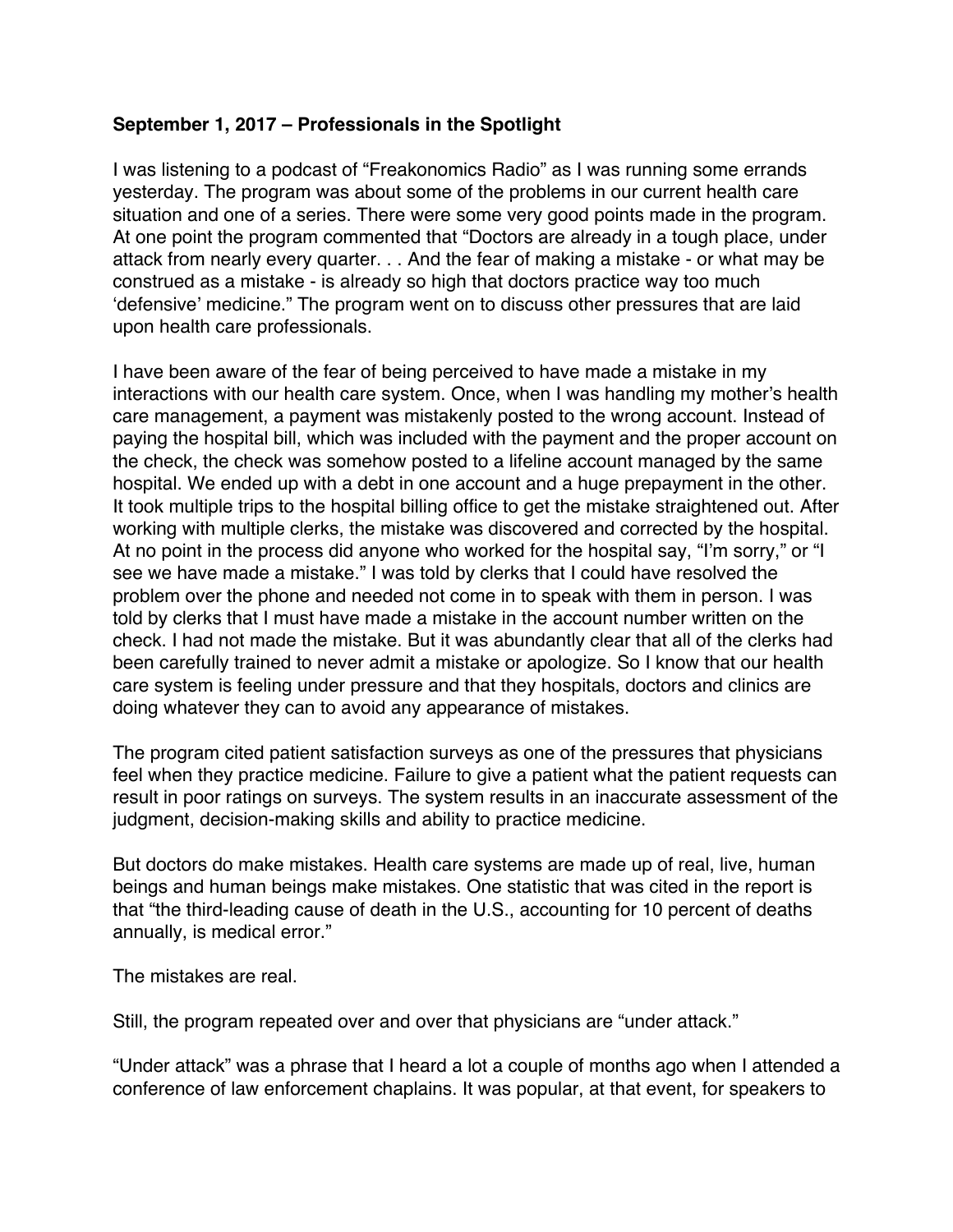refer to law enforcement officers as being "under attack." The ways in which video tapes of police shootings have made the rounds on social media and the fact that split-second judgments are being evaluated by the general public with insufficient information was cited as one of the sources of the attacks. Some interpreted the "Black Lives Matter" movement as being anti-police.

Police officers, like physicians, are human. They make mistakes. That doesn't mean that their intentions are evil. It doesn't mean that their training is misplaced. It means that we rely on humans for some very important jobs in our society. And humans are fallible. We make mistakes.

I suppose that you could use the phrase "under attack" to describe a lot of professions even my own. You could say that ministers of mainline churches are "under attack." Our congregations are shrinking and we are frequently blamed for a lack of church growth as if the minister were the sole reason for church growth and decline. The proliferation of non-denominational congregations and the expansion of "boom and bust" churches that expand and contract dramatically in short cycles often causes criticism of clergy. And clergy also are human. We make mistakes.

I am, however, becoming reluctant to interpret the simple fact that we are human as evidence that we are "under attack." The quest for a better health care system is not an attack. The push for better training and support for law enforcement officers is not an attack. The call for better initial and on-going education for clergy is not an attack. The language of war and battle is, for the most part, inappropriate to describe the role of professionals in our society.

It is true that many of our social institutions are undergoing close scrutiny. The world is in the midst of a great deal of upheaval. Priorities are shifting. The concepts of vocation and career are being examined. The world is changing. That doesn't mean that we should assume a battle mentality and assume a defensive posture.

In religious terms, a more appropriate posture would be that of confession. We are finite. We are fallible. We make mistakes. That doesn't mean that we don't care. It doesn't mean that we are incapable. Rather, it means that we can benefit from admitting our mistakes, examining them, and making deep and meaningful changes. When we confess the things in our lives that are wrong we gain the ability to make changes for the better.

If medical mistakes are a real problem, pretending that they don't exist won't solve the problem. If police officers occasionally make an error in judgment in a situation of extreme stress, choosing sides won't improve the odds of better judgment. If congregations and pastors are facing the ups and downs of a consumerist approach to religion, pretending that "we are right and everyone else is wrong," won't change the realities of church growth and decline.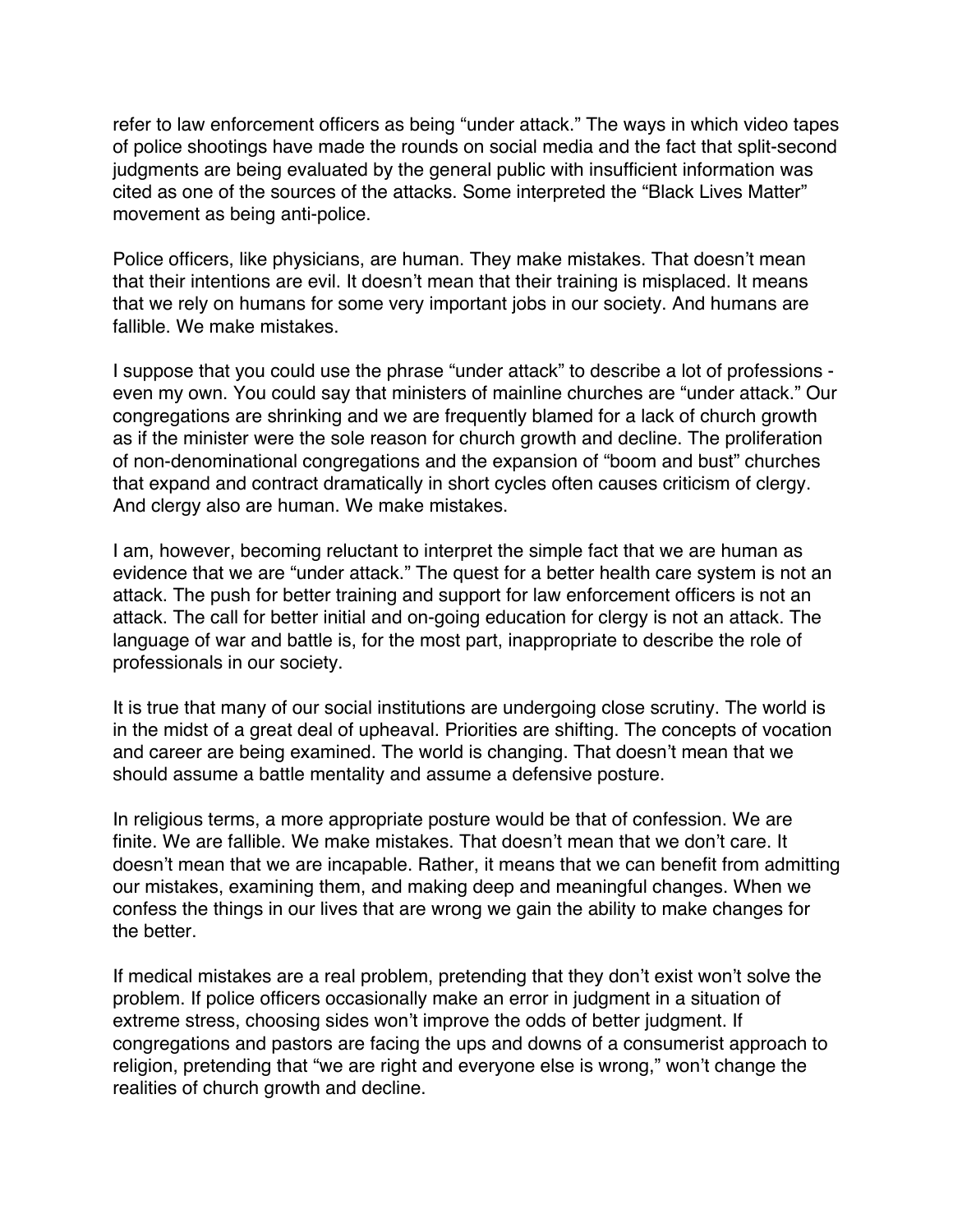<span id="page-3-0"></span>We are not under attack. We are human. We make mistakes. We can do better.

Repeat that three times and go back to work.

Copyright (c) 2017 by Ted E. Huffman. I wrote this. If you would like to share it, please direct your friends to my web site. If you'd like permission to copy, please send me an email. Thanks!

#### **September 2, 2017 – USA vs Costa Rica**

I checked the headlines of the Rapid City Journal, the Washington Post and the New York Times before writing my blog this morning. There was no mention of the story. I might have missed it if I hadn't scanned through the Tico Times from Costa Rica. There it was, as plain as day: "Costa Rica 2, United States 0." The rest of the world calls the game "football." We call it soccer. You know, the round ball with the pentagon shapes. No pads. Lots of running. Low scores. Games end with a tie. Yea that game.

The players may move quickly, but the process of qualifying for world cup competition takes a long time. The process of qualifying for the next World Cup competition, which will take place in Russia in 2018 began back in March of 2015. The CONCACAF FIFA World Cup qualification process is known as "The Hex." a six-team group sees each team play each other twice for a total of 10 matches. The top three teams qualify for the World Cup. The fourth-place team qualifies for a two-game playoff.

This is a big deal because team USA is in third place. Standings are based on total wins, losses, draws and the total number of goals scored. Back in June, the USA men were looking good when, coming off of a victory over Trinidad and Tobago, they played Mexico to a 1 to 1 tie. The tie felt like a victory for team USA. Mexico is in first place int he hex.

Yesterday, Costa Rica, number 2 in the standings, pulled off a victory over the USA, 2 - 0. USA is holding onto its 3rd place position by a hair with Honduras sharing their 2-2-3 record, but having a higher deficit of goals. Honduras plays the USA on Tuesday while Costa Rica matches up against Mexico. After that, the final round of matches takes place in October, with the playoff between the fourth and fifth place team taking place in November. The World Cup begins in June, 2018.

Like I said, the game didn't make the lead stories in the Washington Post or the New York Times.

We often speak of sports as ways of teaching physical education skills, building teamwork, and teaching values. We encourage children and youth to participate in team sports. With the exception of the Olympic Games, few sports competitions involve the whole world. Football with its brain-jarring risk of concussions is predominantly a USA game. Yes, I know they play the sport in Canada, too, but it doesn't garner the huge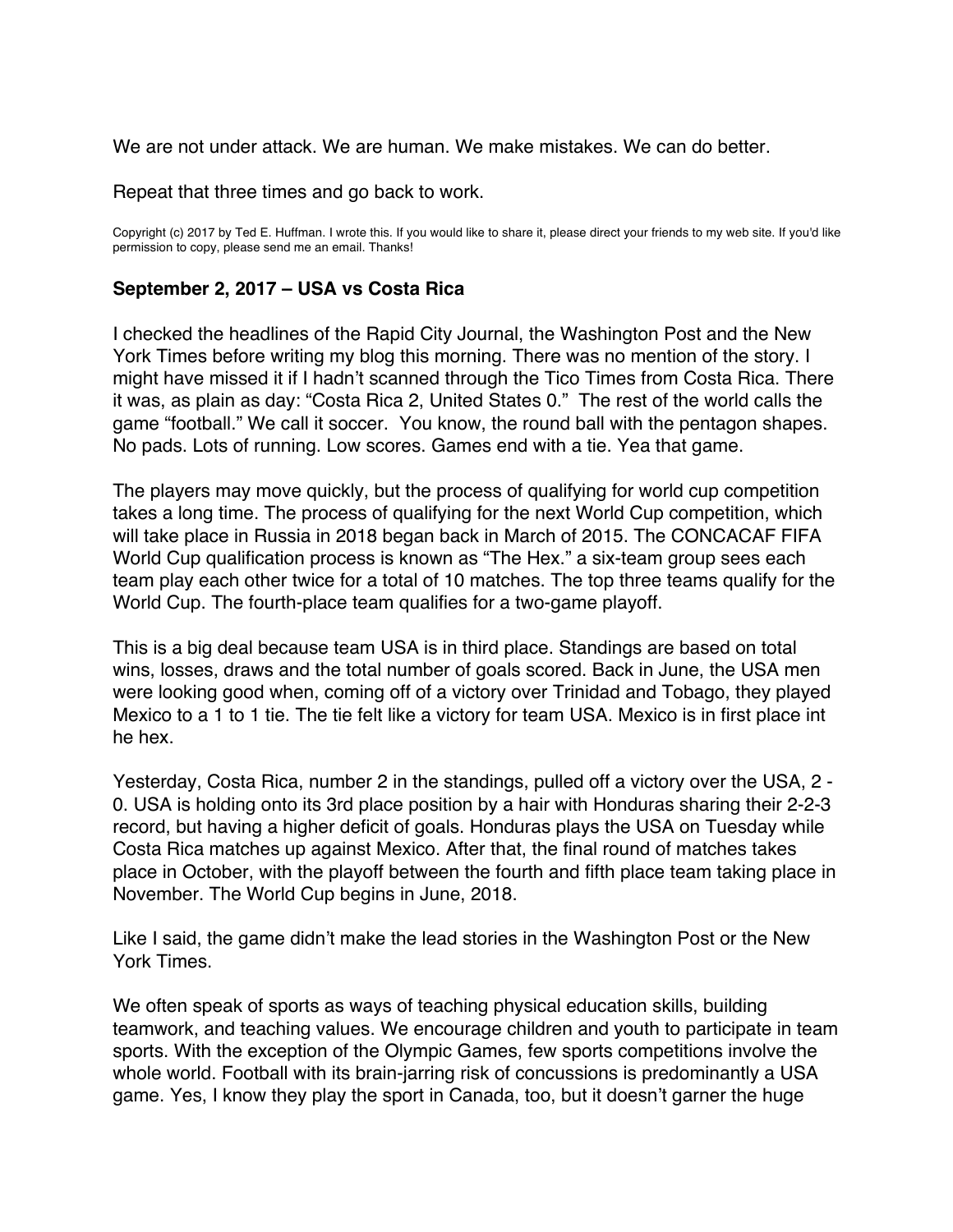advertising revenue and stadium naming rights up there. Baseball and Basketball are played in a few more countries, but the only game with true international standing is Soccer.

If you think you've experienced sports excitement by attending a super bowl party or getting caught up in the World Series, you really ought to have the experience, at least once in your life, of being in downtown San Jose, Costa Rica when their team is playing in the World Cup. Giant televisions that normally display advertising are all tuned to the game. People stand in the streets and block the intersections to watch together. Faces hang out of windows in the surrounding buildings to participate in the street-level excitement.

I have some friends who are really ardent sports fanatics. My own daughter has more money invested in New York Giants jerseys than I have all of the sports-themed clothing I have ever owned. But sports fans here don't hold a candle to the fans in Costa Rica. If you are a big fan of any sport, I bet you have never driven down the street honking the horn of your car in rhythm to your team's fight song. They really do that in Costa Rica.

Down in Costa Rica they can tell you that their forward Marco Urena scored both of the goals against the USA team, one in the 29th minute and the other in the 81st. That's how they talk about the highlights of the game - by keeping track of how many minutes have passed on the clock. A soccer game works on a 90 minute clock, which doesn't stop as often as in other sports, but can be stopped by officials.

I'm not what you would call a sports fan. I am loyal to my team, but they've been known to go more than a century between World Series appearances and since they won last year, I'm not going to hold my breath even though they are first place in their division right now. The games I enjoy the most are high school games when I know the kids who are playing. I'm unlikely to rearrange my schedule to make a game.

I get a kick out of soccer because we have a sister church in Costa Rica. I've got some friends there and I enjoy keeping track of the headlines in their country. It is amazing how much we have in common. In both countries, knowing a bit about sports headlines can ease conversation with people you've just met. Meeting and welcoming strangers is part of the life of the church and having a topic for conversation is always helpful. Were I in Costa Rica today, last night's game would be the main topic of conversation wherever I was meeting people.

Church life in the two countries is very similar and though the circumstances of our congregations are very different, some of the same challenges of cultural change, decreasing attendance, culture-transforming technologies and concern for youth are very familiar. When we talk pastor-to-pastor we discover that our lives are more similar than different. Understanding that we share the same ministry in two different locations helps us understand the true world-wide nature of the church and its ministries. Faith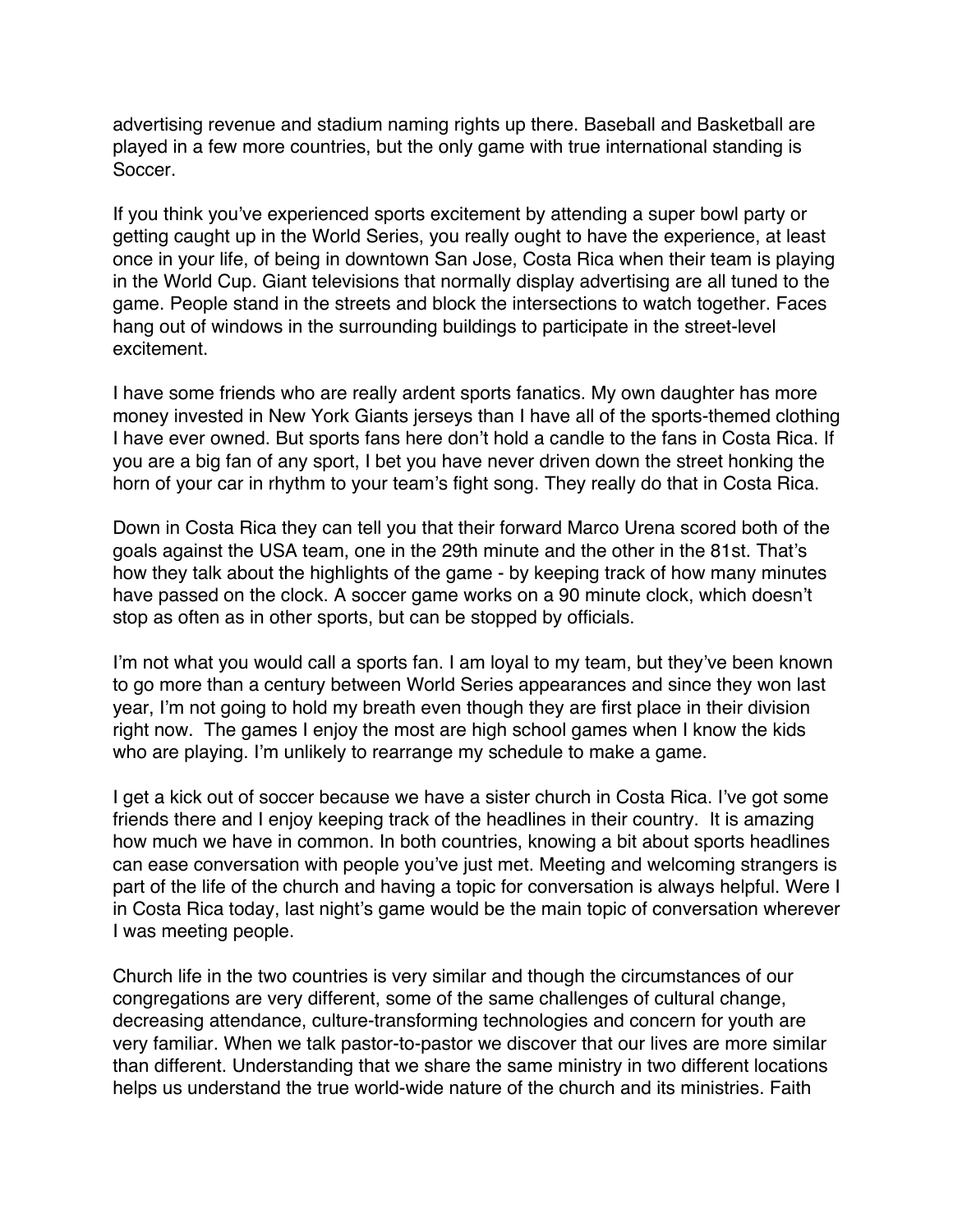<span id="page-5-0"></span>knows no boundaries and though we speak different languages, we worship the same God. The connection has been deeply meaningful in my ministry.

And, just as is the case in sport, my Costa Rica colleagues have a thing or two to teach me.

Copyright (c) 2017 by Ted E. Huffman. I wrote this. If you would like to share it, please direct your friends to my web site. If you'd like permission to copy, please send me an email. Thanks!

### **September 3, 2017 – Sue is Moving**

When our children were teens we took them to Chicago, the place where we had lived as newly weds while we attended graduate school. We showed them the seminary campus and the apartment building where we lived, the University of Chicago campus where we studied, Regenstein Library, Rockefeller Chapel and other features of Hyde Park. We also toured the Museum of Science and Industry, not far from the campus and made it to a few other cultural locations in Chicago, including the Art Institute and the Field Museum of Natural History. Visiting the Field Museum we cam face to face with Sue in the main gallery. Sue is a very famous former resident of South Dakota.

Known officially as FMNH PR 2018, her catalogue number, Sue is a Tyrannosaurus rex somewhere between 67 and 65.5 million years old. Initially discovered by Susan Hendrickson on the Cheyenne River Reservation near Faith, South Dakota, the skeleton had been the subject of a court case around the time we moved to the state. The legal ownership of the fossils were in dispute. Hendrickson was a part of the Black Hills Institute of Geological Research in Hill City and the fossils were originally moved to that location to be prepared for display. They claimed ownership of the fossils and paid the land owner for the remains. The Cheyenne River Sioux Tribe claimed the remains belonged to them. The Land on which they were found was held in trust by the United States Department of Interior so the federal government weighed in as well. The FBI and the National Guard had seized the fossils and they were placed in temporary storage at South Dakota School of Mines and Technology where they remained until the case was resolved.

After a lot of additional legal wrangling, the fossils were put up for sale at Southerby's Auction. The Field Museum obtained financial backing from the California State University system, Walt Disney Parks, Mcdonald's and individual donors and won the auction with a bid of 7.6 million. With the commission the final sales price was \$8.36 million. The Field Museum also raised funds for a new lab in which to prepare the fossils for display. The new lab has glass windows that allowed visitors to view the work as it progressed. The skeleton was nearly complete, but some bones were missing. Crews made plastic replacements for the missing bones, casting them in a purple color so that they could be easily distinguished from the actual fossils. Replicas of the skull were made for display. One replica went on a tour of the nation. Another is on display at Disney's Animal Kingdom in Florida.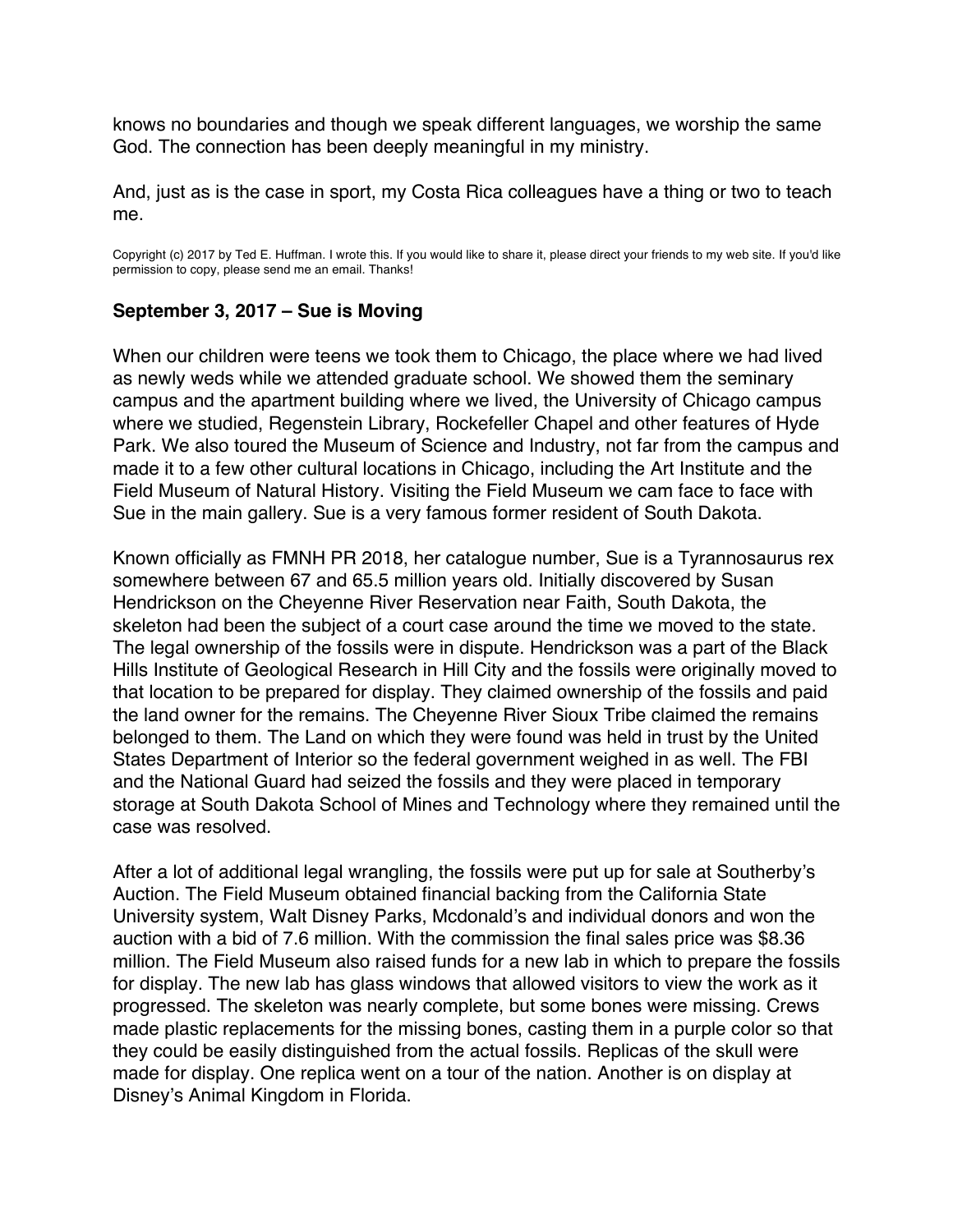The main attraction, however, is the mounted skeleton of Sue in the main hall at the Field Museum in Chicago. That's what we saw when we took our children to visit the museum.

Now, Sue is on the move once again. The 40 1/2 foot skeleton will be taken down, moved to a new display space and remounted. A cast of the skeleton of the largestknown dinosaur, Patagotitan mayorum, will take the place of Sue in Stanley Field Hall. The patagonian is 122 feet long and is estimated to be more than 30 million years older than Sue.

Meanwhile, scientists have discovered more about Tyrannosaurus rex and will make some adjustments in the display of Sue. The changes are based on the latest research into the dinosaurs. The new display will feature gastrula, a new set of bones resembling an additional set of ribs spanning the belly. Thees are believed to have provided structural support to help the giant animals to breath. They will show the bulging belly that was a feature of the meat-eating dinosaurs. Scientists will also replace Sue's wishbone. They believe that the wishbone was originally misidentified when it was mounted in 2000 and believe that they have the actual bone to add to the new mount. Ribs will be adjusted to produce a less barrel=shaped chest and the right leg will be adjusted so the dinosaur isn't crouching so much.

We pay a bit of extra attention to Sue simply because the story of the dinosaur began in South Dakota. We've hiked some of the hills in the area near where Sue was discovered and our friends ride their horses not far from that place. We know the look of the land, at least the way it looks now, which is likely very different from the way it looked in the age of the dinosaurs. Discovering and displaying dinosaurs required a unique combination of hard, careful scientific process and a large dose of imagination about how things might have been. New discoveries alter original theories and sometimes fill in information that was previously a matter of speculation and imagination. Dinosaurs are so large that displays are not often changed once they are erected.

Within sight of my office are the life-size concrete sculptures of seven dinosaurs that make up Dinosaur Park on Skyline Drive. The park was originally opened in 1936 and the creatures were made to look the way people imagined them at the time. They are painted green on the top with white bellies. The tyrannosaurus rex stands much more upright than the display of Sue in the Field Museum. Its large head seems to be mounted on an impossibly thin neck. It reflects the way dinosaurs were imagined to be back in the 1930's.

Sue, however, after a bit less than 20 years of display is now going to get a makeover that reflects the latest in research.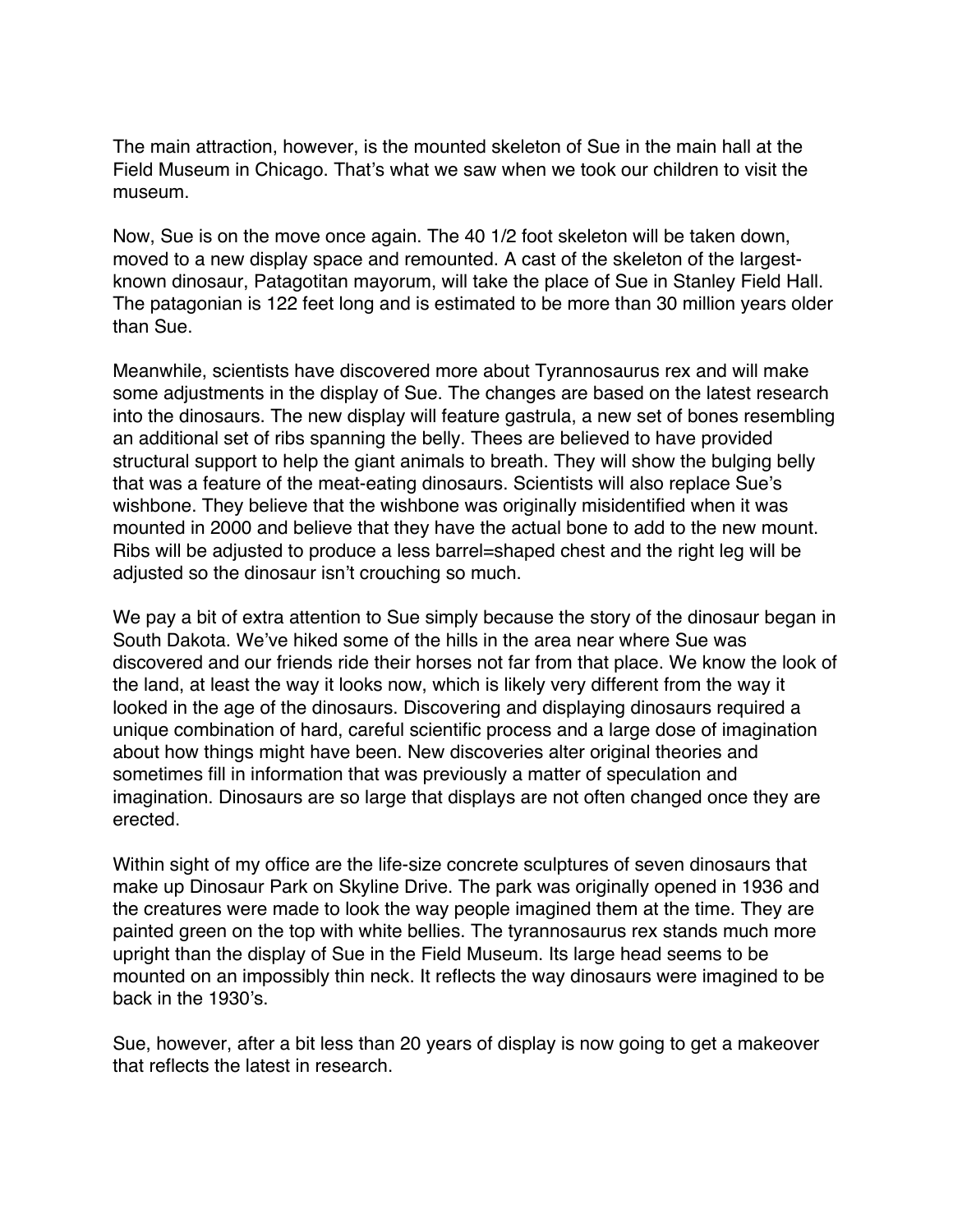<span id="page-7-0"></span>Scientists don' know the full story of Sue. There have been speculations about the cause of her death that include injury, disease and starvation. The fossils show marks of a rough life that include bite marks, parasites and arthritis.

I continue to be interested in the fossil. The new display will definitely be on my list of things to see the next time I have an opportunity to visit Chicago.

Copyright (c) 2017 by Ted E. Huffman. I wrote this. If you would like to share it, please direct your friends to my web site. If you'd like permission to copy, please send me an email. Thanks!

### **September 4, 2017 – Earthquake, Wind, and Fire**

We've heard from a number of our friends about relatively mild, but definitely real earthquakes. About 55 earthquakes occurred overnight from Saturday to Sunday in Southeast Idaho. Some could be felt in neighboring Utah. One of those quakes was the strongest earthquake to hit the region, near Soda Springs. The earthquakes began about 6 in the evening on Saturday. The second, striking at 5:56 pm was the most powerful so far, registering 5.3 on the Richter scale.

The InciWeb Fire incident information system of the Interagency Fire Center is showing 44 active fires in Montana alone, with other fires in Wyoming, Idaho, Washington, Oregon and other sates. We've been seeing smoke-filled skies long enough that most of us are sneezing and feeling our eyes irritated. What little discomfort we are experiencing is nothing compared to those who are living in the midst of the fires. A friend of ours who recently got back from fighting fires in Montana, left yesterday morning, heading with his team to another fire in Montana. He was hoping to get a little more time off, knowing he'd be dispatched again, but thinking it would come on Wednesday or so. The need for experienced crews, however, changed that schedule.

As we read about the severe flooding in Texas in the wake of hurricane Harvey, we are also noticing that Hurricane Irma, out int he mid-Atlantic, is a well-formed storm, already listed as a Category 3 storm, and is a potential threat to the eastern seaboard of the U.S. It is still a bit early to forecast the exact track of the storm. It may head for the east coast. It may turn away. It is, however, a storm worthy of our attention.

The natural phenomena of just the last week are enough to bring to mind the fifth verse of John Greenleaf Whittier's poem, turned hymn, "Dear Lord and Father of Mankind." That hymn recalls the prophet Elijah hiding in a cave in Horeb:

Breathe through the heats of our desire thy coolness and thy balm; let sense be dumb, let flesh retire; speak through the earthquake, wind and fire, O still, small voice of calm.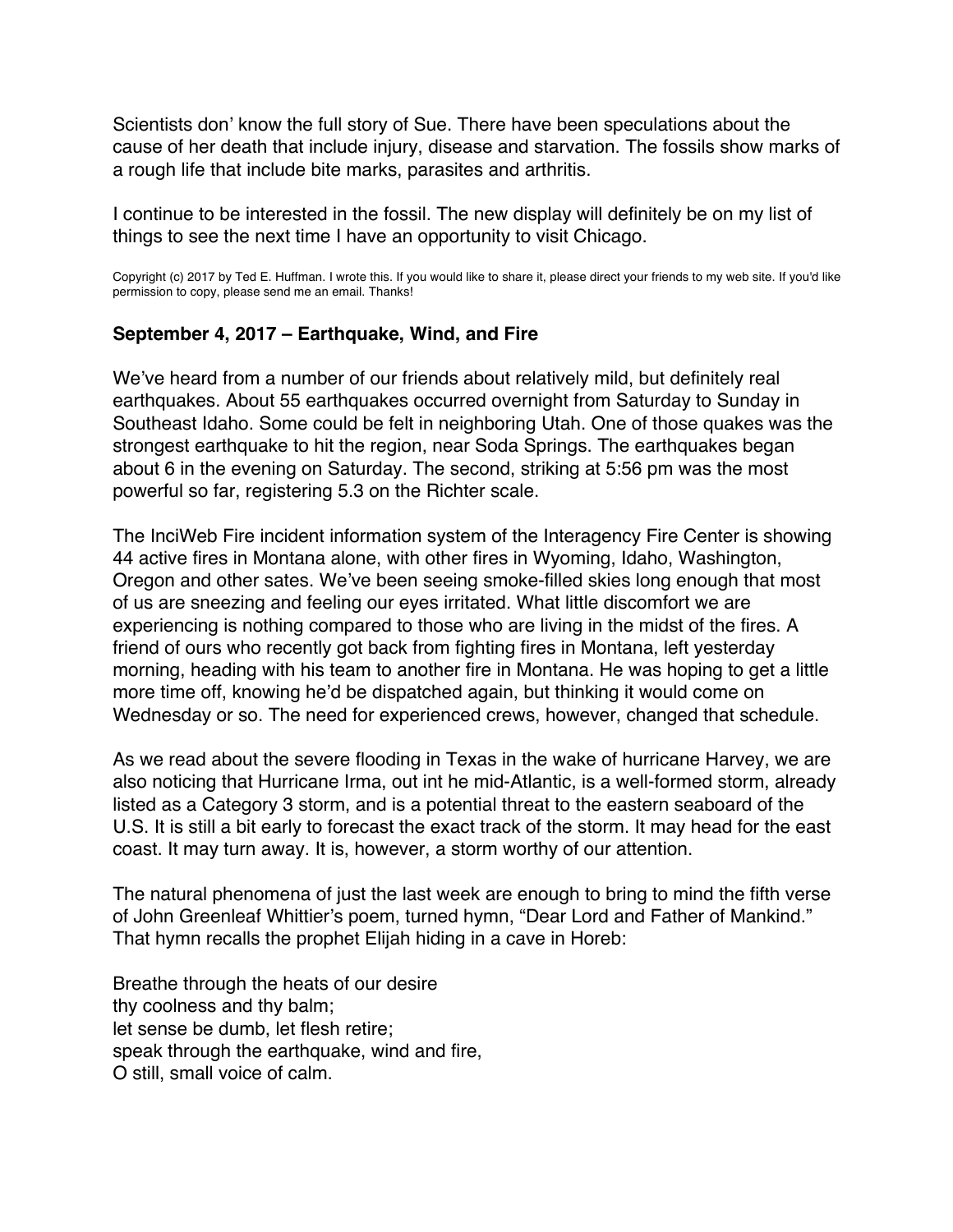There have been plenty of earthquakes, winds and fires - enough to make us wonder what is going on in our world.

Yesterday I was talking with a group of friends about how we interpret the events of our world. Natural phenomena have, over the centuries, been interpreted as signs of God's favor or disfavor. The ancients interpreted phenomena such as a solar or lunar eclipse as a portent of God's actions or feelings about humans. Modern science tends to lead us to dismiss such conclusions about nature. We don't look at the smoky skies that have been prevalent in our region for days and think that we are somehow being punished. This was not always the case. Generations of people saw signs of God's existence and action in the world in the weather,

Earthquake, wind and fire bring the question, "Where is God in all of this?"

It can be helpful to turn, once again, to the stories of our people.

Elijah had slain all of the prophets of a competing religion and in the process raised the ire of Jezebel. She threatened to have him killed by the next day, so Elijah went on the run. He believed himself to be doing God's work, but the result was a run for his life. After going a day's distance into the wilderness he was exhausted and ready to give up. He found food and water and slept a bit. That gave him energy to keep going. 40 days later he found himself in a cave where he decided to live. It was from the mouth of the cave that he witnessed a great wind and an earthquake and a fire. But the voice of the Lord was not in the wind. It was not in the earthquake. It was not in the fire. Elijah only understood God's call for his life when he persisted to listen to "a still small voice."

God doesn't always come to us in the ways that we expect.

The voice of God may not be in the earthquake, wind and fire, but rather in the compassionate response to those events. People have remarked at the heightened sense of service and community that has been evident in the aftermath of the hurricane and flooding in Texas. Folks from around the area and across the nation have gone to offer assistance and support to those who have lost so much in the events. volunteers have rendered help when it was most needed. As water and sewer systems have been rendered unworkable in the aftermath, people have been delivering clean drinking water. Of course the recovery is massive and will take a long time. It has been a dozen years since Hurricane Katrina devastated the city of New Orleans and folks there still feel its effects and still are recovering. Buildings are rebuilt more quickly than the trust of people.

Despite our advanced scientific understanding of natural phenomena, despite our skepticism about the ways that God works in the world, it would do us good to think about how God works in our world. It is not a matter of having to choose to either see God's work or embrace scientific method. The two worldview are not mutually exclusive.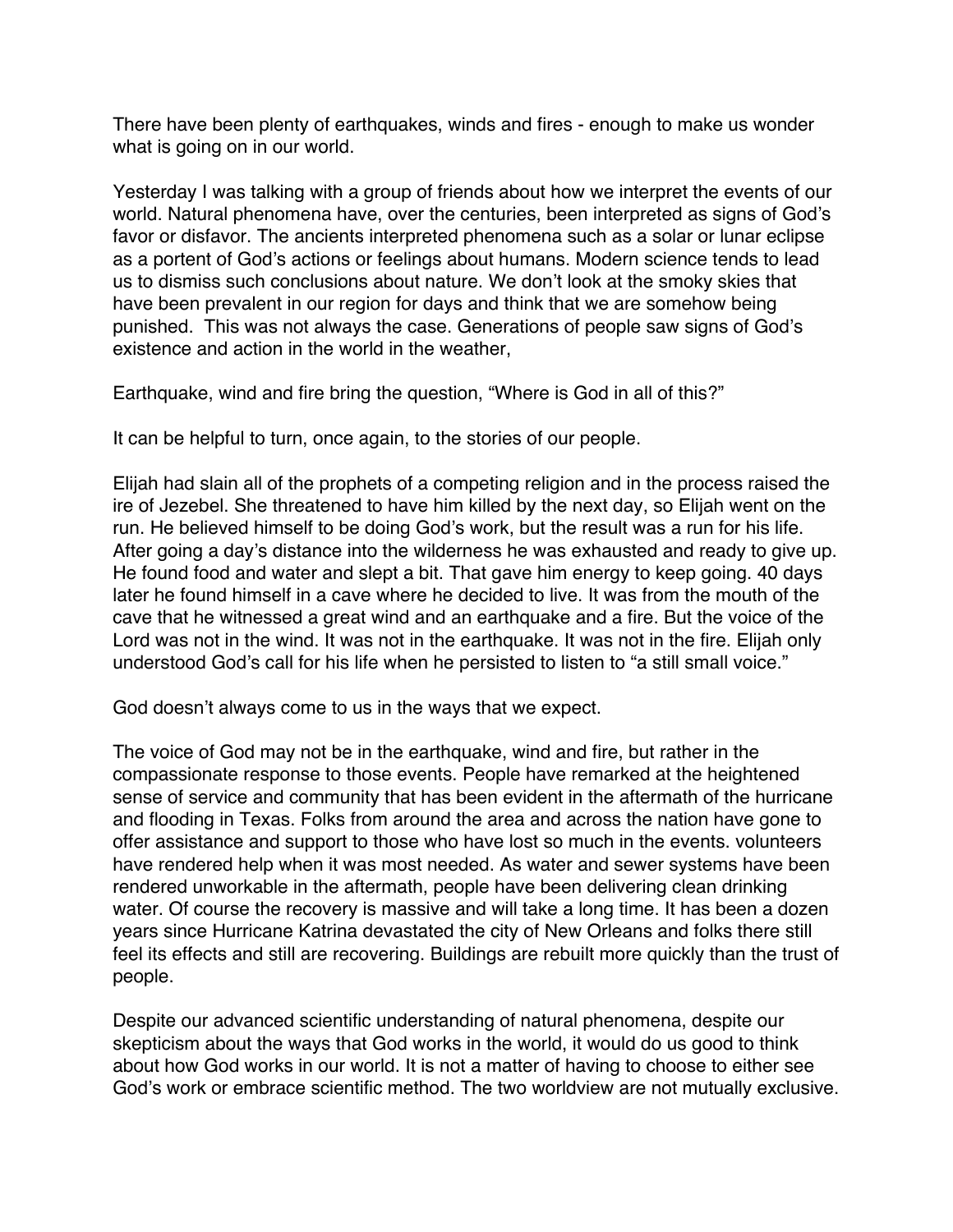<span id="page-9-0"></span>Many contemporary thinkers see God at work in the natural phenomena that are observed by scientists. Rather than seeing scientific method as a threat to religion, they see the advancement of knowledge and understanding as expanding their understanding of God's actions in the world.

We live in interesting times. There is much that seems to us to be crisis. We are right to be alarmed at the threats to order and safety that we observe. But when we carefully listen and look for God's call in the midst of these events, we may discover that God is not being silent. Rather God calls to each of us with new possibilities for deepening our relationship with what is truly most important.

Copyright (c) 2017 by Ted E. Huffman. I wrote this. If you would like to share it, please direct your friends to my web site. If you'd like permission to copy, please send me an email. Thanks!

### **September 5, 2017 – Anticipating a Season of Grief**

As a pastor I come face to face with grief on a regular basis. Perhaps my work with our area LOSS (Local Outreach to Suicide Survivors) Team and as a Sheriff's Chaplain bring me in contact with more sudden and traumatic loss than some, but every pastor faces instances when grief enters the community without warning. Alongside those moments are the types of grief that are nearly constant in the life of any community. Right now I am thinking of two families that have been told that in all likelihood they will face the death of a loved one within the next year. The medical diagnoses have been made, the treatment options have been discussed and the reality of the limits of modern medicine are evident in both cases. These are people who have access to high-priced medical care, but life is more complex than simply being able to hire the best doctors. Death is a reality for the best doctors, though most hospitals and clinics try to keep that from the minds of their patients.

Sometimes, in casual conversation, I've heard people remark that one type of death is somehow preferable to another way of dying. Most of the time people express fears of a slow process where one lingers between life and death for an extended period of time. We put significant energy into creating advance directives to assist family members with difficult decisions should we end up in a position where we are unable to make decisions about our care.

At the same time, we use euphemisms that aren't always helpful when faced with the really difficult decisions of life. We refer to withdrawing life support as "pulling the plug." Of course some of the machines used to assist with breathing and regulate heart rate are powered by electricity, but there is nothing remotely related to "pulling the plug" in modern medical practice. I have been present on numerous occasions when a ventilator is withdrawn. The process is nowhere as simple as unplugging a device and the patient's reaction is often one of relief, not distress. The breathing tube causes irritation in the throat and its withdrawal allows for a more natural feeling.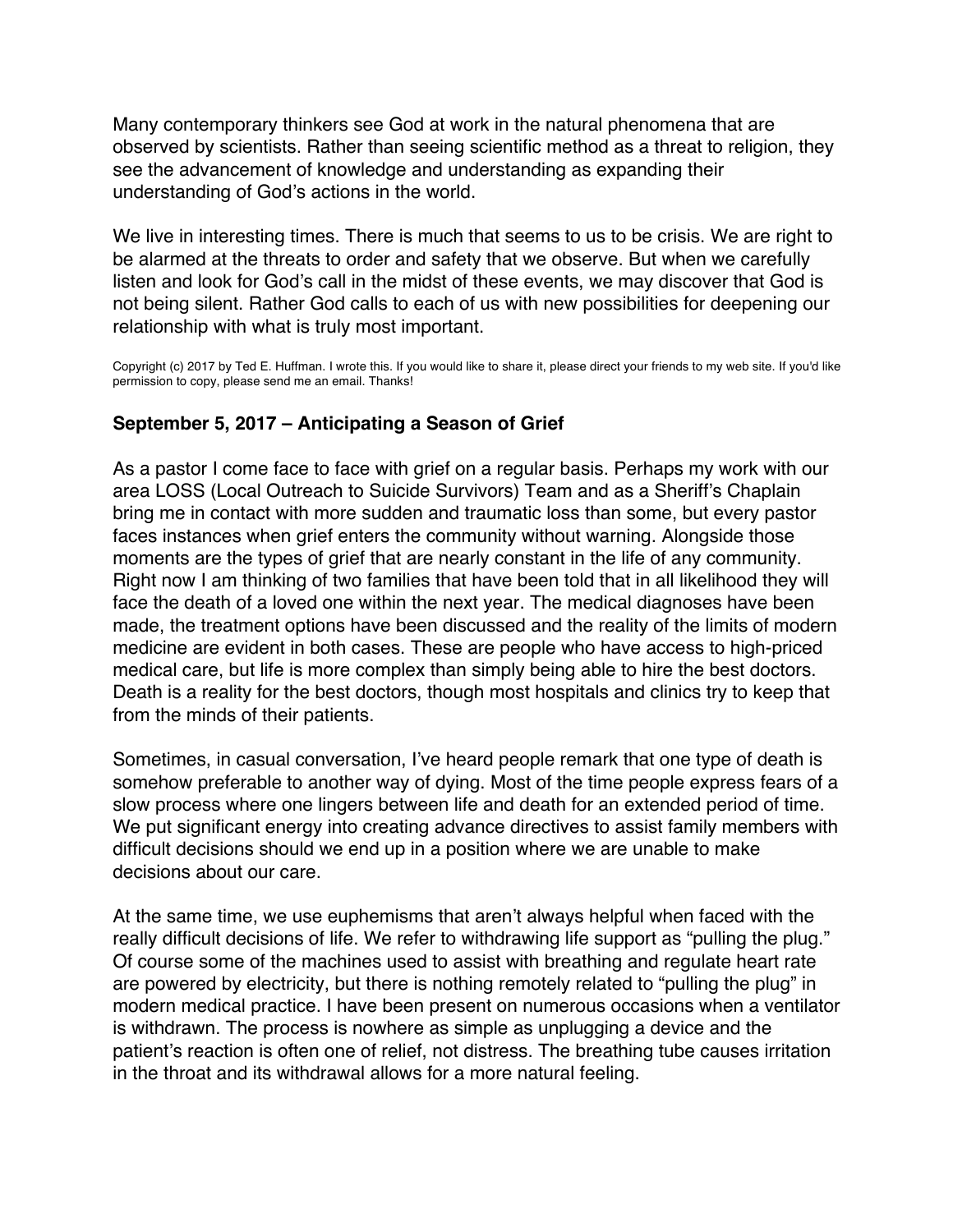We go through seasons of grief. It seems as if we often experience grief upon grief, instead of having a single loss command our entire attention. The losses in life are not distributed evenly over its span. It is very common for me to work with families who have experienced multiple deaths in the same year. And grief is cumulative. Additional grief is added to existing grief. Having the losses occur in close proximity does nothing to ease the pain experienced. It is, rather compounded by the rawness of emotions that accompanies the initial grief.

The Christian calendar is organized to create its own season of grief. Because we believe that faith is a part of every aspect of life, our calendar is organized to help us experience all that faith has to offer. Part of this arrangement is expressly to allow us to practice the really big events of faith in preparation for the inevitable. The season of Lent, culminating in Holy Week, is a season of coming face to face with loss and grief. The tools and language of faith for dealing with real death are on display in the texts we read, the liturgies we perform, and throughout the life of the church.

The seasons of real life, however, rarely line up with the neatness of a pre-planned calendar. Whether death comes suddenly, or is long anticipated, the actual moment of death always comes as a bit of a surprise. We simply do not know when it will occur and we can't predict our reaction. As I frequently hear from grieving people, "You know it is coming, but you can't be fully prepared." Grief is frequently an experience of the unknown. "When will I stop crying?" "When will life return to normal?" "When will this pain I'm experiencing ease?" Those are questions to which we do not have answers and, in some cases, the answer is that live never goes back to the way it was before. Loss is not something you get over. It is something you get through with the love and support of a caring community.

In my experience, however, grief is awful only in the sense that it does inspire awe. It is not something that should be avoided at all costs. For the most part, you can trust people with their grief. When they collapse in tears on the floor, that collapse may be exactly what they need at that particular moment. When they want to see the body of their loved one, their instincts are usually right. We need to stand with those who are grieving and we need to do what we are able to support them, but we do not need to tell them how to feel or react to their experience. We can trust them with the process of grief.

Grief, is, after all, a natural process and a process of healing. Like other types of healing, there is pain involved. But that pain is part of a process of transformation. Something new is emerging in the midst of the grief. Pain is difficult. Sometimes we feel that we are unable to bear any more. But pain is also an effective teacher. We learn from the process of pain. As we go through pain we are being reformed into a new way of living and seeing the world.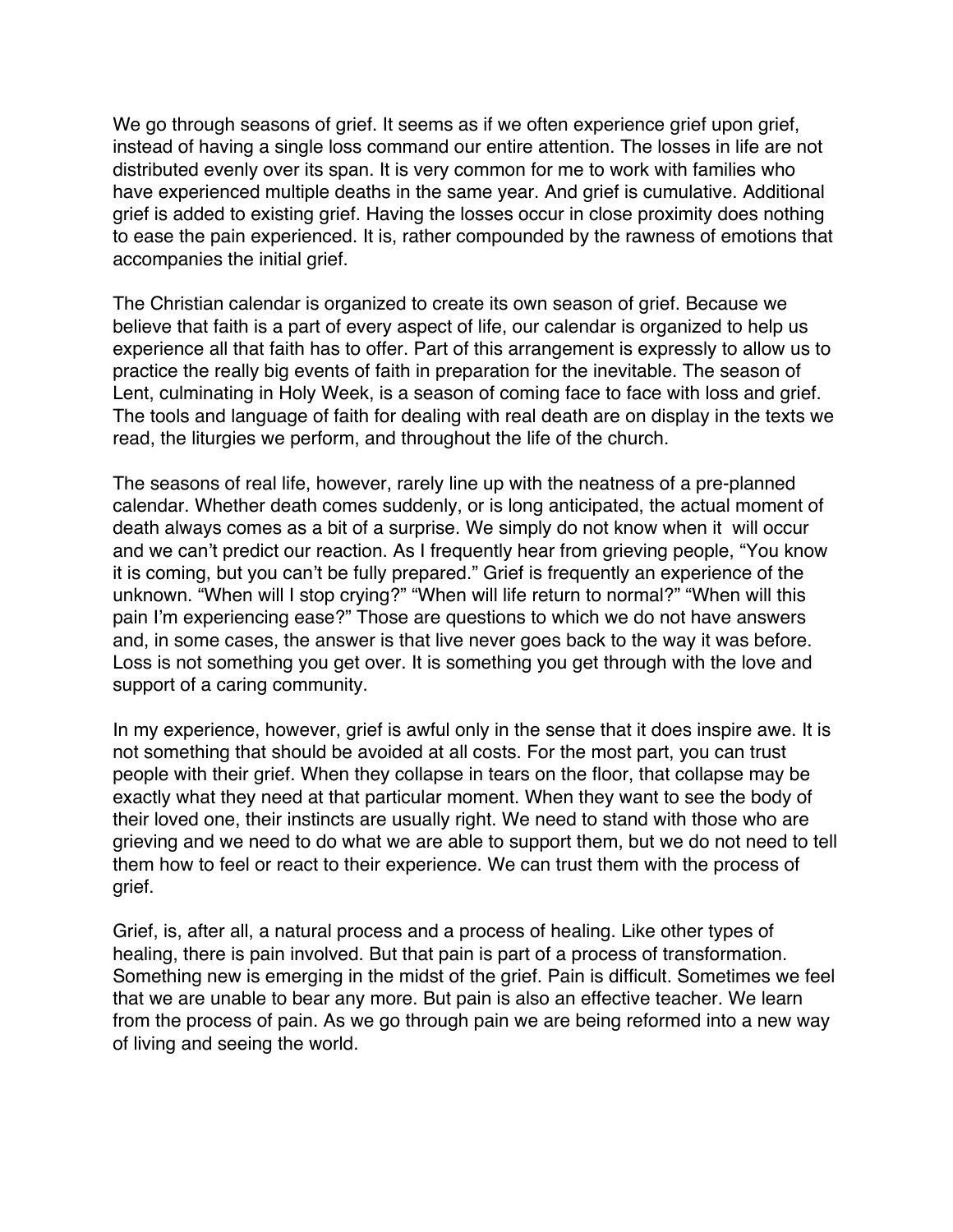<span id="page-11-0"></span>I can see that our congregation is living in anticipation of a new season of grief. Some of our prominent elders have been hospitalized recently. Some of our members have received devastating diagnoses. Some are in the process of accepting the news that their lives will be shorter and end differently than they anticipated. Some are adjusting to the impending loss of a loved one. As pastor, I know that I will be called upon to officiate at some significant funerals in the year to come.

We can anticipate, but we can never be fully prepared. We have to trust the process of grief as it comes. That's why we practice with the season of Lent each year - so we can be reminded that God is present in the midst of loss and grief. We are never left alone.

Copyright (c) 2017 by Ted E. Huffman. I wrote this. If you would like to share it, please direct your friends to my web site. If you'd like permission to copy, please send me an email. Thanks!

# **September 6, 2017 – The Protection of the Ancestors**

One of the blessings that comes to a pastor who has served the same congregation for many years sometimes doesn't feel like a blessing. As I go through my days I am deeply aware of those who have gone before. When I stand in the sanctuary of the church I serve, I can remember a lot of funerals. I can remember the days when some of our widows became widows. I can recall the ceremonies of saying good bye to beloved grandmothers of our congregation. The shock of the loss of young ones comes to mind. The room is made sacred by so many memories. There are also memories of weddings and baptisms and days of great joy.

But it isn't just my memories that makes the place sacred.

When we worship, the room is filled with even more memories. Those with whom I worship bring into that place their own memories. Some of those had belonged to the church for decades before I arrived and know the stories that precede the ones I know. Some of the memories come from different places - places where I have never been.

The ancients often speak of an awareness of the presence of the ancestors. They sensed that they were with them in moments of crisis and transition. They spoke of them at times of promise. When Moses met God at the burning bush, he first asked who he (Moses) was that God should send him to Pharaoh. Then he inquires of God, "When they ask, who should I say sent me?" God at first responds simply by asserting that God exists: "I am who I am." A moment later, God reminds Moses that God has been a part of the story of our people for generations: "I am the God of Abraham, the God of Isaac, the God of Jacob."

We often recall our ancestors when speaking about God. It is one of the ways we acknowledge that ours is not the first generation to have lived in deep relationship with God.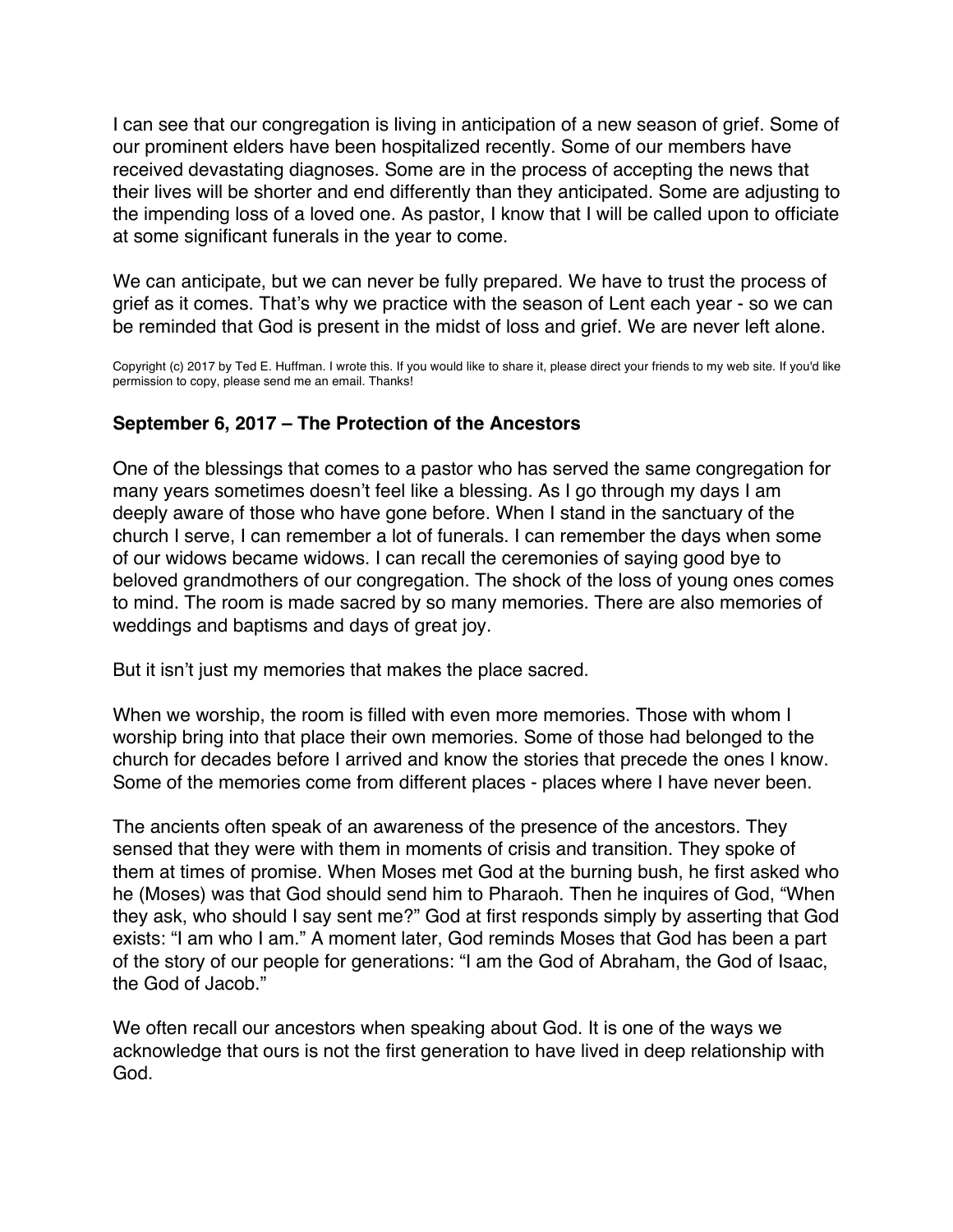There are many other places where our faith invokes the ancestors. In Celtic Christianity a common blessing is to invoke the protection of ancestors.

I often am aware of those who have gone before. I think of my grandparents and of my parents and of the values and perspectives they left with me. I consider my father's passion for family when I make decisions. I hear my mother's passion for peace when I work with others. But my ancestors in faith are more than just those in whose direct lineage I stand. I am influenced and guided by those with whom a genetic connection would be hard to trace. I have been adopted into a specific corner of the family which is the church of Jesus Christ. In this particular congregation have been many ancestors whom I never met face to face, yet who shape the people we are and guide us.

I did not know, face-to-face, the people who designed and constructed the building we use. But their contributions to our congregation benefit me every day. I have been told that the plumber Pete Melgren was among those who insisted that the building be accessible to those who use wheelchairs. I also know from having responsibilities for the maintenance of that building that he insisted up on the use of the finest quality materials in its construction. Those doing repairs or making minor modifications to the building routinely comment on the quality of construction and the materials that were used. Those who were making decisions about the building at least had the foresight to look a half century down the road. Now, as the building approaches 60 years of continuous service, the fact that they didn't scrimp or cut corners is evident and deeply appreciated.

I am deeply aware of the legacy of service that is embedded in this congregation as well. The church was formed to provide Christian services for those who were living on the frontier in a location far from the homes of their birth. It began by reaching out to Christians of many different denominations and was nurtured by pastors who were open to differences of opinion and interpretation.It has never forgotten its call to service. The founders might never have imagined delivering firewood to those who need it to heat their homes or maintaining a relationship with a sister church in Costa Rica as specific callings of the congregation, but they would have understood the call to serve others.

This awareness of the blessings of the ancestors gives those of us who serve in this generation a specific calling. We, too, are called to invest in the future. We are called to pass on the blessings of this time to those who will come after us.

Perhaps it is the product of my age, but I am increasingly aware that the decisions I make affect the choices that will be available to future pastors of this congregation. I have no idea who will be called to serve the congregation in the future, but I suspect that one day another person will stand in the same room where I have stood and be embraced by the spirit of the place. I ask myself, "What gifts can I make to those who will come in the future?"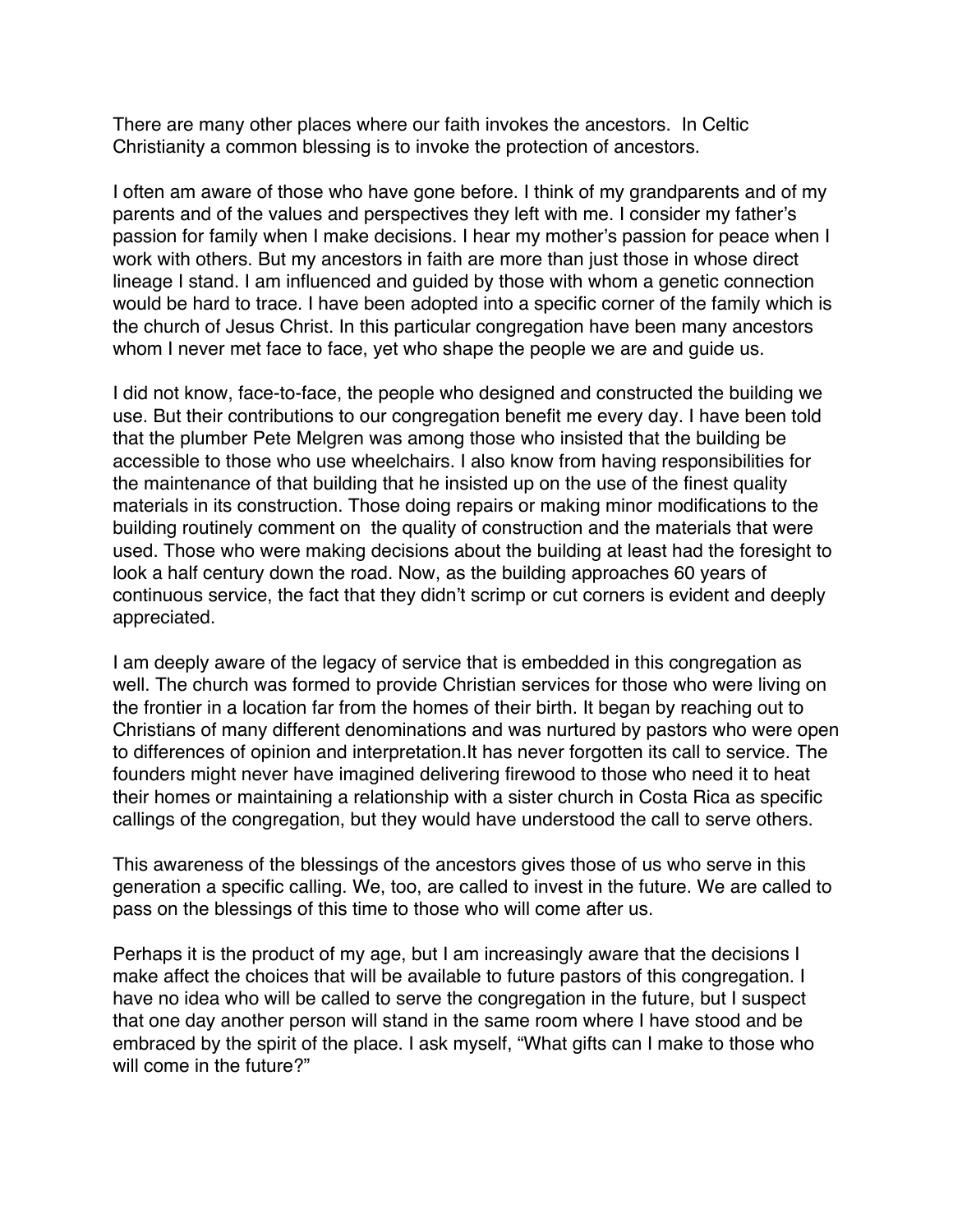<span id="page-13-0"></span>John O'Donohue was a poet, theologian, philosopher, and author who died nearly a decade ago. His words continue to inspire me. In one of his poems that speaks of the need of special inspiration in times of darkness and grief, he includes four specific blessings:

May the nourishment of the earth be yours, May the clarity of light be yours, May the fluency of the ocean be yours, May the protection of the ancestors be yours.

It is a blessing like that one that I would aspire to leave to future generations of this congregation. I am confident that the last blessing will be granted, for those who have gone before have offered protection that I have known and learned to trust. It will be there for those who are yet to come.

Copyright (c) 2017 by Ted E. Huffman. I wrote this. If you would like to share it, please direct your friends to my web site. If you'd like permission to copy, please send me an email. Thanks!

# **September 7, 2017 – Disciplines for the Long Haul**

I'm not sure how the conversation started, but it drifted to a few questions about how I have ended up serving the same congregation for more than two decades. Different pastors and different congregations are matched for different amounts of time. While the trend during my career has been toward longer and longer pastorates, our experiences of serving congregations for seven, ten and now twenty-two years and counting has been that long-term relationships with congregations is a fruitful experience.

I'm sure that the length of our pastorates is the result of a lot of different factors. One possibility is that options for making a change have been limited. One possibility is that family circumstances have created an incentive to stay even when things are tough. One possibility is that the congregation we serve is incredibly tolerant. The conversation to which I refer, however, had a question that I've been pondering ever since: "What spiritual disciplines sustain you for long-term ministry?"

After all I've been a full-time ordained minister for 39 years. I'm married to a minister who was ordained on the same day and has served the same length of time. I guess that qualifies as long-term ministry.

In no particular order, here are some of the things that have sustained me.

I'm not sure it is accurate to name marriage as a spiritual discipline, but the value of a partner who understands and is fully committed to the ministry is a huge factor in my staying in the ministry. Without that support, I suspect I might have drifted into another career. My whole family has been supportive of the work I do. My partner understands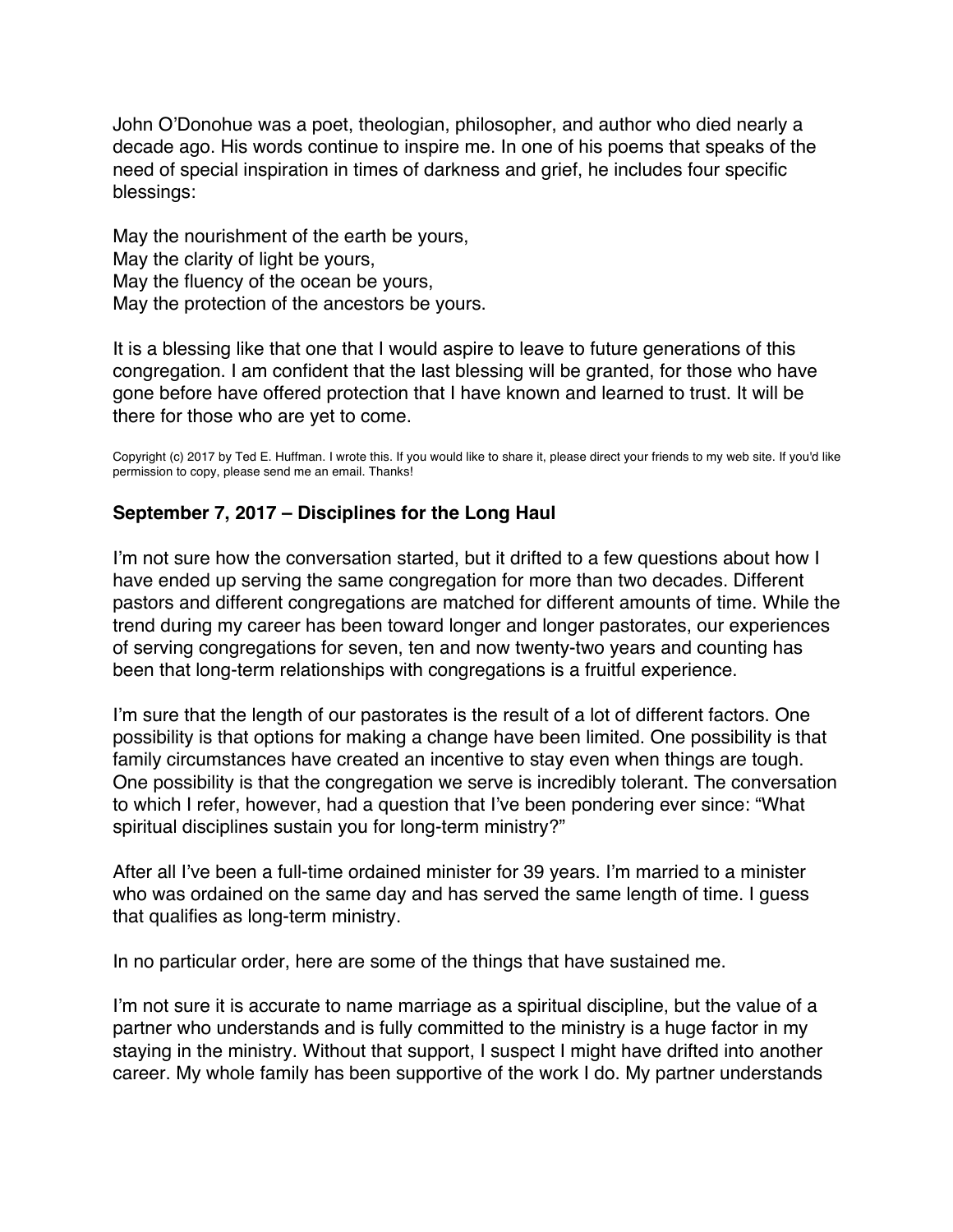the pressures I experience and shares the burdens I encounter. Care of marriage and family life has been critical to sustaining ministry.

My preaching is dependent upon small group bible study. I meet weekly with a small group of colleagues, sometimes as few as just one other colleague. We discuss the texts that form the basis of our preaching. We use the Revised Common Lectionary as the foundation of our discussions. Hearing the perspectives of others is important to keeping preaching fresh. Being able to float ideas before they are committed to paper or ensconced in a sermon allows them to be modified. Sharing ideas helps all of us.

Some authorities on prayer walking claim that it is always intercessory - that praying while walking outside of the church building is about focusing one's attention on the concerns of the community and lifting them up to God. I think, however, that my prayer walking is quite devotional. I try to take a walk of at least a mile through the streets of our city each week. Most weeks I easily double that amount of distance. Sometimes I am very conscious of praying as I walk. Other times I just focus my attention on what is going on around me: people going to work, parents dropping off children at day care, clusters heading for the coffee shop, homeless folk heading to and from places of support, parking officials chalking tires, business people arranging store displays. Just paying attention to the activities in our community seems to provide a sense of connection. I understand that these people and I belong together. Our lives are intertwined. As far as prayer is concerned, simply being aware that God is present and involved in our lives is sufficient. God doesn't require that I ask for anything, nor even that I pay attention. However God provides a sense of connection with our town that is important to the task of preaching each week.

Silence. I get at least a half hour of simply sitting quietly in the church every week. Most weeks I get an hour or more. One of my times of silence is early in the morning on Sunday. I arrive at the church before anyone else. I sit in the sanctuary in the pews where the people sit. Sometimes I move around as I think of different people. Many of the folks in our church sit in the same place week after week. Most weeks I get another half hour or more on Sunday afternoon. This is the start of my week. After focusing on worship for a whole week, I release the service completed and start to think of what is to come. I often have pastoral concerns on my mind. People who are in hospital or hurting, those who are grieving, those who are traveling, those who are between jobs, those whose marriages or families are threatened all some to my mind as I sit quietly. Part of the time, I practice centering prayer, clearing my mind of distractions and releasing concerns to just listen to God.

Some wouldn't call it a spiritual discipline, but I definitely do. I am intentional about spending time with children each week. Some weeks I just walk through the halls of the building as children are being dropped off and picked up from the preschool. The rush of parents and children and teachers is conducted with great care for the safety of the children and their enthusiasm for what is happening is contagious. Sometimes a parent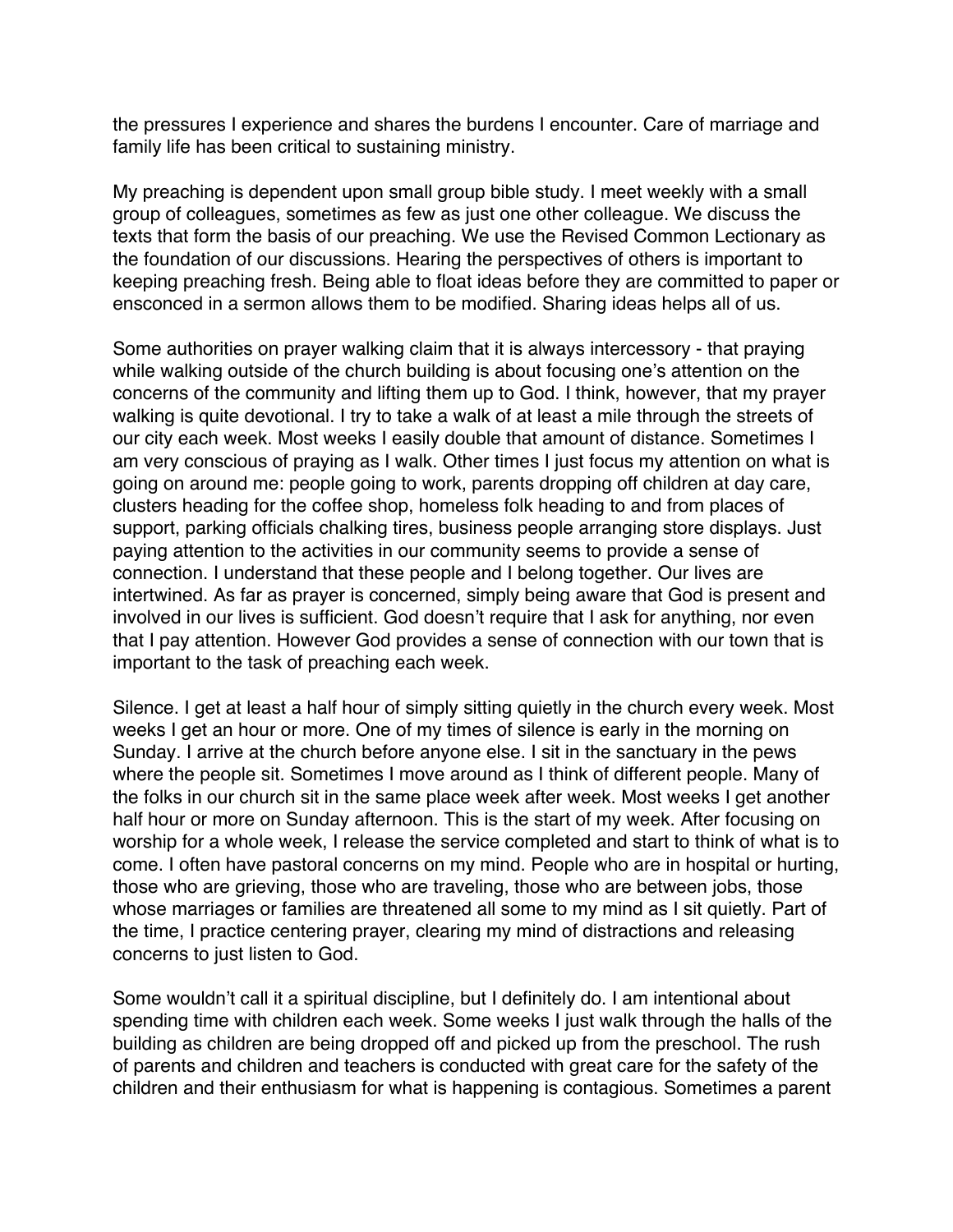<span id="page-15-0"></span>will trust me to hold a baby during the coffee hour after church. Some days I sit with children at a table in the fellowship hall as we eat cookies together. The prophet Isaiah beautifully described a vision of peace in which "a little child will lead them." Jesus commented that "anyone who doesn't receive the kingdom of God like a child will never enter it." I find the perspectives of children to be essential to my spiritual well being.

Oh, and I also seem to keep writing my journal. Regular readers will notice that my mind ranges across a very wide spectrum of topics. Starting each day with the writing of an essay seems to be an important part of sorting out my ideas, feelings, and understandings. I'm not sure of the spiritual value of publishing the journal as opposed to writing it and keeping it to myself, but it seems possible that those who read this journal are essential parts of my spiritual discipline and you are the reason I've sustained ministry over all of these years.

#### Thank you.

Copyright (c) 2017 by Ted E. Huffman. I wrote this. If you would like to share it, please direct your friends to my web site. If you'd like permission to copy, please send me an email. Thanks!

#### **September 8, 2017 – Not Like the Movies**

I'm not much for movies, but a decade or so ago, I watched a movie that was at the time pretty popular among people with whom I talked. The Bucket List was the story of two strangers, with very different lives, who met in a hospital room having both received devastating diagnoses that meant their life spans were short. Together they hatch a plan that involves a series of adventures including driving a Shelby Mustang, flying over the North Pole, visiting the Taj Mahal, Great Wall and Egyptian Pyramids, going on safari and visiting Everest base camp. The movie also has some scenes of reconciliation with estranged family members and some pretty emotional scenes.

At the time I was struck by the difference between the characters in the movie an how I think I would react. Given a short timeline, I would prefer to spend as much time as possible with my family and travel less.

The movie came to my mind this week because I have visited with two very different men who have received news from medical professionals that the amount of life remaining for them will be measured in months, not in years. Both have likely already taken their last trip from our town and will remain in Rapid City for the rest of their lives. Neither is distressed with that part of their diagnosis. "This is a good place to be" one commented to me. Neither has a bucket list of things they want to do before the end of their lives. In a way, I can imagine that the next six months for both will not be all that dissimilar to the last six months. Both have spent considerable time receiving medical treatments. They have been in hospital rooms and waiting rooms and known the care of professionals. Both have felt their families circle around them. Neither is wanting a major change in his daily routine.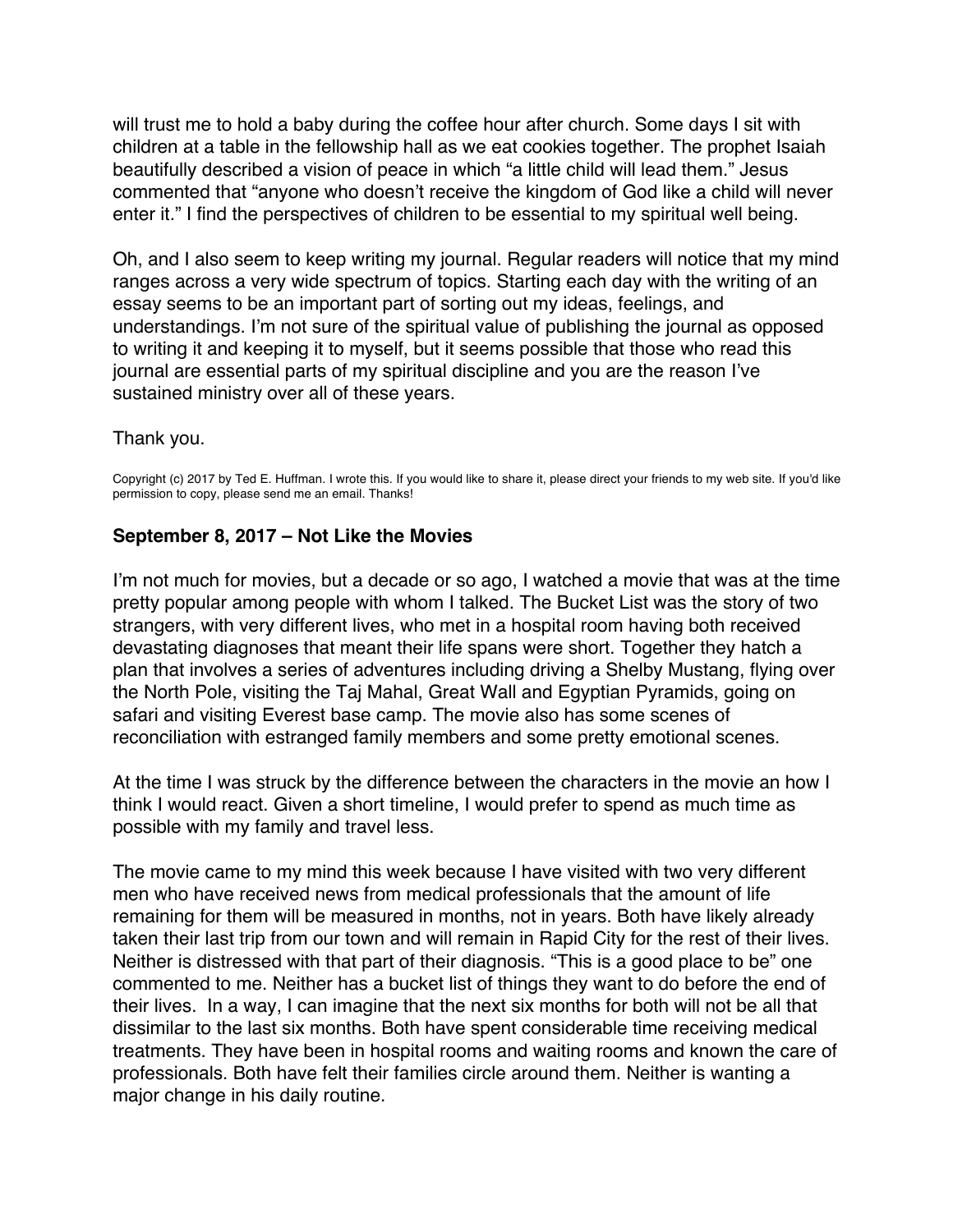I admire both for their courage. I also admire the simple fact that they are willing to die as they have lived.

One thing that a career as a pastor has taught me is that life and death go hand in hand. We encounter death and the grief associated with it in the midst of life. The tears of sadness often mingle with tears of joy on our cheeks. Sometimes, when I am speaking with colleagues, we will report how many funerals we have conducted in the last little while. Several funerals seem to clump together often in the life of the church, then there will be a season when there are fewer deaths.It feels a bit like waves on the seashore. They come, they recede, they come again.

Another thing that a career as a pastor has taught me is that death and grief can surprise you. the first funeral at which I was an officiant came with the sudden death of the wife of a man who was in very poor health. "I always thought that I would go first," he repeated over an over as we planned the funeral. His life didn't play out in the manner he expected. His plans about what would happen to their house and finances all had to be revisited and revised.

Over the years I have been present to deliver the news of sudden, traumatic and unexpected deaths. I have witnessed as people experienced a total reversal of their day. They woke up expecting one set of experiences and found themselves in the midst of a totally different reality.

Yesterday brought me news of he death of a young man who I've known since he was a teenager. I know his sister and brothers. I knew his parents and grandparents. I have stood next to him at the cemetery as we buried the remains of his father and mother. I've even been present for the burial of some of his pets. His health has been poor and the news of his death wasn't shocking. I've known it was a possibility for some time now. He spent more time in hospitals and rehabilitation centers than at home in the past year. Still, there is something unsettling about his death. He isn't the oldest of the children in his family. It seems that children rarely die in the order they are born. So there is a bit of a sense of things being out of order. And, since he is younger than I, I never considered, in those days, that I would be called upon to officiate at his funeral. Life is full of twists and turns that we don't anticipate.

One of the things that seemed strange to me about the movie is a common feature in television and movie stories: the financial implications aren't a part of the story. The movie doesn't attempt to explain why two people of very different financial means end up in the same hospital room. I'm sure it happens, but it isn't common. People with enough money and insurance end up in private rooms in hospitals. And the money required for all of the travel and adventures in the movie is provided by the wealth of one of the characters. Such generosity is not uncommon, but receiving such generosity isn't simple. In real life people worry about finances. The two men with whom I visited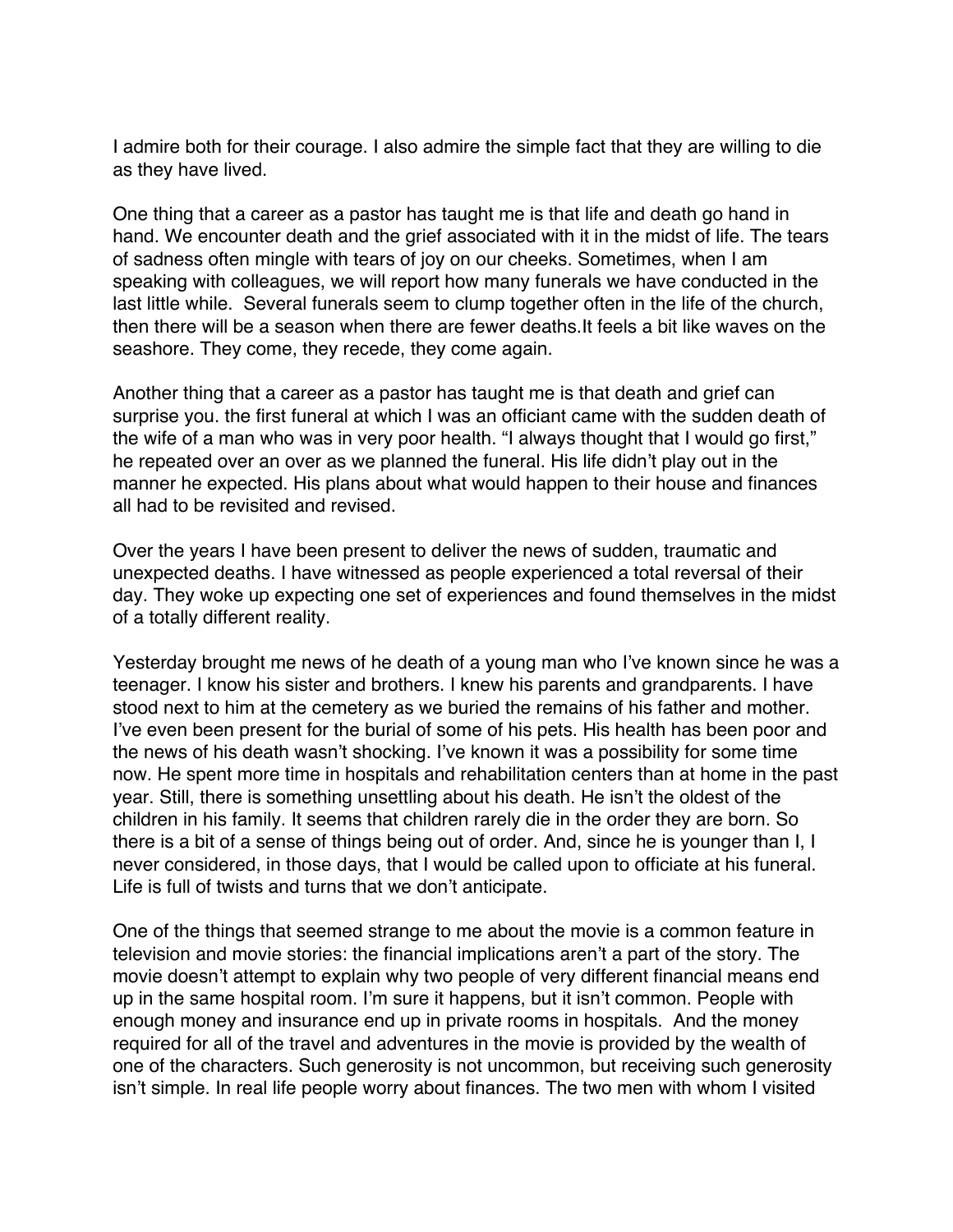<span id="page-17-0"></span>this week both expressed concerns about finances and how their financial affairs would work out. In the world where I serve as pastor, major illnesses usually represent significant financial problems for families. In many cases, extended hospitalizations, even with good insurance, result in major financial setbacks for families. Healthcare costs are the leading cause of personal bankruptcy in our country, and I see financial distress in relationship to death and grief frequently. People are sometimes irrational about financial issues when they are under duress. Not long ago I listened as a grieving person expressed distress over a \$1,000 insurance deductible and on the same day plan a funeral that included \$11,000 of costs.

Life isn't like the movies. And, knowing the people with whom I visited this week, I'm glad it is not. Actually, I prefer life to the movies.

Copyright (c) 2017 by Ted E. Huffman. I wrote this. If you would like to share it, please direct your friends to my web site. If you'd like permission to copy, please send me an email. Thanks!

# **September 9, 2017 – Heroes of Our Nation**

I sometimes hear people speaking of the rules for boating who have misinformation. It is commonly stated that sailboats have the right-of-way over power boats and that humanpowered boats such as kayaks and rowboats have right-of-way over sailboats. This is sort of true, but not quite. The right-of-way rules take into account the ability of a craft to change course. When I paddle in the Columbia River, my kayak is far more maneuverable than a huge barge being pushed by a tugboat. And, believe me, that big boat does have the right-of-way. So seasoned sailors, on watch on the bridge of the USS Fitzgerald were not thinking incorrectly as they saw a much slower ship, the ACX Crystal, heading their direction. They assumed that the Crystal would see them on radar and in reality and altar its course. That was a reasonable thing to expect, were the crew of the Crystal alert and paying attention. The reality, however, was that the Crystal was on autopilot and those who should have been on watch were either sleeping or not paying attention. Furthermore the Crystal weighed more than three times the weight of the Fitzgerald and was impossible to maneuver at the last minute.

In the dark of the middle of the night the two ships collided. The bow of the Crystal striking the Fitzgerald both above and below the waterline. The Chrystal's bow punctured the superestructure, collapsing several compartments including the CO's stateroom, tossing Commander Bryce Benson through the hull actually outside the skin of the ship. Down below, a 13' x 17' hole was ripped in machinery and crew living spaces, including an area with 47 bunks and a crew lounge. As they were trained, the crew of the Fitzgerald immediately went to damage control stations and fought to keep the Fitzgerald afloat.

Two decks below the water line sailors were sleeping in their bunks. Some were thrown to the floor by the force of the collision. The gaping hole allowed seawater to gush into their living quarters.Mattresses and pillows started to float. Tables and chairs are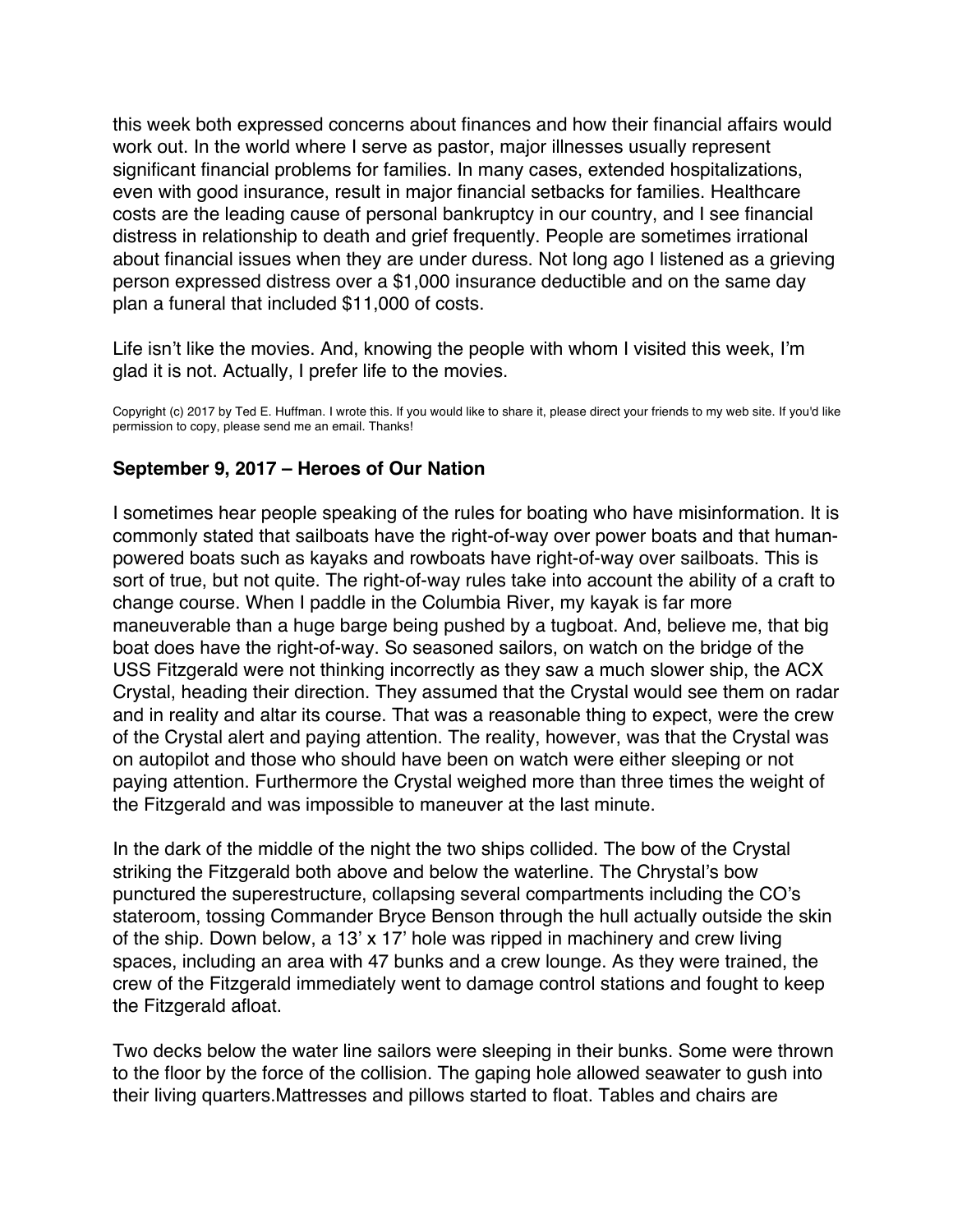swirling around. The water is cold. It is dark. It is chaos. Within a minute the water was waist deep in the living quarters. Moments later, it reached the ceiling. Those seeking to keep the ship from completely filling with water are afraid that the ship will take on so much extra water weight that it will roll and capsize. The Fitzgerald was in deep trouble. If you don't seal the room, you risk losing the entire ship. Yet there are sailors below in the water. Sealing the hatch meant sealing their fate.

The training of the ships crew took over. They had to place the needs of the entire crew over the needs of individual sailors, even if those sailors were their personal friends. Their responsibility was clear. General Quarters drills and damage control training were followed. The hatch was sealed. The next level was flooding. The sailors climbed up to the main deck and sealed the hatch there. It was an awful decision.

Twenty-eight sailors escaped the living quarters. Seven did not.

These events are not about statistics. They are, in the final analysis, about individuals. They are about those whose lives were sacrificed so that others could live. They were a cross section of the nation that they served with honor and distinction. Dakota Rigsby was the youngest, just 19 years old. Ngoc Troung Huynh was of Vietnamese heritage. Shingo Douglas was the son of a career Marine. Noe Hernandez was a Texan from Guatemala. Victor Subayon was a Filipino from Manilla. Xavier Martin was a white man from Maryland. Gary Rehm was the oldest at 37, and the last body to be recovered. He had been observed risking his life to save others.

Just reading the list of names serves as a reminder that our nation is comprised of more than White Anglo Saxons. We are a country of great diversity protected by armed forces composed of men and women from different ethnic backgrounds and with heritages from all over the world.

We should never forget who these people were.

They were all volunteers.

Those who volunteer to serve are as diverse as those of us who are served.

I am aware that the Navy's investigation was critical of the leaders of the ship. The US Navy has relieved the Fitzgerald's commandeer and two other senior leaders of their duties. Investigators said that inadequate leadership and flawed teamwork contributed to the crash. It is unclear from the reports whether Cmdr. Bryce Benson was relieved due to his injuries in the accident or the flaws found in leadership or both. He is temporarily serving at Navy Yard in Washington, D.C., where he can receive medical care. The Navy was, however, quick to point out the heroism, sacrifice, and excellent teamwork of the crew of the Fitzgerald. "Through their swift and in many cases heroic actions, members of the crew saved lives," the report said.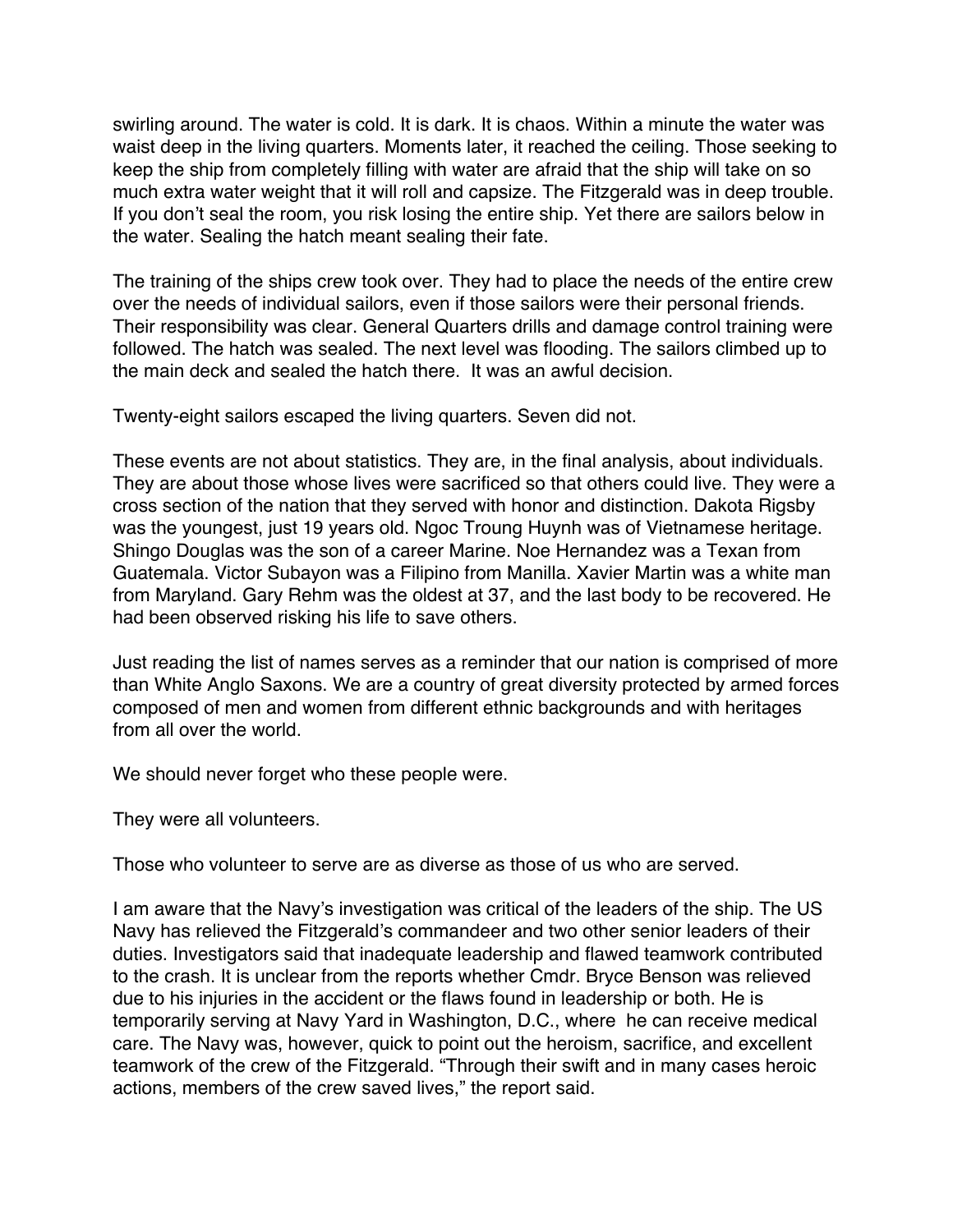<span id="page-19-0"></span>We are living in a time when nationalism and exclusivism are receiving sanction from the highest levels of government. Building walls, closing borders, limiting immigration, rescinding DACA - all have been promised by our nation's leaders. It is as if they have forgotten who we are. It is as if they have forgotten the heritage of this grand experiment in democracy.

Walk across any military base in this country and you will encounter people of all different ethnicities and family origins. There are plenty of first generation Americans serving in all branches of the US military. They do so proudly and they do so voluntarily. They represent and reflect the best of this nation. Their names are as diverse as they are. And they do not all look alike. They look like the country they serve.

With hateful rhetoric spewing from national leaders, the time has come for us to stick together and work together for all of the people of our country. As another hurricane bears down on our shores, we need to focus our attention on support for those in need. The victims of Hurricane Irma are as diverse as the heroes of the Fitzgerald.

Copyright (c) 2017 by Ted E. Huffman. I wrote this. If you would like to share it, please direct your friends to my web site. If you'd like permission to copy, please send me an email. Thanks!

# **September 10, 2017 – I'm Not Suffering**

I once had a conversation with a man in his eighties who told me that he had lived an extremely healthy life. He said that he rarely missed work because of illness and that he had never suffered from anything worse than a cold or the flu. Later that same day his wife informed me that he hadn't been accurate in his report. He currently suffered from stage four lung cancer that required him to use oxygen full time and likely had metastasized to other parts of his body and had a large aneurism near his heart that was deemed inoperable because of his other health conditions. She said that he suffered from dementia that resulted in his not being aware of his health condition and his forgetting what his doctors had told them.

Unless I'm suffering from that type of dementia, I, on the other hand, have so far lived a life that is remarkably free from illness and suffering. I spent one night in the hospital to be prepped for a diagnostic procedure when I was a child. I was treated in the emergency room for burns on one occasion. I have had a couple of small out-patient surgical procedures and that is about it for medical treatments. I contacted the normal run of childhood diseases: chicken pox, measles and mumps. And I occasionally suffer from a cold or the flu, though I'm very good at getting my flu shot each year and have been free of serious bouts with that illness.

It is a good thing, but I suspect that I wouldn't be a very good patient. I'd probably complain and make myself more miserable than the illness from which I was suffering.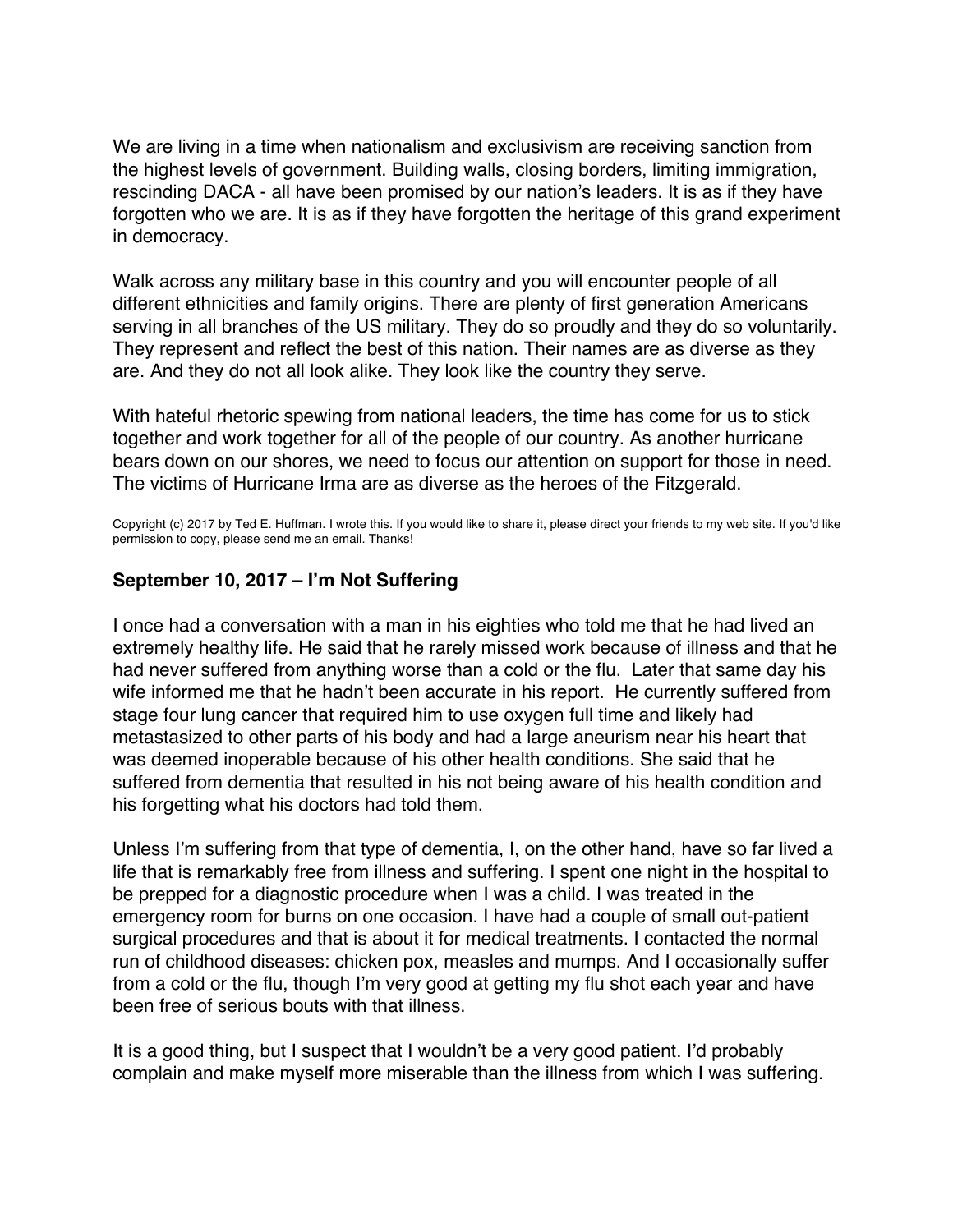Right now I'm really getting tired of day after day of itchy and watering eyes, runny nose and sneezing that are a part of living with smoke-filled skies. I long for the coolness of autumn and a bit of fresh air to breathe. It must be noted that we don't have things bad here in South Dakota.

As the winds rise and category four Irma lashes at Florida, as California, Oregon, Washington, Idaho, Utah, Montana and Wyoming have more acres in flames than there are acres in the state of Maryland, as Mexico struggles with a hurricane on the east coast and the aftermath of a major earthquake in the west, being in South Dakota is a pretty good thing. There is a bit more smoke in our air than usual due to the fires off to the north and west. There really isn't much for me to complain about, not that it keeps me from complaining.

It is possible, however, that this persistent irritation in my eyes, nose, throat and lungs gives me just a little bit of understanding of and compassion for those who suffer from chronic pain. I have a brother who was disabled by a workplace accident in which he slid underneath a truck. While the truck missed him and didn't crush him, the twisting action caused spinal injuries. Even after surgery there is significant pain that remains. A few years ago he told me that it was a bit of a revelation to him that he could sit at home with a lot of pain in his back or go to work with a lot of pain in his back. Either way he was going to have pain so he decided he'd go to work. Although he has limits on his activities, he has assumed a new normal in his life that includes working. The pain goes with him wherever he goes and whatever he does.

Pain may be a constant companion for many people, but I don't think it ever becomes a friend.

News reached us mid week of the death of a man we have known for decades. Due to some complex family dynamics the funeral is being delayed for a short while and we are in that "in between" phase of grief. We'll be able to be with the family for the funeral when the time comes, but right now we are left with our memories of the man and the life he lived. Compared to anything that i have experienced, he experienced a lot of pain.

These days pain is considered by doctors and medical schools to be a vital sign. In addition taking pules, counting respiration, and measuring blood pressure, health care professionals assist patients in assessing pain levels. Unlike other vital signs which can be measured by an objective means, pain is a subjective assessment. A number scale, ranging from no pain to the worst pain you've ever experienced is usually employed. Then, like abnormalities in other vital signs, pain is treated based on the observed and assessed levels. This man's pain levels were so intense that his physician prescribed high doses of opioid medications - levels that would be considered to be beyond addictive to other patients. Opioids are tolerance medications. The more you take the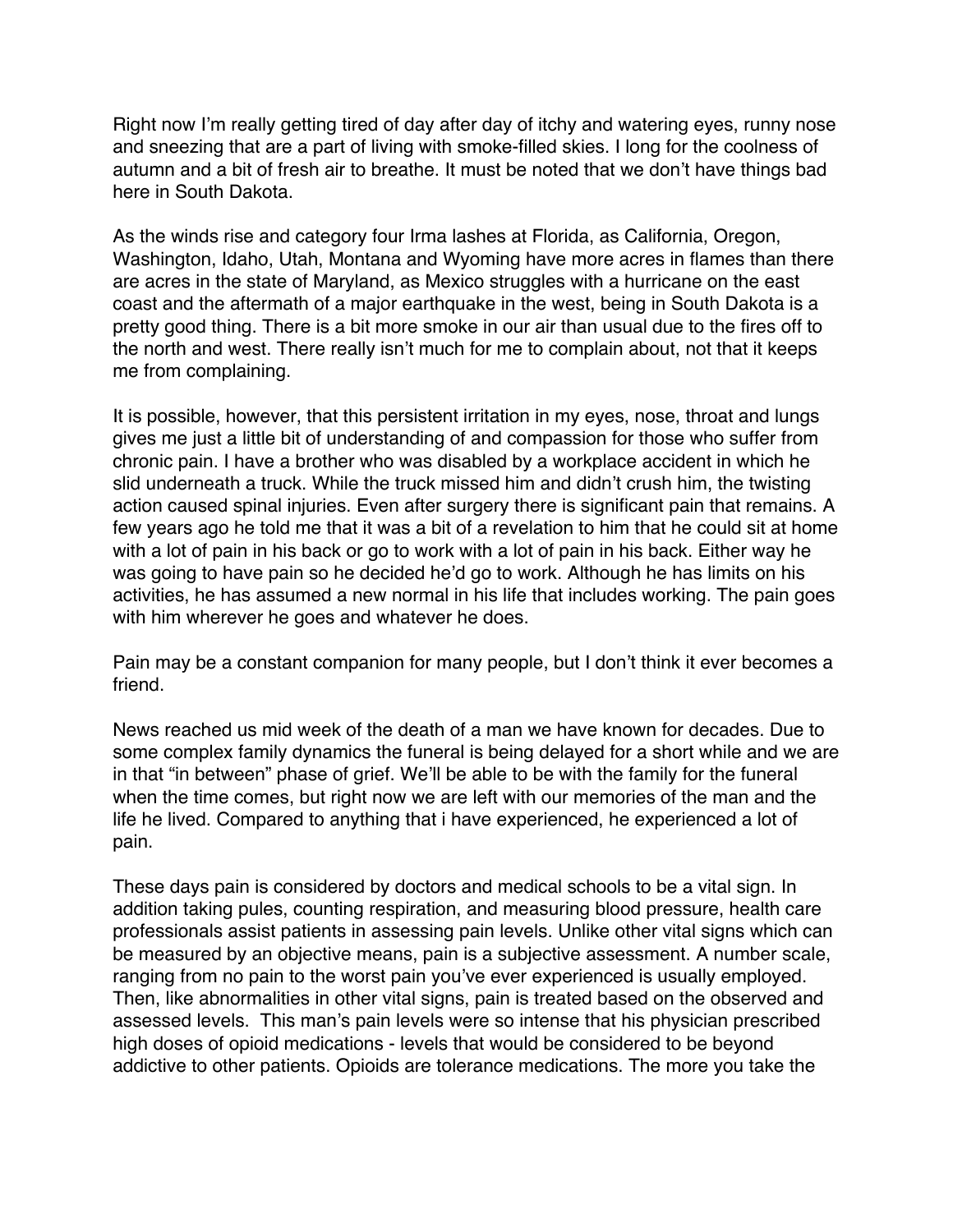<span id="page-21-0"></span>more is required to produce the same effect. They are also controlled substances. Overdoses are fatal. These are not medicines with which to mess around.

With all of the attention paid to these medications, it is probably safe to assume that his doctors were without other options for the treatment of his pain.

I don't really know how many years he suffered from chronic pain, but it was, I believe, many. He was a large man with multiple health complications. On top of the physical pain he experienced and the mind-altering effects of the medications he was administered, he had know the pain of loss and grief over the years. He had been the primary caretaker of both of his parents as they neared the end of their lives. At one point he dropped out of a college program in which he was enrolled in order to stay home and care for his parents. There is no way to measure psychological pain but when it is added to physical pain the effect is compounded.

I find some comfort in the image of his being embraced by God at the moment of his death as all pain and sorrow are ended for him.

All of this is to say that if you hear me complaining about smoky air, don't offer your pity. I don't need it. I need to be reminded that my suffering is minuscule and my life isn't a burden. That is unless I'm suffering from the same form of dementia as my friend.

Copyright (c) 2017 by Ted E. Huffman. I wrote this. If you would like to share it, please direct your friends to my web site. If you'd like permission to copy, please send me an email. Thanks!

# **September 11, 2017 – On Faith**

There is a long-standing theological argument, going back at least to the 19th century that is called, by some, God of the gaps. It has mostly been used by people of faith who are disagreeing with and even chastising what they see as lazy or incomplete theology on the part of others. The evangelist Henry Drummond, in a series of Lowell Lectures titled "The Ascent of Man," criticizes Christians who point to the things that science can't explain - "gaps which they will fill up with God" - and urges them to understand that all of nature belongs to God. He argues that the God of Evolution is infinitely grander than the occasional wonder-worker, who is the God that is often described by those who set up a science vs religion dichotomy.

Several times in this journal I have asserted that scientific discovery enhances and expands the understanding of God and that there is no threat to God or to faith inherent in scientific method. In general I am not swayed and sometimes bored by arguments that posit that religion is in decline because scientific discovery provides explanations of natural phenomena. It may be true that participation in religious institutions is in decline, and it is possible that some religious institutions have taken implausible stances in regards to scientific discovery, but that is hardly a sufficient explanation of the decline of religious institutions in recent decades.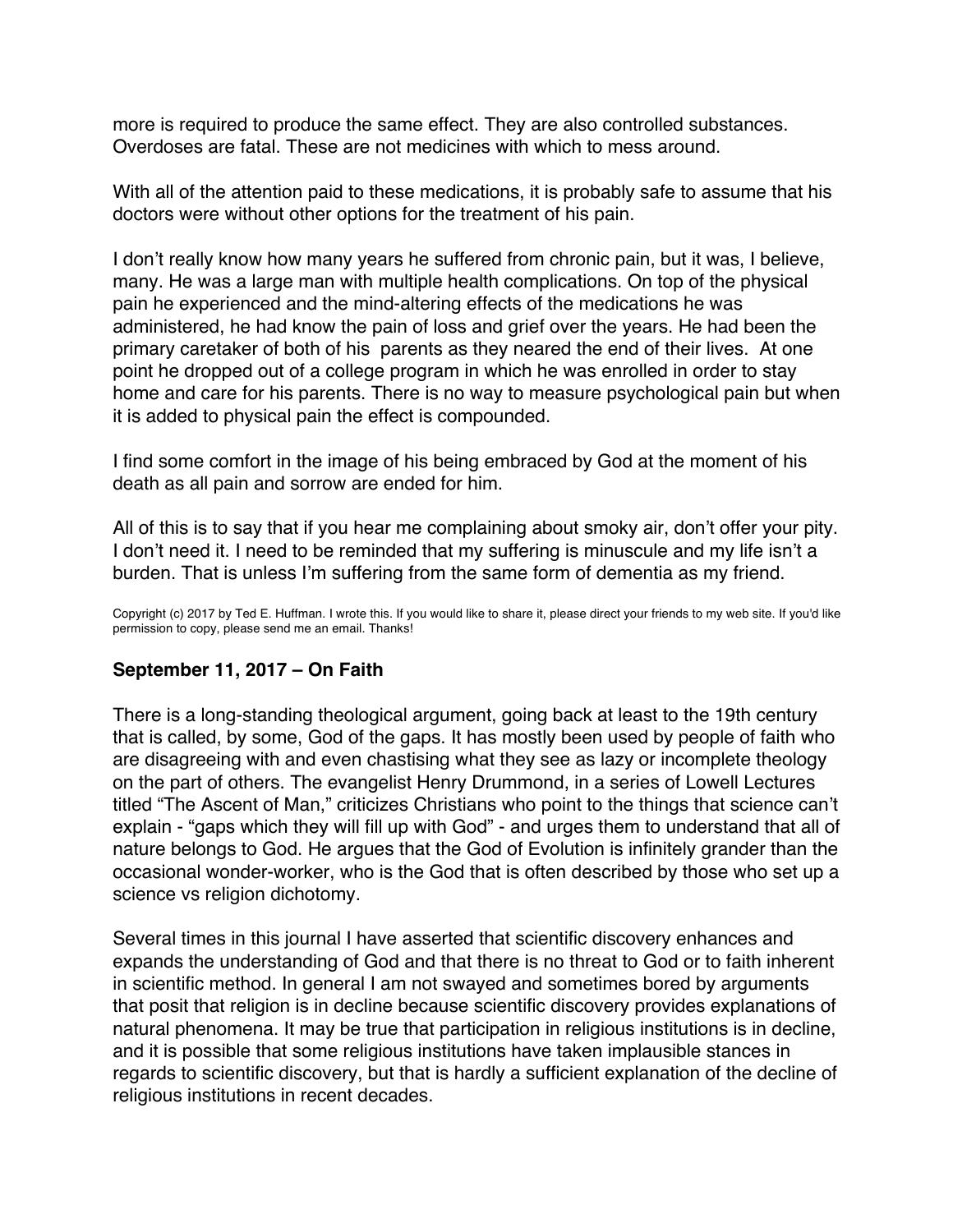Church growth and decline is a complex phenomena and, for the most part, is the result of the limits of institutional organization. Being big or financially successful does not mean that the church is being faithful. Often small and deeply committed communities are more able to maintain a close resemblance to the early Christian church. Faith involves risk. And one of the risks of faith is that of institutional failure.

Even after millennia of Christian living, we have difficulty defining faith. There are many things that faith is not.

Faith is not a blanket to cover all of the things we don't understand. We do not have to "accept on faith" phenomena that inspire inquiry and might lead to new discovery. There are many things that we don't understand that can be explained and understood by diligent exploration and careful observation.

Faith is not a matter of intellectual assent. People often confuse faith and belief. There can be a set of beliefs that are stated in a creed or church doctrine. These are, in general, a set of concepts to which one can express agreement or disagreement. Sometimes church leaders have promoted these ideas as the key to discipleship. "In order to be a Christian, you must believe . . ." Then they add the particular doctrine or idea that they want to promote. But there is more to faith than simple intellectual assent. And a room full of people who are in full agreement of an idea or concept is hardly a faithful Christian community.

Faith is not the result of emotional manipulation. It is not merely a feeling. We enjoy times when our emotions are stirred. We like to have strong feelings. Worship can often trigger emotions and worship that is sensitive to emotional experiences serves a congregation better than an experience that is solely intellectual. However, faith is not a matter of emotions only. There are countless arguments that speak of the head as the center of intellect and the heart as the center of emotion. While this probably is no longer anatomically correct, it also posits a dichotomy that is false. Emotions are not separate from ideas. They both are part of the basic nature of humanity. Faith involves both emotions and intellect and it isn not merely a combination of the two.

One of the foundations for the discussion of faith is the 11th chapter of Hebrews, which begins, "Now faith is the assurance of things hoped for, the conviction of things not seen." The chapter then goes on to recount the stories of the generations of Israel and continues in chapter 12 with the example of Jesus. It is clear from the argument presented in Hebrews that faith is not the possession of an individual or even of an individual generation. It is an intergenerational relationship with God that plays out in the midst of a changing world and wildly different circumstances and events.

Which brings us back to the old God of the gaps argument. God is not only present in the gaps of our understanding, but in the center of the things we do understand as well.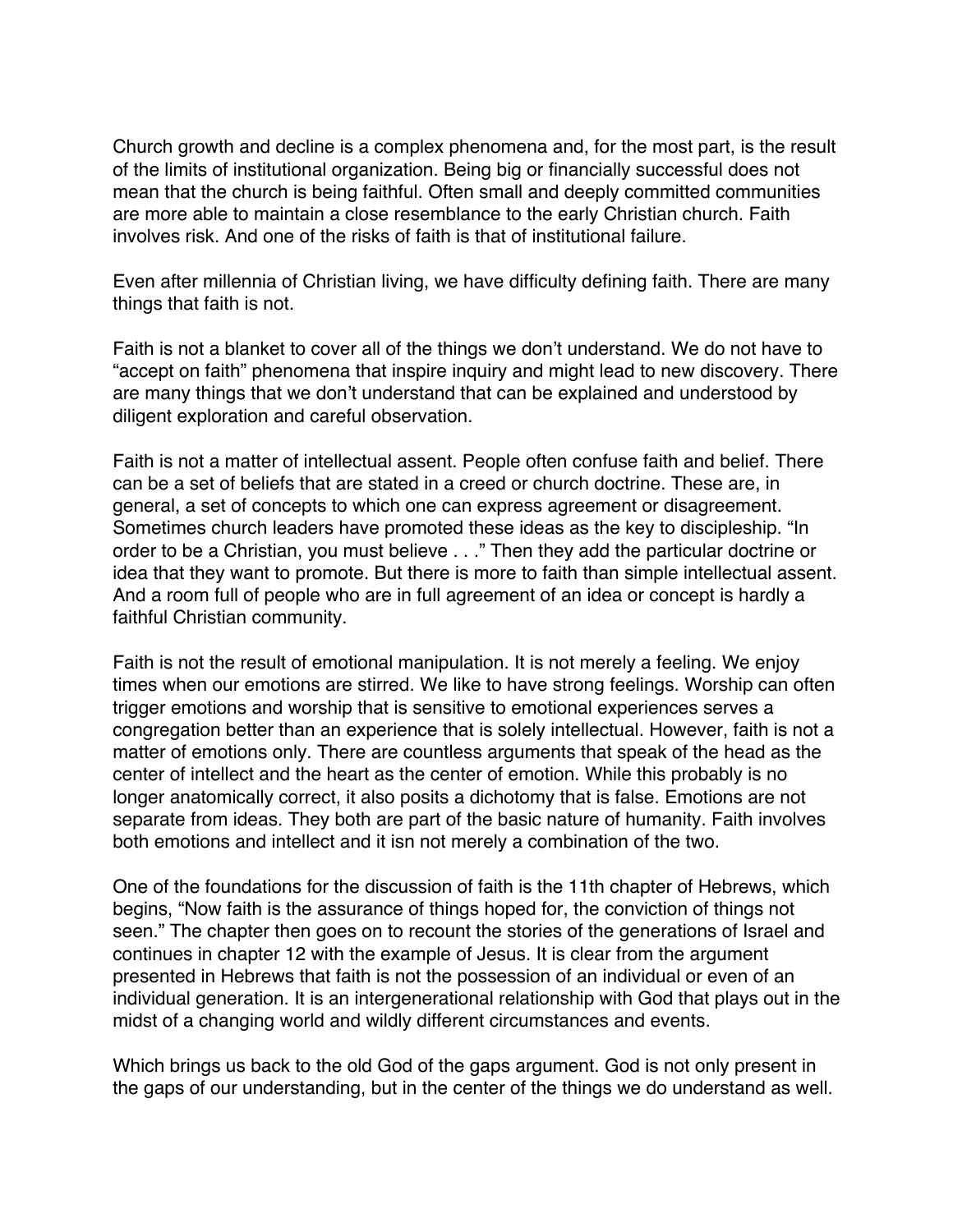<span id="page-23-0"></span>Faith is not just for the things that are unseen, but also the things that we do see and understand.

The institutional church rises and falls with a variety of circumstances. Ours may not be a generation that will be noted for particular devotion to the church. We seem to be living in a time where people have other priorities and make commitments to other institutions. But this does not mean that faith is dead in our generation nor does it mean that God is silent in our time. We belong to a great line of faith that extends back to some of the earliest ancestors that we can recall and extends forward through generations yet unborn. Each new discovery brings fresh information and deeper understanding, but there is no end to the mystery of the universe. There is no day when we will have discovered all there is to discover or will understand all that is to be understood. In this universe there is plenty of room for people for whom faith is not an idea and not an emotion, but a relationship in which they participate. And people of faith will remain long after the debates of this generation have faded from memory.

God remains the God of everything - of science and religion, of intellect and emotion, of faith and of doubt. And we, like our ancestors before us and our progeny after us, are called into relationship with God.

Copyright (c) 2017 by Ted E. Huffman. I wrote this. If you would like to share it, please direct your friends to my web site. If you'd like permission to copy, please send me an email. Thanks!

### **September 12, 2017 – Challenges of Preaching**

Preaching is a real challenge for me. I am called to find a balance between faithfulness to the scriptures and traditions of our people and the realities of contemporary life. Both are important precisely because we believe that our scriptures and traditions exist to guide us through the trials and perils of our lives. Scripture and tradition are not just parts of an ancient world preserved to connect us with the past. Rather they are living connections with the past that also belong to our future and our lives are bridges between what has been and what is yet to become.

Since Sunday, I've been mulling a genuine and honest comment received from one of the members of my congregation. I won't get the words quite right, but the comment was something like, "You spend most of your time explaining the Bible. I need more instruction on how to deal with what is going on in our world. There is so much bad news going around and people need to be told to love one another." As we had a bit more conversation, I understood that the person was asking for more moral instruction in the sermons, something at which I admit I am a bit weak. I have a strong sense of right and wrong, but I don't often feel the authority to interpret the behavior or actions of others. I'm not, by nature, a judgmental person and I find offering moral direction to another to be a bit of condescension. Who am I to tell someone else what to do. I'm much more comfortable providing information that can guide another to reach his or her own conclusions and make her or his own choices about behavior.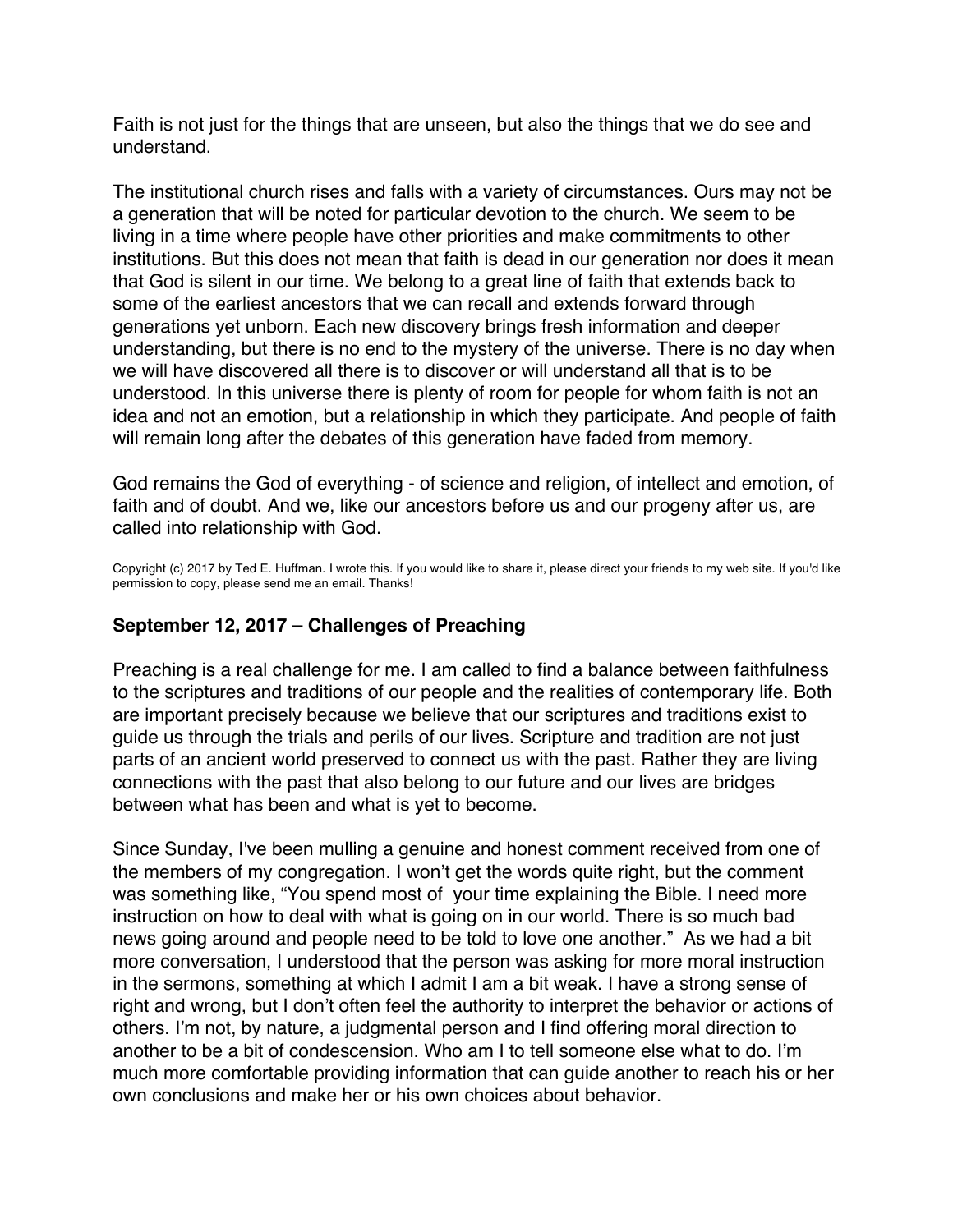It is, however, a rich gift, this comment from a member of my congregation - and a rare gift as well. I've often heard comments that were offered in a less heartfelt manner. Preachers often hear an admonition to "be more biblical." We rarely know what the speaker wants, as we spend hours studying the scriptures for guidance on what to say. The idea that there is some way to be "more biblical" doesn't seem apparent to us. Interestingly, that comment often comes from someone who doesn't participate in bible classes or studies in the church.

There is, however, a balance between the teaching of bible, tradition and theology and providing commentary on the realities of contemporary life. The theologian and scholar Karl Barth wrote, "Take your Bible and take your newspaper, and read both. But interpret newspapers from your Bible." Subsequent generations of preachers have quoted and often misquoted that line. I've heard "Preach with the Bible in one hand and the newspaper in the other," and "Pray with the Bible in one and and the newspaper in the other." Both may be sage bits of advice, but they don't reflect the fullness of Barth's original meaning.

In seeking to be led by scripture, I have found that there are some dangers in over reacting to the news of the day. I don't want to allow contemporary events to set the agenda or to cause me to twist the readings of the day into saying what they do not say. I don't want to be overly partisan and further polarize the congregation. I don't want to become narrow in the topics of my sermons, returning to the same political themes over and over again. And, frankly, I don't want to preach about events in the world in a way that is so bland that no one could ever be offended - the gospel often offends our sensibilities.

I do, however, want to preach in a way that engages the full lives of my congregation. I do want to touch not only their persona lives, but also the life of the congregation, the life of our city, state and nation. I want to say words that are relevant to the realities of those who attend worship.

The request of my parishioner has also inspired me to think about another necessary balance. In my life, I have often been the bearer or bad news. I have been asked to be the one to deliver news of the death of a loved one. I have been asked to be present when people are notified of accidents or other traumatic events. I'm sure that there are some people who associate me with some of the worst experiences of their lives.

My calling as a preacher, however, is to be the bearer of good news. This grief that overwhelms, this terror that cannot be ignored, this tragedy that seems ever-present these are not the final words on the meaning of life. Even in the midst of the deepest of tragedies, God's gift of life has the final victory. It is this belief - this reality - which empowers the work I do. I have witnessed the power of resurrection in some of life's darkest moments. I have seen the power of friendship and compassion in the face of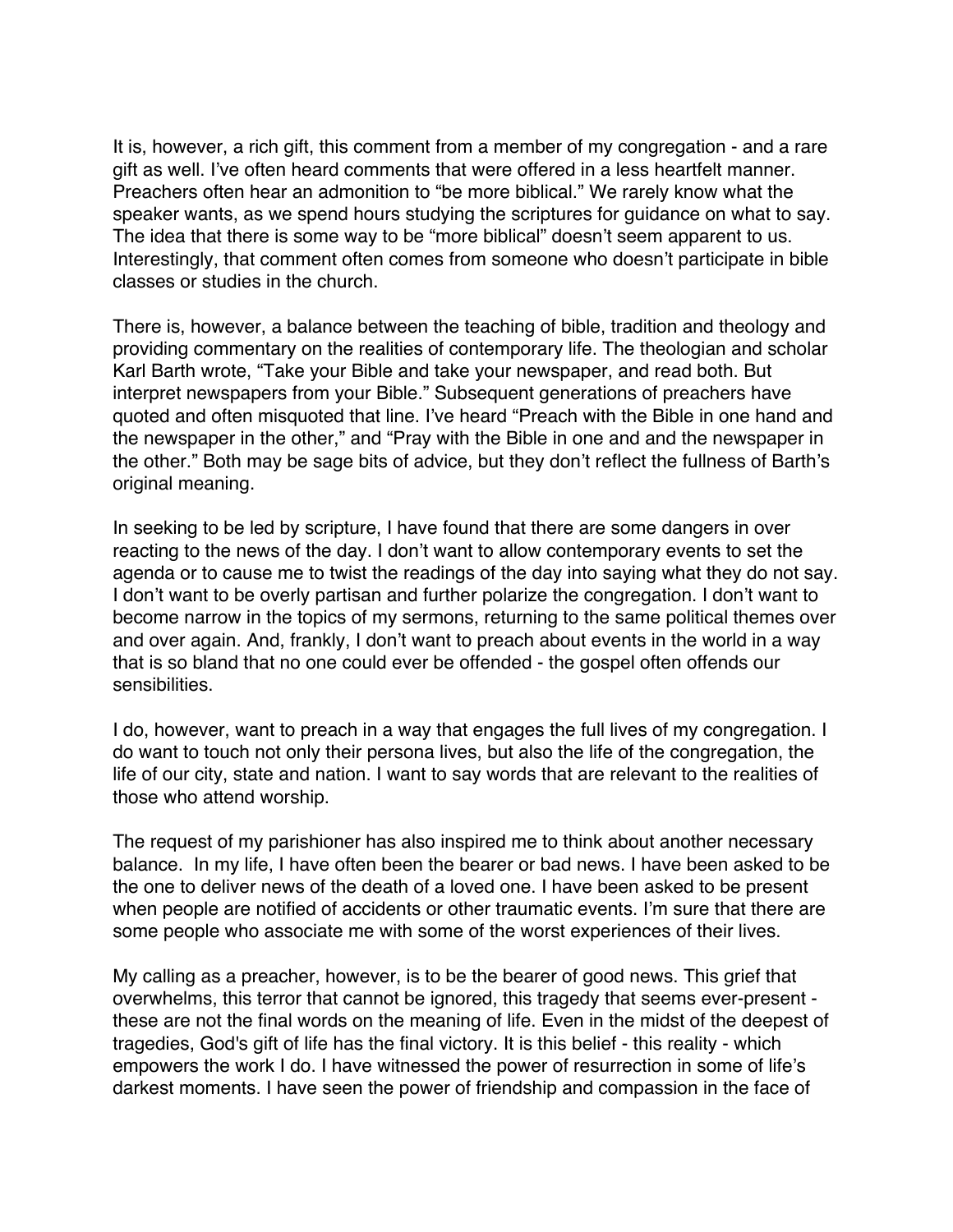overwhelming grief and loss. "For I am sure that neither death, nor life, nor angels, nor principalities, nor things present, nor things to come, nor powers, nor height, nor depth, nor anything else in all creation, will be able to separate us from the love of God in Christ Jesus our Lord." (Romans 8:38-39) The Good News breaks forth in life's darkest moments.

I wish I could preach like Ron Wallace writes poems. He finds the right balance of humor to open our eyes to deeper realities:

**Blessings** occur. Some days I find myself putting my foot in the same stream twice; leading a horse to water and making him drink. I have a clue. I can see the forest for the trees. All around me people are making silk purses out of sows' ears, getting blood from turnips, building Rome in a day. There's a business like show business. There's something new under the sun.

Some days misery no longer loves company; it puts itself out of its. There's rest for the weary. There's turning back. There are guarantees. I can be serious. I can mean that. You can quite put your finger on it.

Some days I know I am long for this world. I can go home again. And when I go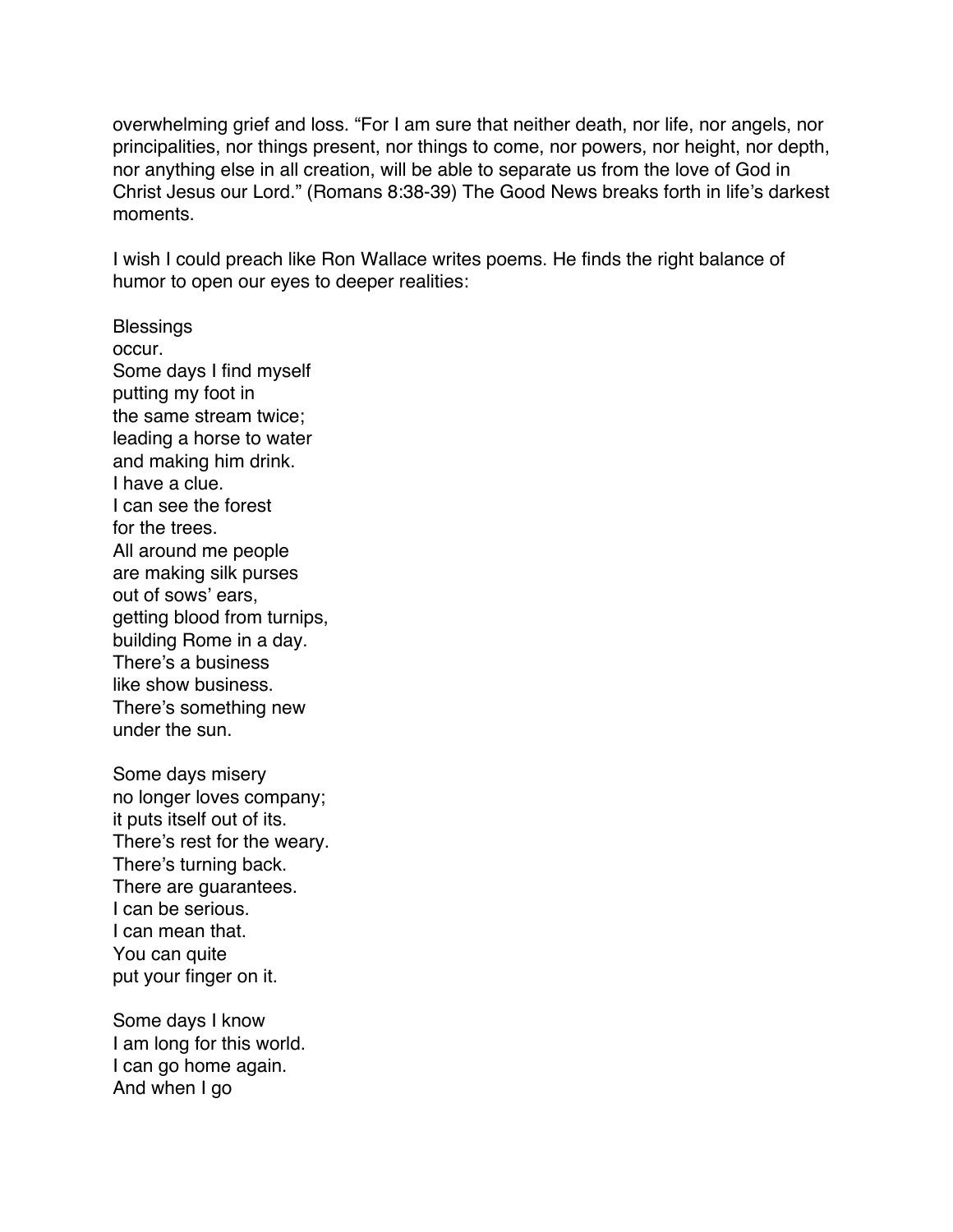<span id="page-26-0"></span>I can take it with me.

Copyright (c) 2017 by Ted E. Huffman. I wrote this. If you would like to share it, please direct your friends to my web site. If you'd like permission to copy, please send me an email. Thanks!

#### **September 13, 2017 – A Needed Conversation**

Dr. Lori J. Simon, Superintendent of Schools in Rapid City, sent a letter to the families of students in Rapid City Area Schools this week. She opened with news that many of us already knew:

"I am writing you today to address a topic that we often do not discuss. Suicide. Since July, three of our Rapid City Area Schools students have died by suicide. There are so many students who are hurting right now. Suicide does more than end one life  $-$  it can often create a ripple effect throughout a community, as surviving family members and friends experience a range of grief and emotions"

She went on to announce a meeting that will be held this evening for parents and community leaders to provide information about teen suicide and actions that adults can take to help students cope with stress, mental illness and other significant problems.

She ends by indicating that there will be more conversation:

"I hope you will join us. Whether you are looking for solutions for your teen who is struggling with a recent loss, or just want to educate yourself–please attend. This is an important discussion and the starting point of a broader conversation that must include multiple community members and agencies working toward one goal: keeping our kids safe."

I plan to attend, though it will be a bit inconvenient for me. A bit of inconvenience is a small price for a conversation that needs to be held. But I was struck with several things as I read the letter. The first thing was the timing of the meeting. While this appears to be a high priority for the school district - after all they are calling a public meeting on a very short notice - it apparently wasn't important enough to reschedule any of the school district's events. Instead they placed the meeting on church night - a time when the district had no scheduled activities. I may be a bit cynical, but it strikes me that churches may have a great deal to contribute to the conversation about the health and well being of teens in our community. And what we experience from the schools is that they ignore us and act as if we aren't among the people who care deeply and provide for teens in our community. I didn't receive the letter because I am a pastor. It didn't go out to pastors in general. There will be no pastors who are presenters at the meeting.

However, that is a minor criticism. What strikes me more about the letter is its ignorance of all of the work that has been done in our community in the area of suicide prevention.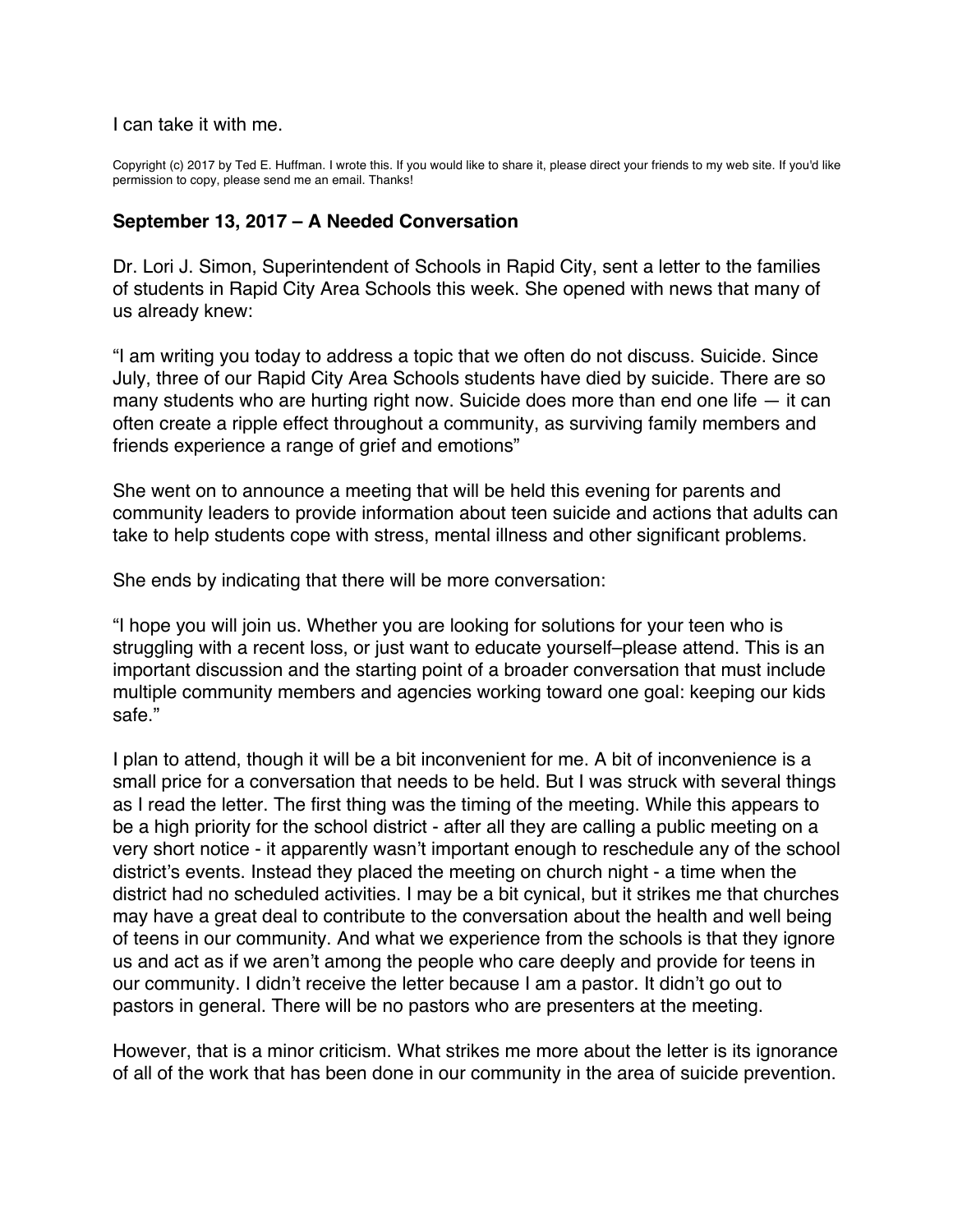It purports to be starting a conversation: "This is an important discussion and the starting point . . ." It is not the starting point.

I don't expect Dr. Simon to know the history of suicide prevention efforts in our community. She is new to her job. The school district changes superintendents as often as some people trade cars. I say "some people" because I've been driving the same car for the past four superintendents of Rapid City Area Schools. But it would not have been difficult for her to have a conversation about what is already going on in our community.

More than a decade ago, a cluster of teen suicides resulted in another public meeting at a Rapid City School. Out of that meeting grew a coalition of parents, teachers, students, churches, community mental health providers, businesses, law enforcement and survivors of suicide loss. We call ourselves The Front Porch Coalition. That coalition has continued to work and to grow in the time since. It has grown to the point of being a community institution with full-time employees providing the most comprehensive evidence-based suicide prevention education available. That coalition supports a team of first responders to suicide loss who are trained and available 24 hours a day, seven days a week. That coalition has many institutional supporters including law enforcement and a long list of area businesses.

The City of Rapid City decided that supporting the coalition was not a financial priority and after a decade of membership, dropped out of the coalition last year.

Rapid City Area Schools have never been members of the coalition and have never seen their way to provide financial support to the coalition.

All of that history is probably a bit too much for a letter to parents, but I can't help but wishing that Dr. Simons had done enough research to know it herself. Because it looks like the school panics when suicide touches it and forgets that suicide is a threat when there are none for a while. It looks like the school is blind to all of the Mental Health First Aid, Applied Suicide Intervention Skills Training, QPRT (Question, Persuade, Refer and Treat) for professionals, that have been taught in our community. It looks like the school doesn't know about all of the Safe Talk classes taught to youth in area churches. It looks like the school is unaware of all of the work that has been done to help prevent teen suicide in our community.

Certainly what we have done is insufficient. One death by suicide is too much. Three in such a short period of time is devastating. I know that first hand. I was present with two of those three families as they walked through the initial stages of grief and I am well acquainted with the third. More needs to be done to prevent youth suicide. I wish the Superintendent of Schools had been present when members of the coalition met with the principal of one of our area high schools immediately following the first of the suicides. Maybe more of what was recommended at that meeting would have been followed.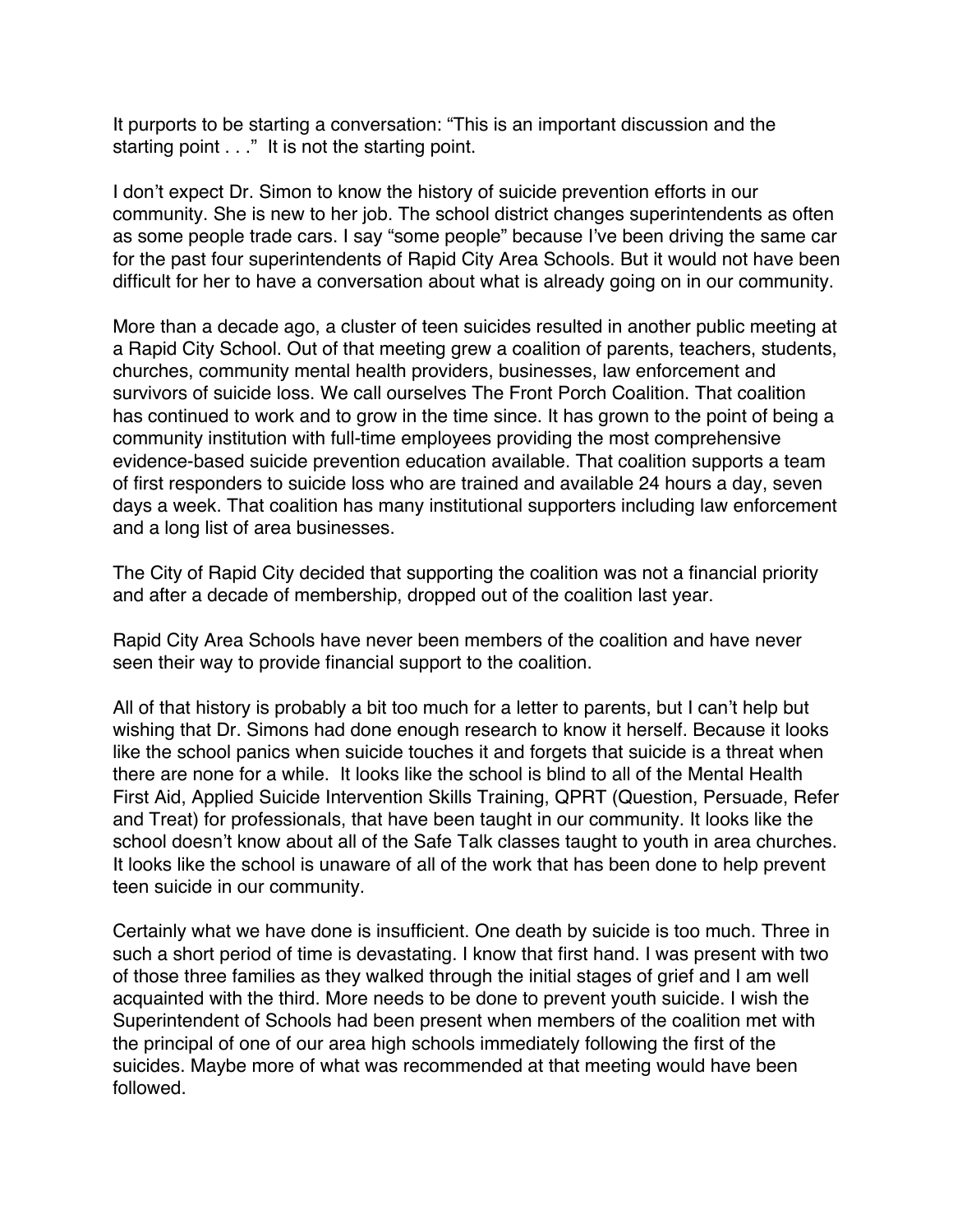<span id="page-28-0"></span>Having vented a bit of my frustration, however, I do know that we need to look forward. The meeting has been set. I will attend. The Superintendent has indicated that she will make future meetings a priority. We definitely have the support of law enforcement as we go forward. Dr. Simon was correct when she wrote, "We must work together with our community to address suicide, as it is an issue that goes beyond the boundaries of our schools. By having the conversation about this often-taboo subject, we can work to educate our community about the warning signs of suicide and remove the stigma surrounding mental illness. Most importantly, we can ensure that our young people know how and where to get help."

My hope and prayer is that a year from now and five years from now the school will continue to think of suicide prevention as a priority and see itself as a member of our community and a member of the Front Porch Coalition.

Copyright (c) 2017 by Ted E. Huffman. I wrote this. If you would like to share it, please direct your friends to my web site. If you'd like permission to copy, please send me an email. Thanks!

### **September 14, 2017 – A Pastor's Work**

One of the things about being a pastor is that you have a congregation full of "bosses." Most of the members of the congregation don't try to direct the work we do and they don't think of themselves as the boss over the pastor, but we who are called to serve, take their comments and direction very seriously. Even though we know that you can never make everyone happy, even though we are trained to set and keep boundaries, even though we work within a carefully defined structure of leadership, there is always a sense in our minds that we are beholden to every member of the congregation.

Yet, at the same time, most of the work we do is not visible to the majority of the congregation. Most understand the role of worship leader and the task of preaching in part, but few know how much preparation a well-led worship service takes. For me, personally, writing and reading a manuscript is much faster than preparing a sermon delivered without notes. I preach from a manuscript when I am pressed for time. I'm sure that it is different for other preachers. Despite what it may look like, I never "wing it." People will comment that I just stand up there and speak, but it is not improvisation at least most of it is not. There are times when a bit of improvisation is required, but my anxiety level soars when I do that and I like to keep such behavior to a minimum.

Most of the congregation, however, understands that it takes time to prepare for worship. And those who have served on Boards, Departments, Task Forces and Committees know a bit about the time and preparation that meetings require.

The majority of the work I do, however, is done with one or two or a small group of witnesses. Yesterday, for example, I happened to meet a member of the congregation as I was walking to a meeting and he was walking to his office. We walked and talked for six or eight blocks and then separated. It was an important bit of pastoral work. That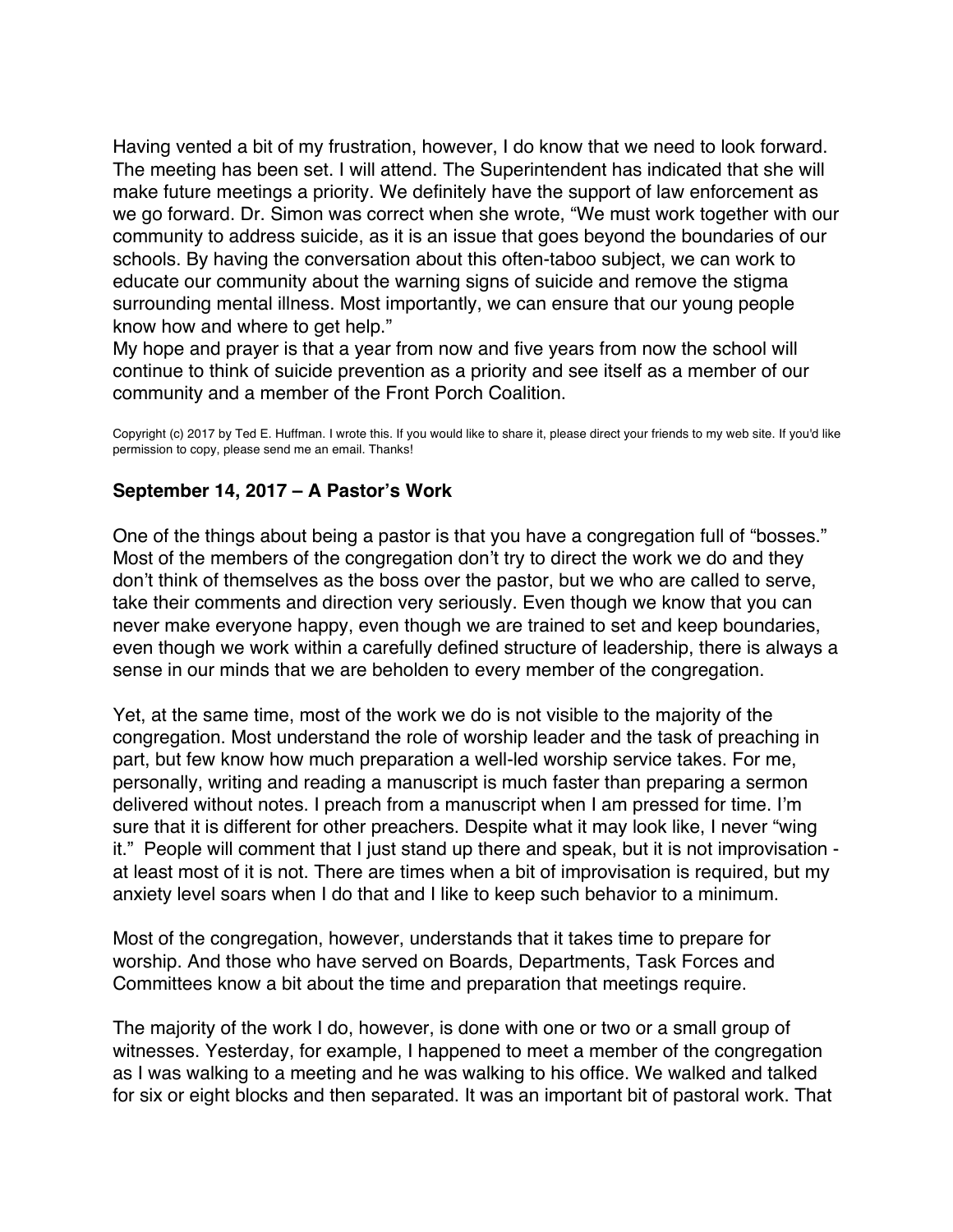relationship will pay off down the road when I will be called upon to provide extra pastoral support to his family in a crisis that they know is coming. Getting to know a bit better what he is thinking and how he wants me to be available for other family members will enable me to be a better pastor when the time comes. It was a very good investment of my time. Likewise there were a couple of other conversations with members of the congregation that took place in small clusters of people and were important parts of my work. Returning to the office 2 1/2 hours after I left, there was little evidence of the work that i had done. Someone seeing me strolling up to the building might think that I come to the office late every morning and be unaware that I'd been on the job for nearly four hours at that point in the day. By the end of the day, choir members with whom I had shared a rehearsal knew that I arrived late, without knowing the important meeting that caused the delay and having arrived late, they thought nothing of the fact that I stayed behind. When I locked the building it was more than 14 hours after I unlocked it in the morning.

I'm not complaining. I love the work that I do. I am very fortunate to have the kind of flexibility in my schedule that allows. me to take care of a certain amount of personal business in the midst of an otherwise busy work day. I was allowed to spend more time with my family when our children were growing up and more time caring for aging parents than was the case with those who have different jobs. There are plenty of jobs that involve long days and I am not displeased with the hours I work. Furthermore, although I have heard some terrible stories of congregations abusing pastors, I have never had that experience. The congregations I have served have been fair and supportive and I have been treated well by the people I serve throughout my career.

I have joked (and these days it is even more of a joke than it was a few decades ago) that I should offer students and parents the option of, instead of an extended period of confirmation classes, the candidates for confirmation simply job shadow me for two days, one of which is a week day and the other a Sunday. I'd pick up the student for breakfast and drop the student off just before bedtime. In between the student would follow me though a typical day of ministry. After two days, I would have gotten more contact hours with the student than is the case in a year of classes, and the student would understand the nature of the church more fully than after completing the typical confirmation curriculum. The reason this is a joke is that I know that we'd never find those two days. The lives of teens are so filled with activities and events that they simply don't have the time to devote to confirmation preparation. We often go through the rite of confirmation with candidates who could have used a lot more instruction. Inconsistent attendance at church events and activities is the norm these days for all of our students. Being a member of a church, however, is a life-long experience and it seems to be acceptable to welcome new members who have much they still are learning about being disciples of Christ. We would welcome adults with a similar lack of formal instruction.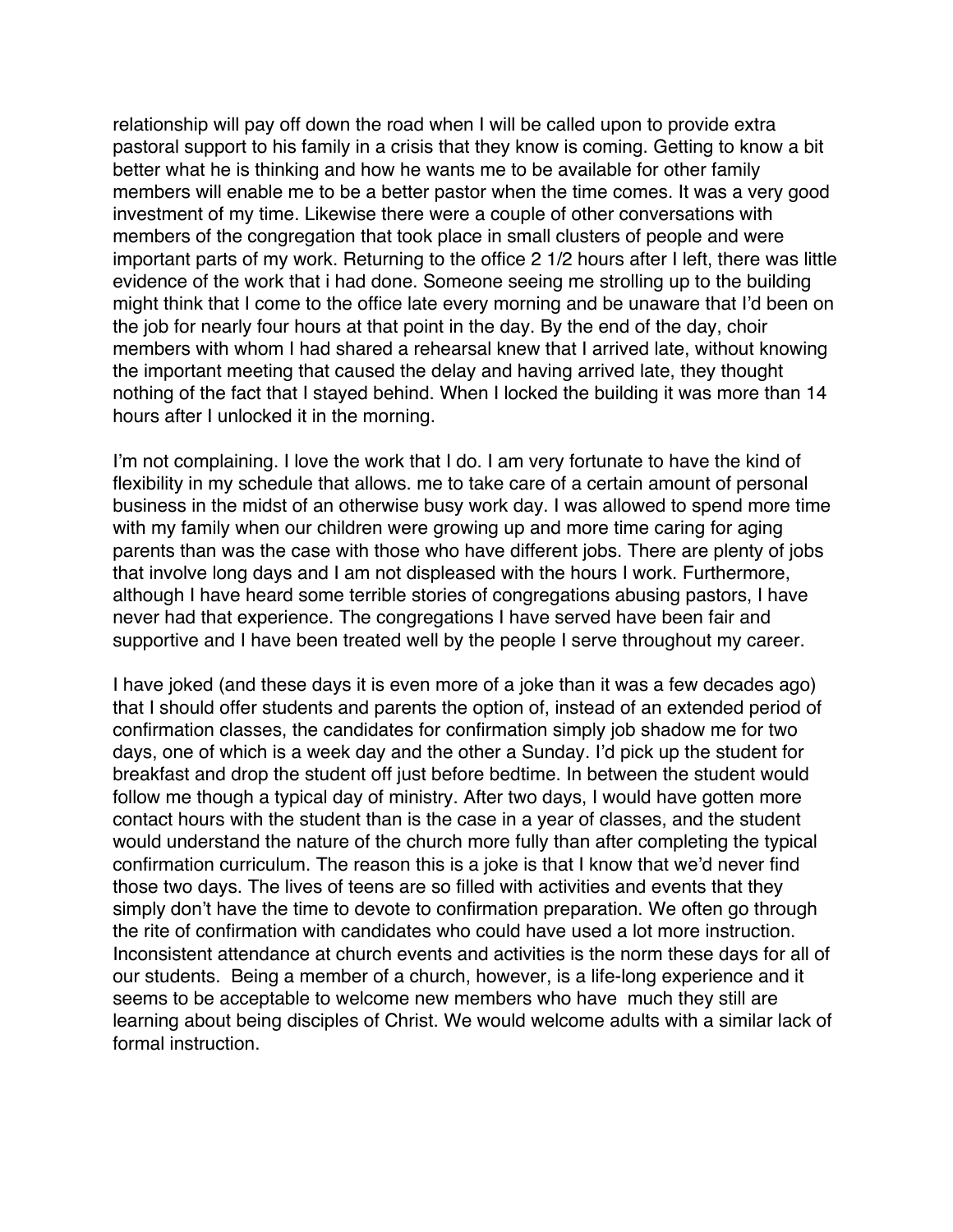<span id="page-30-0"></span>Now that I have decades of work in the church to look back on, I am learning to be quite comfortable with the reality that much of my work is behind the scenes. After all, my calling is to service, not to the limelight.

Copyright (c) 2017 by Ted E. Huffman. I wrote this. If you would like to share it, please direct your friends to my web site. If you'd like permission to copy, please send me an email. Thanks!

# **September 15, 2014 – A Prayer for Children**

*Each year, our congregation participates in 40 days of prayer for children during the fall. Each year I sign up to pray on September 14. It is the birthday of our daughter. I am inspired by the life she lives as a teacher of preschool children and a loving child development professional to pray for children everywhere. Yesterday, I wrote out a prayer for the children as part of my participation in the 40 days of prayer. Here is that prayer:*

Great and gracious God, through the voice of Isaiah you described a beautiful vision of peace for all humanity led by a little child; in Jesus you welcomed the little children and reminded those of us who are no longer children that unless we become like a child we cannot fully comprehend your way. Today, I pray for the children. For all of your children everywhere.

As a father, I cannot pray for children without thinking of the children with whom you have blessed our lives. So many images come to my mind whenever I think of them. I remember the triumph of our son's conquering his two-wheeled bicycle. I recall the size of our beautiful daughter the first time she was handed to me. But I also know the pride of visiting their work places now that they are adults and watching the quiet confidence and competence both show in their jobs. I am amazed and delighted with both of them.

As a grandfather, I cannot pray for children without thinking of the three grandchildren who grace our lives. One is just learning to roll over. One is developing conscience. One is exploring first grade. All fill our lives with delight and joy and amazement.

I know, however, dear God, that in your heart and mind are images as potent and as powerful for each of the children of this world. Your love is not restricted. It flows out to the children in the midst of natural disasters - the little ones on Caribbean Islands who have nothing to shelter the rain from their heads and those in northwestern towns whose lungs are being clouded with smoke from wildfires. Your tears flow for the children of war in Sudan and Myanmar and Palestine and Ukraine and countless other places around the globe. Your heart breaks with parents in many places who witness the suffering brought about by poverty and injustice.

My prayer for children would be incomplete if I tried to hide from my consciousness those of your children who are marginalized, abused, hungry, sick and neglected. I can't help but ask, "is the child playing in the dust of the refugee camp the one you have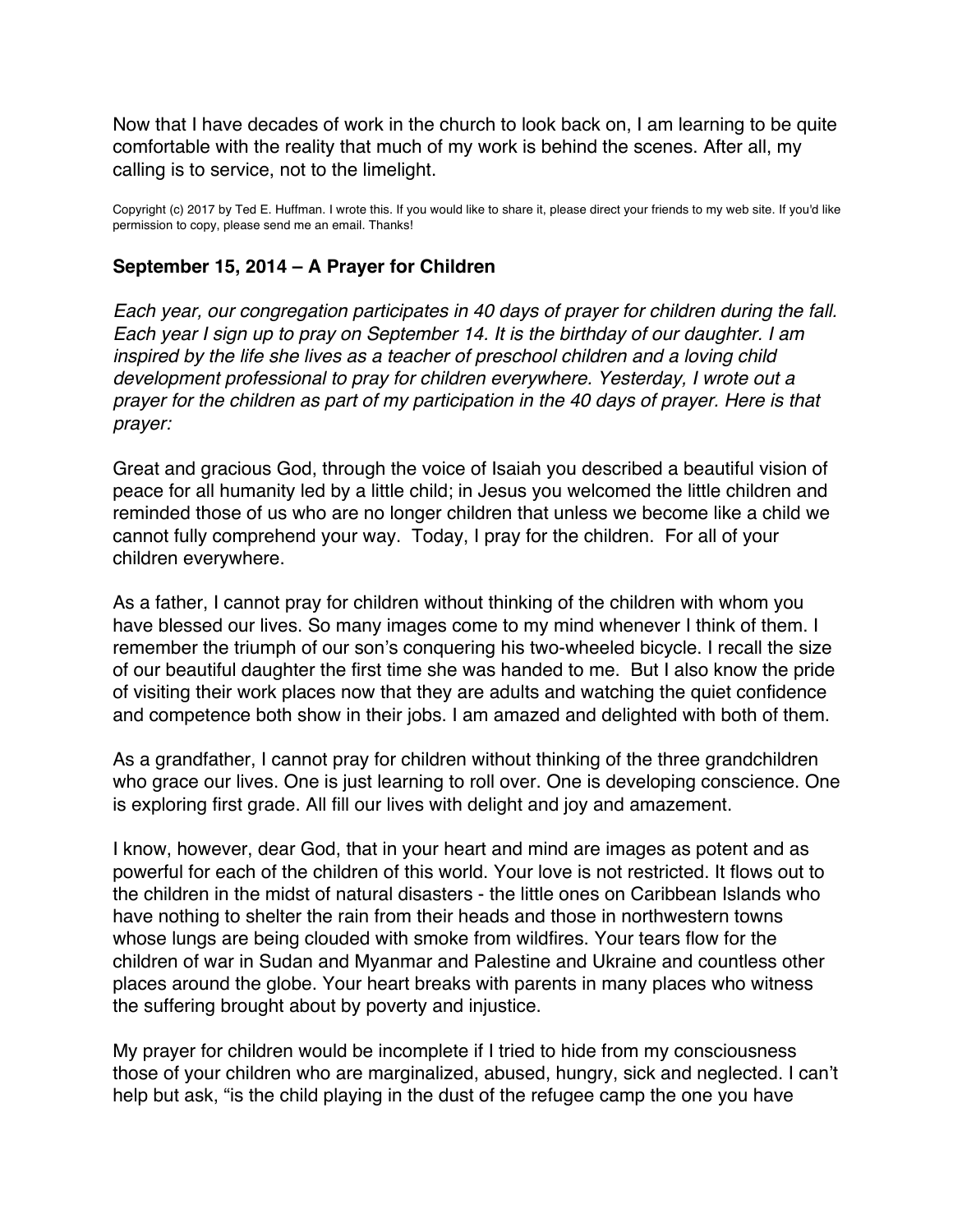anointed to lead us on the path to peace?" "Is the little one growing up in the midst of devastating addiction and generational poverty in our own state the one whom we are called to welcome and become like to enter your kingdom?"

I confess before you, gracious God, that the children who most frequently populate my awareness are children of great privilege. They are ones whose parents can afford a private preschool. They are the ones whose homes have multiple vehicles. They are the ones who have not felt the sting of racism nor the deprivation of war nor the displacement of a refugee's life. Surely you are present in the lives of these children, but theirs are not the only spirits whose animation you inspire.

So I pray for the children I have not yet met.

I pray for the ones who's images occasionally flit across the newsfeed on my computer. I pray for the ones whose photographs have never been recorded. I pray for children born into the deep entrenchment of generational poverty, whose basic needs are not always met and whose options for their future are limited by forces that are no fault of their own. I pray for the children who are the inheritors of the burdens of slavery - a system so terribly painful that it is still felt to the the seventh generation and beyond. I pray for the children of trauma whose eyes have witnessed what you never intended for any human eyes to see.

I pray for the children whose names I do not know.

Some are very near, in communities so close that they are our neighbors. Some live in places so far distant that our paths are unlikely to ever cross. Some carry traditions and cultures that are more ancient than my own. Some are born into lives that are disconnected from the heritages of their past.

I pray for all the children.

How many times have I sung, "Jesus loves the little children, all the children of the world!" How rarely have I paused to truly pray for all of the children?

Inspire in me a new dedication to the well being of all of the children. Teach me the art of sacrifice for the sake of others. Help me to turn aside from the seeking of pleasure toward the service of your children.

Our most beloved prayer addresses you as "Our Father." I know that you are father to all of the children of the world and that in your eyes each of us is a child of your choosing and of your loving. In your eyes we all are children. May the child in me discover my similarities and commonness with your other children of many different ages, many different cultural backgrounds, many different languages, many different locations, many different circumstances.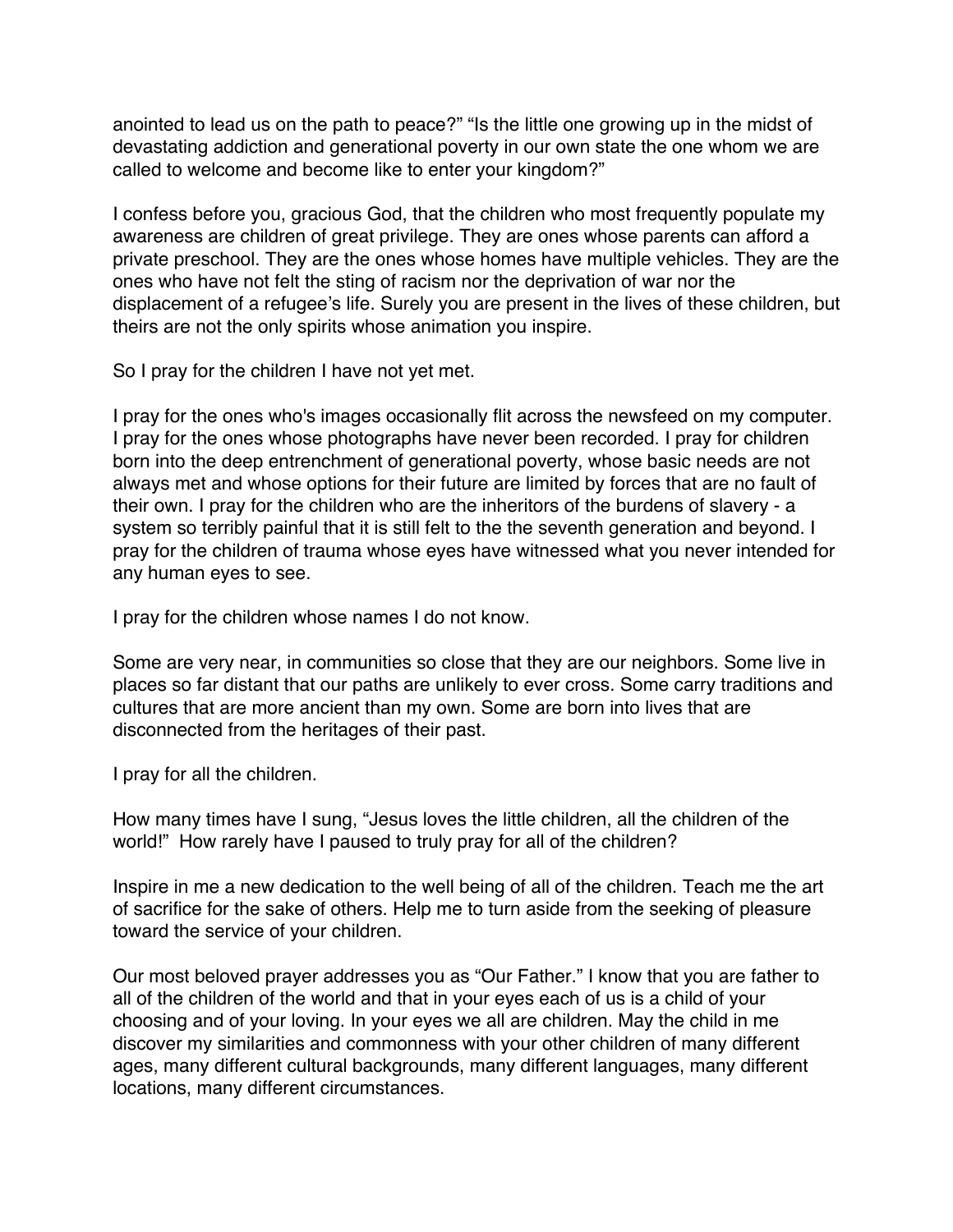<span id="page-32-0"></span>May our lives echo the sentiment of the prayer of your son, our savior, who prayed, "That they all may be one."

May the children whose laughing voices ring through the halls of our church as I pray be one with the children whose tears drop onto the bare ground in the places of poverty. May the children who suffer from disease and pain be one with those who fill the playground with their activities. May the children whose lives have been short be one with the elders who have lived for many years. May we all be one.

And may we follow that little child into the kingdom of peace and be like that child in the realm of resurrection.

And just one more thing: God of all glory, guide my life that I might in some small way enable you to experience the parent's satisfaction you have granted to me when I think of the daughter and son you placed in my life. In your holy name I pray, Amen!

Copyright (c) 2017 by Ted E. Huffman. I wrote this. If you would like to share it, please direct your friends to my web site. If you'd like permission to copy, please send me an email. Thanks!

#### **September 16, 2017 – Sheep and Goats**

Many of Jesus' parables are challenging for those of us who read them over and over again. The process of repetition enables us to discover nuances that we might have missed in our initial reading. Different life circumstances provide different perspectives on the teachings of Jesus. I often experience those with rigid faith and unchanging rules about belief to be simply inexperienced in bible study. When you live with the texts of our people day in and day out for many years you discover that there are many different interpretations and that different ways of reading the texts can be deeply meaningful.

One of those parables that comes up over and over again in my life and my thinking is the arable of the sheep and the goats, sometimes titled "The Judgment of the Nations." Now mind you this is not, as it is most frequently interpreted, a parable about individual action and the judgement of individuals. It is a parable about nations and how the nations of the world will be judged: "When the Son of man comes in his glory, and all the angels with him, then he will sit on his glorious throne. Before him will be gathered all the nations, and he will separate them one from another as a shepherd separates the sheep from the goats. . ."

Even knowing that, it is pretty hard to read the parable without some sense of individual judgment because most of us have found our individual behavior to be on both sides of that judgment divide. There have been times when we have fed the hungry, clothed the naked, visited the sick and imprisoned. But there have also been times when we passed by hungry folks and offered no food, passed by those who needed clothing without responding and failed to visit those who needed our presence.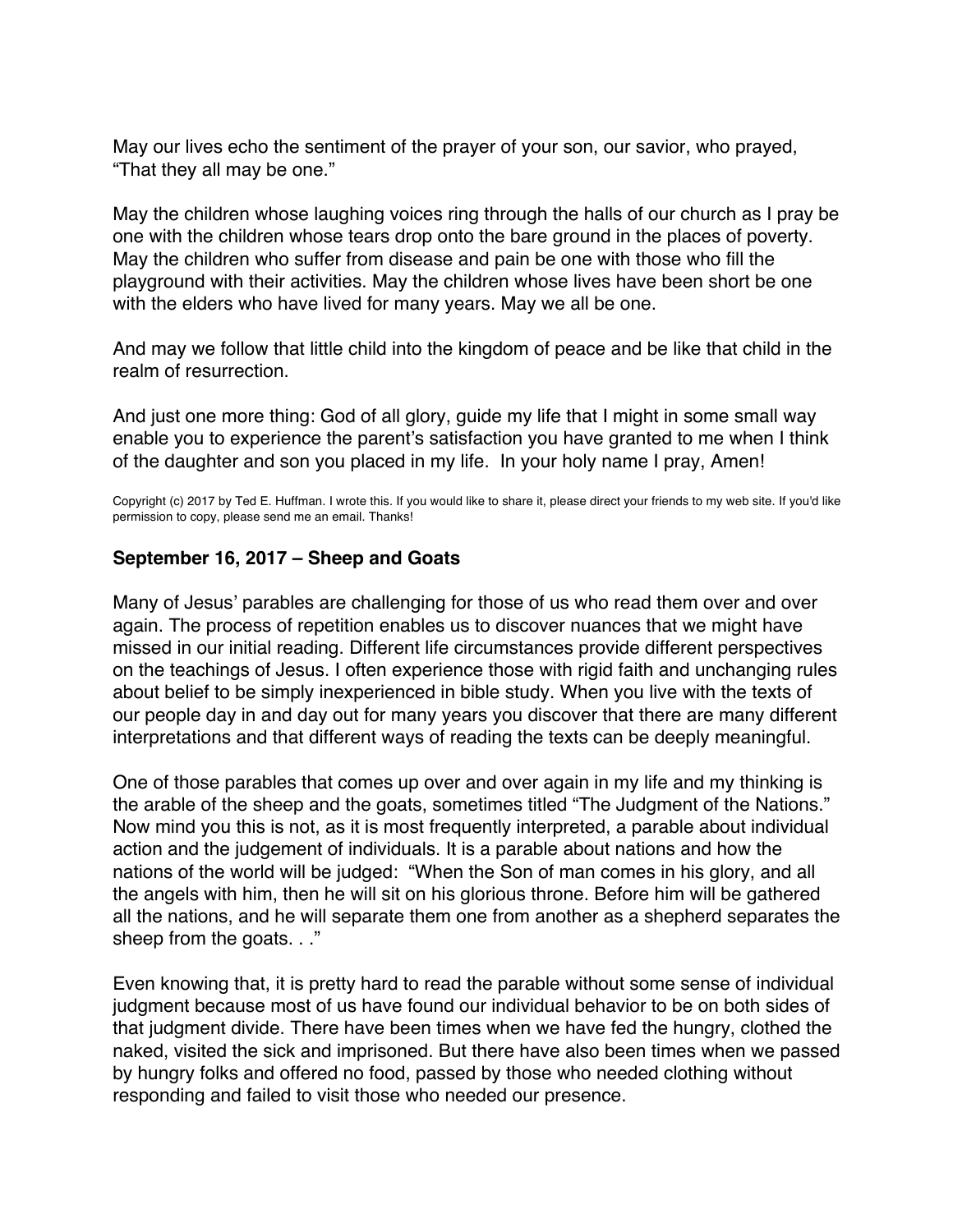Yesterday was a good example in my own life. I made visits in the jail and in the hospital. I shared prayers with a crew working on a habitat for humanity home site. But I also missed phone calls from someone who was seeking assistance and ended the evening by responding to a text message telling the sender that I was unable to help by buying gas for her even though she was sitting in the Wal-mart parking lot with her baby and her gas tank on empty.

In my own defense, I have yet to find any place in the bible that refers to buying gas for people's cars and the request for gas money is one of the most frequent cries for help that I hear. I have, on occasion, helped with a tank of gas. It is a very expensive commodity and spending my money on gas threatens my ability to help with food and diapers and other needed items, but there have been times when I felt it was the best way to help. One time, the morning after I helped a family with a tank of gas, I was greeted by four cars in the church parking lot all with people in them who had been told that the guy with the "Rev Ted" license plates gave away free gas. I informed them that I didn't know of any source of free gas and that all of the gas I gave to support people had to be purchased as full retail price. Then again, a few years later I decided not to renew my vanity plates and no longer have license plates that are easy to remember. Another time, I helped someone with gas on two occasions to assist someone to visit a family member who was incarcerated. They put my cell phone number into their cell phone and the cell phone now is routinely passed around their community with the advice, "When you get to Rapid City, call this guy and he'll buy you gas to get home." That scheme got old very quickly. And it didn't work last night. It wasn't the first time it failed to work. It won't be the last.

But the bottom line is that Jesus' parable is not primarily about my personal decisions and behavior. It is about how nations behave. It speaks of corporate judgment by God. It proclaims that God judges nations for their behavior.

Have we really taken into consideration the treatment of the hungry, naked, sick and imprisoned when we voted for leaders? Is the political structure of our nation such that God, sitting on the throne of judgment, would deem us to have been compassionate? Read the parable, Matthew 25:31-46 and ask yourself where our nation might find itself in such a scenario.

Lord, when did you come to us hungry and we fortified our boundaries so that you couldn't get in? Lord, when did we find you in need and set up a committee to debate whether or not you were worthy of assistance? When were you a refugee and we refused you? When did we see you in prison and respond by increasing mandatory sentences and incarcerating a larger percentage of our population than any other country in the world?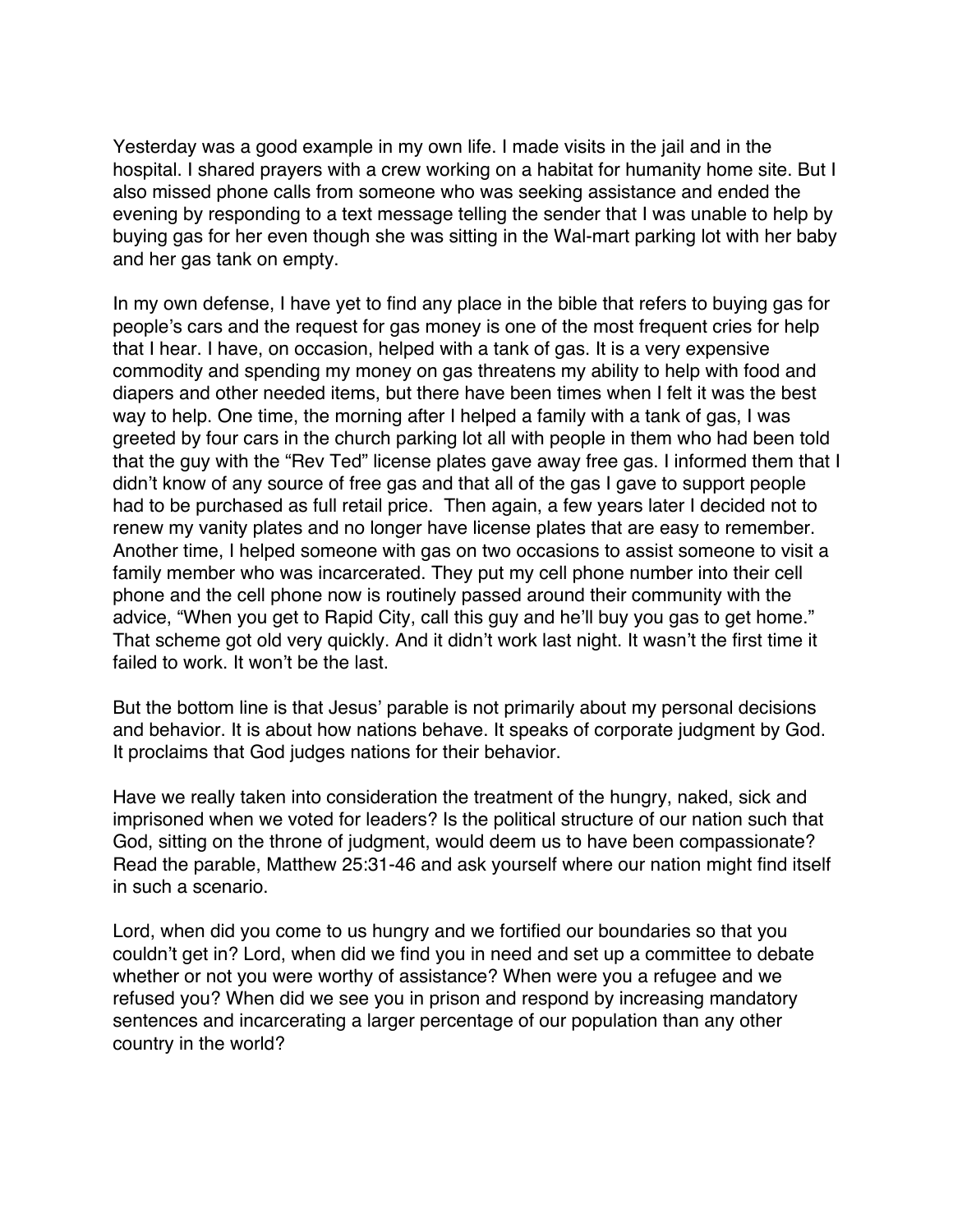<span id="page-34-0"></span>I could go on and on, but you get the picture. This wonderful nation that we love so much - this noble experiment in Democracy - doesn't fare too well at present in the sheep and goats test.

It hasn't always been that way. The majority of the citizens of our country are the descendants of immigrants who left parts of the world that were experiencing famine and deprivation and resettled in this land in search of a better life. The European Recovery Program, also known as the Marshall Plan was heavily supported by our country for the rebuilding of Western Europe after the end of World War II. Churches and families across our nation have raised fund in response to natural disasters, sponsored refugee families, developed health care ministries at home and abroad and invested in prison visitation programs.

It is quite possible for us to see ourselves on both sides of the sheep and goats judgment.

Still, I can't help but read this parable as a message that seems directly aimed at our behavior and the choices we make as a nation.

Copyright (c) 2017 by Ted E. Huffman. I wrote this. If you would like to share it, please direct your friends to my web site. If you'd like permission to copy, please send me an email. Thanks!

### **September 17, 2017 – Smoky Air**

It was really nice to get a break from hot weather yesterday. Following a day of rain, we had a second day that felt like autumn. Not bad for the middle of September! I worked outside in the morning and it even felt a bit chilly as we got started and by evening there was a definite chill in the air. I can begin to think of days when we will be wearing jackets. I know that we've got plenty of warm days ahead. The high is supposed to reach 70 today and we'll have nice weather. I'm not quite ready for a killer frost. The tomatoes are producing well and we're really enjoying them. But it is nice to know that the weather is changing and the seasons will come and go.

I've been thinking of those out west a lot lately. My wife's sister and her husband live in Hood River, Oregon, where smoke has descended on the entire Columbia River Gorge. At times the smoke gets so think that they cannot see across the river. Schools have been closed. Activities have been cancelled. Unhealthy levels of smoke have blanketed the city for a long time now. Our relatives live in a neighborhood which is under a Level 2 evacuation warning. That means there is no evacuation set, but residents are asked to be ready to evacuate on short notice, should fire conditions warrant.

A little bit east of Oregon, but still west of here, we had a new great niece born in Missoula, Montana yesterday. Baby Edith joins her two-year-old sister and parents in a community that is ringed by major wildfires. The smoke in Missoula comes and goes, but just a little south of town, in the Bitterroot Valley, below the Lolo Peak Fire,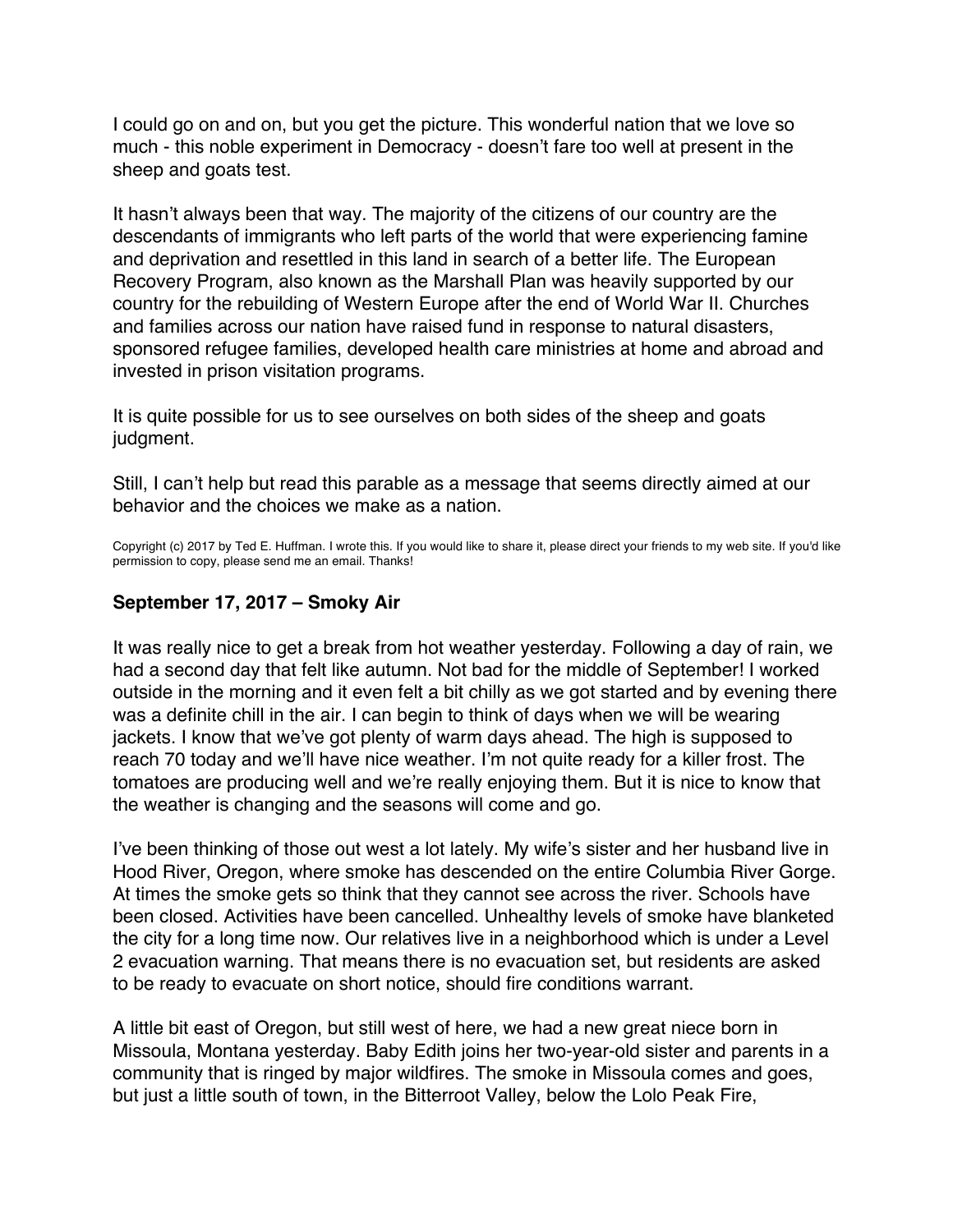hazardous, unbreathable air descends regularly - nearly daily. Never before have residents experienced so many wildfires so close to home for so many weeks. Up above Seeley Lake, the massive Rice Ridge Fire burns and fills the valley every night with smoke creating unhealthy conditions.

What makes the smoke so dangerous is the fine particulate that is contained in wood smoke. It is so tiny that it can enter you bloodstream when it is breathed in. And air pollution is cumulative. The more you are in it the worse it is for you. Asthma symptoms are aggravated. Lung friction causes wheeziness. The risk of heart attack and stroke rises. Developing lungs in children are threatened. Smoke is dangerous. It increases emergency room visits, hospital stays and deaths. Health officials don't know what six weeks in the worst smoke ever recorded will mean for the people in Seeley Lake

I know I've complained a bit about the smoke around here. Those big fires in the west have combined with the effects of some smaller fires in the hill to leave us with smoky skies on many days in the past couple of months. My eyes have burned from the smoke, and I seem to have developed an annoying little cough. One night last week, we decided to shut up our windows to keep the smoke down inside of the house, something that we rarely do in the summer. Without central air conditioning, we rarely are uncomfortable in our home because it cools down comfortably at night even during the heat of summer. Fortunately temperatures were cool enough for our home to remain comfortable without the smell of smoke inside.

It hasn't been so easy for those who are living closer to the fires. Homes with central air handling systems can have good filters installed and changed regularly and that helps keep inside air quality better. There are a few people who have obtained HEPA room filters and health officials have begun to assist people in finding adequate filters to improve the air quality inside of their homes. There really isn't much that can be done for the air outside.

When surrounded by smoke, the weather is a tricky thing. Warm air makes fighting the fires more challenging and contributes to the spread of fires. But warm air also makes the smoke rise. For towns in the bottoms of valleys, a little warmth can help make the air more breathable. It is at night, when the air cools that the smoke descends and fills the valleys.

Health officials have been consulting smoke maps to determine where the closest clean air is and directing those with certain breathing problems to leave their homes and go to where the air is clear. The official position of county health officials is to leave the area until the smoke clears. That option isn't available for many residents who stay because of jobs, school, and other obligations. Many simply cannot afford to leave their homes and go somewhere else. Government funds have been found to purchase a few room filters for clinics and hospitals, but there is no financial support for homeowners and renters who are seeking to make their living space more bearable. The American Lung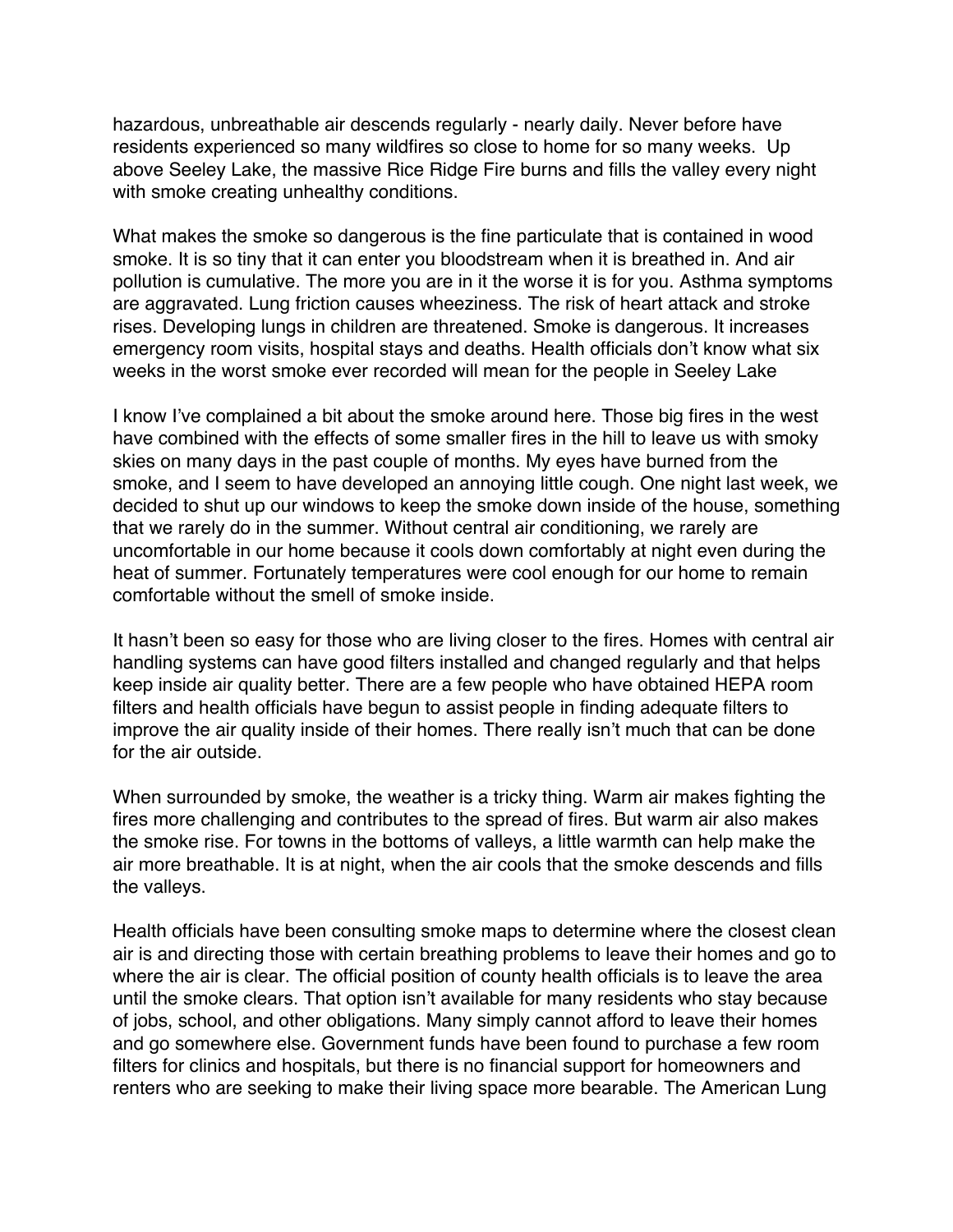<span id="page-36-0"></span>Association has stepped up with some funds for filters, but it is a case of too little too late for many people.

Perhaps, however, just perhaps, the weather is beginning to turn. The forecast for Missoula and much of Western Montana calls for cooler temperatures and a week of rain showers. It is welcome after such a hot and smoky summer. The rain helps scrub the particulate from the air. Over in Hood River, Oregon, there are scattered rain showers and all of Northwest Oregon is under a flash flood watch for later this afternoon when heavy rains may be coming. With the big fires, the weather is what finally provides relief. Firefighters do what they are able and they are amazingly competent at saving structures, but there are limits to their efforts.

So, like so many generations before us, we will pray for rain and hope that the air clears for those who are suffering. And here, in the Black Hills, we will pray our prayers of gratitude for the gifts of the weather we have received.

Over the winter, however, I am going to study up on HEPA filters. It wouldn't hurt to be prepared.

Copyright (c) 2017 by Ted E. Huffman. I wrote this. If you would like to share it, please direct your friends to my web site. If you'd like permission to copy, please send me an email. Thanks!

# **September 18, 2017 – Being Present in a Troubled World**

I'm not sure what people who live in densely populated urban areas do, but I know where I go to gain perspective and balance in my life. I go to the hills. I drive up to Sheridan Lake. I take a walk in the woods. Some days I just sit on my deck and watch the deer and turkeys. I seem to need contact with nature and space from other people in order to maintain my balance. The one period of my life when I lived in a big city that city was Chicago which has Lake Michigan. I would walk down to the lakeshore where I could gaze out at the emptiness and away from the city. But I have to admit that the years we lived there were a challenge for me. The first two summers I returned to the mountains of Montana to retreat from the city. I left behind locked doors and traffic and the intensity and headed deep into the high country beyond the end of the pavement, beyond the reach of telephone lines, where it got dark when you turned off the lights and the canopy of heaven stretched above and the stars seemed to completely fill the night sky.

I don't have any problem making a long list of worries these days. I cry with people who have lost a loved one to suicide and I fear that there are more losses in our future. I visit those in jail and I witness the crowding of our facilities and sense the hopelessness in the lives of some of the people incarcerated. I read about the devastation left by hurricanes in the Caribbean and I fear as the next storm takes aim at a similar path. I watch with anxiety the reports from fires across the west and worry about the firefighters who have risked to much in an attempt to save lives and property. I think of those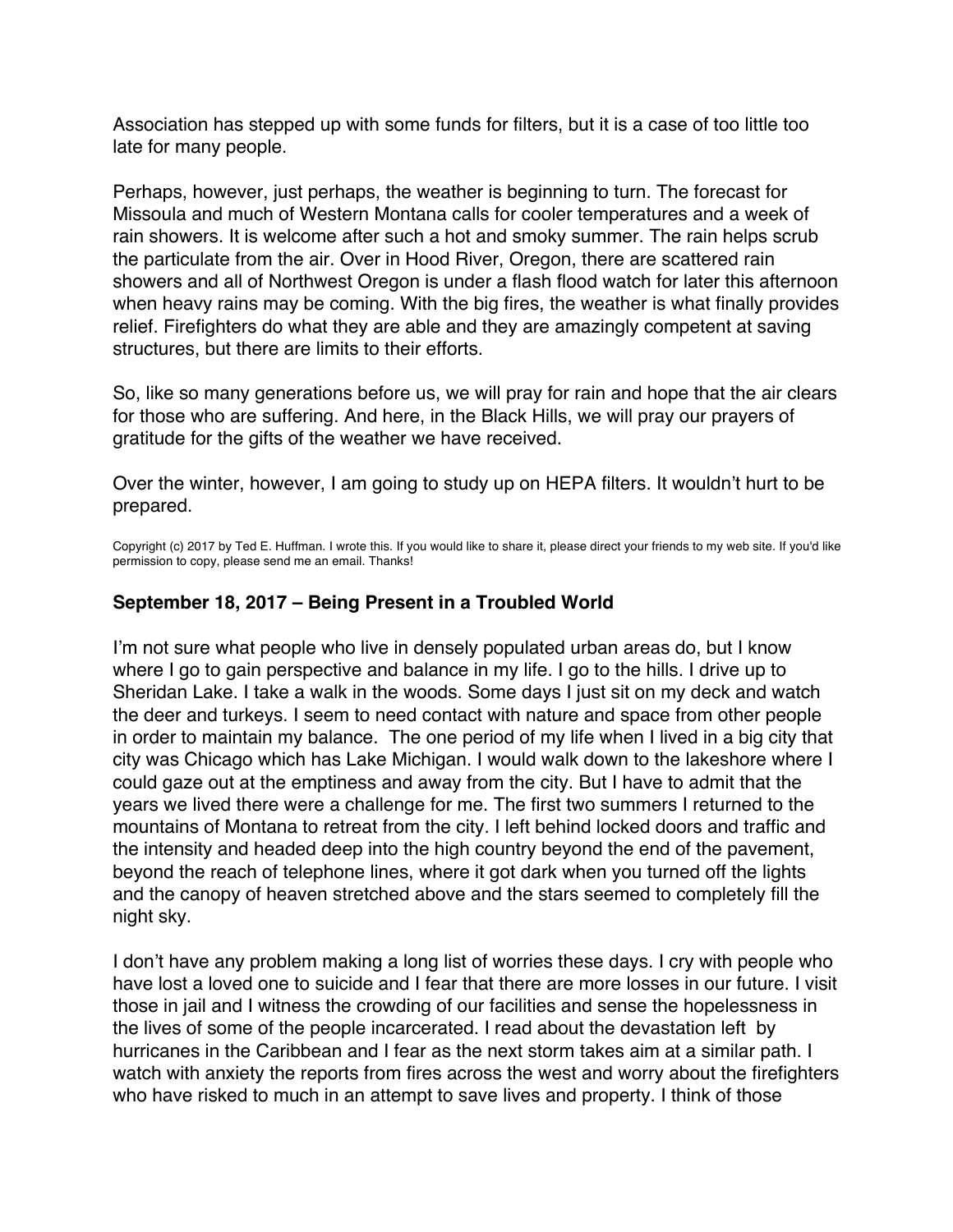breathing the smoke and the health effects that will linger - in some cases for the rest of a lifetime. I follow the path of Typhoon Talim as it skips up the west coast of Japan passing close to where our daughter and son-in-law-live. Instant messaging reveals that they are safe but I know that big storms regularly batter Japan. A year ago Typhoon Lionrock left 22 dead. Last month Typhoon Noru killed two and injured 51. And I can also worry about the missiles launched from North Korea that have crossed over the north of Japan. The potential from such weapons is far more destructive than just a few families.

Here in our own country I worry about the inability of congress to come to common understanding on any topic. Increasing partisanship has rendered our national legislative bodies nearly incapable of meaningful action. The capriciousness with which our President handles public relations makes it impossible to know what he will say, do or tweet next. The uncertainty wears on people whose lives hang in the balance. What is a DACA young adult supposed to do? Dare they travel? Dare they apply for a new job or a promotion? There are so many unanswered questions.

I fear that we may be on the edge of no return in terms of environmental destruction. Despite overwhelming scientific evidence, we abandon international treaties in favor of short term profits. The boundaries of public lands are being reshaped and the value of conservation seems to have taken a back seat to ill advised development. Global wildlife populations have dropped by 60 percent since 1970. By the year 2020 two-thirds of the wild animals on the planet will have disappeared. I watch the mule deer come into our neighborhood displacing the white tailed deer and know it is the product of urban sprawl and development. I wonder how long it will be before all of the deer have moved out of the neighborhood.

Stephen Hawking recently predicted that we humans have only 100 years to colonize other planets or face extinction as a species.

I'm good at the lists of things about to worry.

Too much worry can be debilitating. I recently read about a New Yorker who was so worried about climate change that she couldn't sleep. She was taking the stairs everywhere to save electricity and distributing pamphlets and couldn't understand why others weren't as concerned as she. The anxiety was so intense that she required hospitalization from her worry. The American Psychological Association has added the diagnosis "eco-anxiety" to its official list of mental illnesses. There was just a report about how worrying about climate change is causing damage to mental health. "The psychological responses to climate change, such as conflict avoidance, fatalism, fear, helplessness, and resignation are growing," the report concludes.

My smallest canoe, called a "Wee Lassie" is a light-weight and simple boat. I sit on the bottom of the boat and paddle with a double paddle. It is like a kayak without a top deck.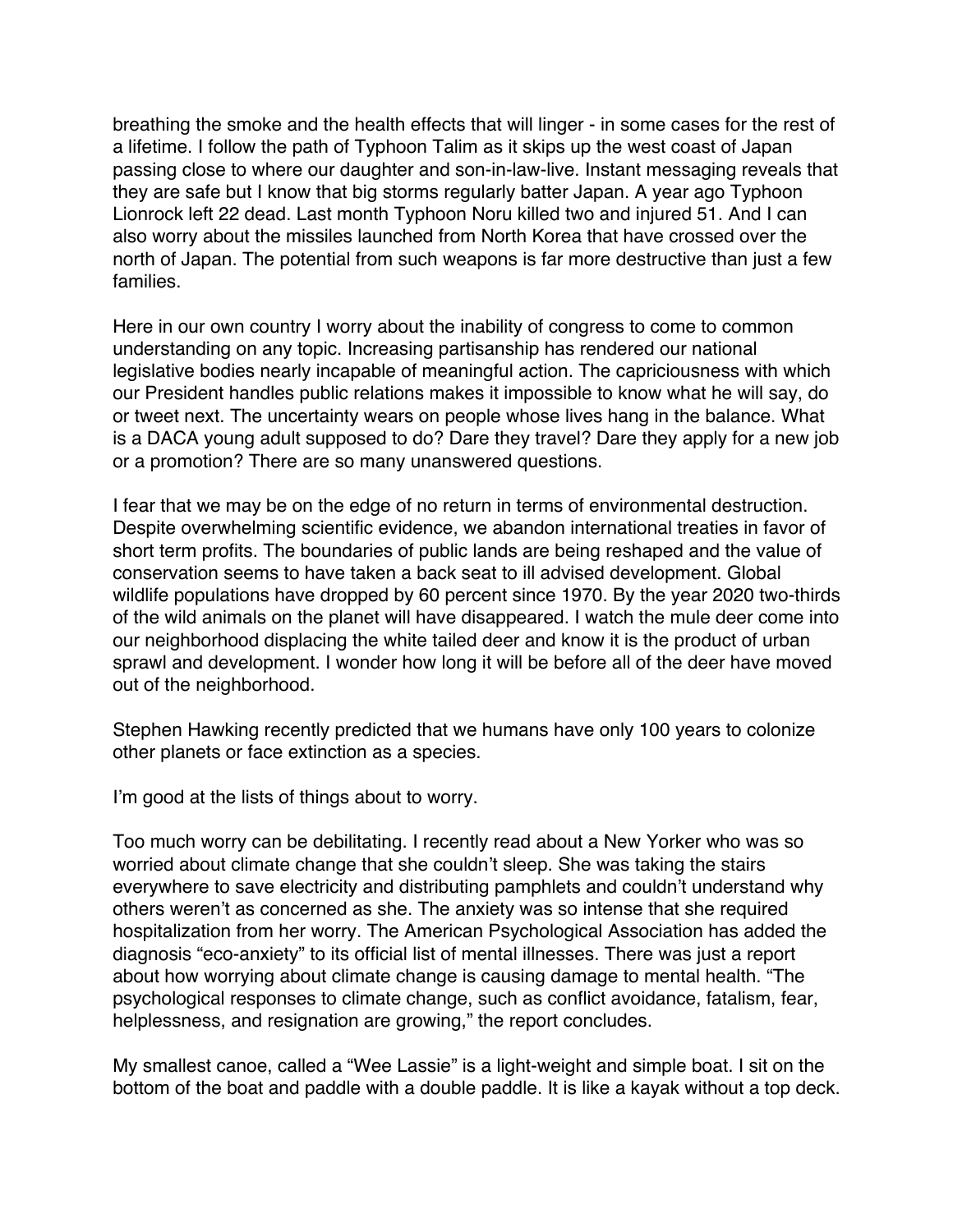<span id="page-38-0"></span>I launch it at the edge of the lake and dip my paddle for a few strokes to move out into water that is deeper than the shoreline shallows. I lean back and listen to the clatter of the geese clustering for their fall trip south. I scan the sky for the osprey as I move to check out the nest from which the chicks fledged earlier in the summer. I sniff the pine scent in the air and note the change in the colors of the shoreline plants. I watch the cattails release their cotton-like seeds to the wind. I breathe deeply. In the center of the lake, I can feel small in the vastness of the universe. I know that the reservoir where I paddle is tiny, but a smaller boat helps to make the lake seem bigger.

I realize that I am dependent upon paddling as a release from the tensions of everyday life. An hour on the water can give me energy and lift me from the edge of despair. Our grandfather Moses used to walk up the mountain. Jesus went off to a lonely place to pray. I paddle.

I may not change the world, but I can offer my presence. I am here.

It is what I do best. Whether comforting the grieving, visiting the sick and imprisoned, counseling the troubled or guiding a congregation, the gift I offer most is my presence.

I'm here if you need me.

Copyright (c) 2017 by Ted E. Huffman. I wrote this. If you would like to share it, please direct your friends to my web site. If you'd like permission to copy, please send me an email. Thanks!

# **September 19, 2017 – The Story is Bigger than Me**

Last spring my brother completed and self-published a memoir that covers a brief period of his life from 2006 and 2010, when he made multiple cross-country bicycle trips in conjunction with an organization called Bike4Peace. I suppose that I read the book with a slightly more critical eye than some readers, and I wasn't along on any of his bicycle trips, so his version of them is the version I know best. There is a small reference to our great grandfather that portrays him in a different light than I remember from family stories, but again, he died before I was born and I an no expert on family history, either. I purchased a copy of my brother's book as soon as I was aware of it and I congratulated him on his efforts in writing and publishing when I spoke to him on the phone.

The process got me to thinking about memoirs in general. I have a friend who is near to my age whose son wrote a memoir of his life to date when he was completing his college career. It was the kind of tell-all book that might make a parent cringe. Although I found nothing in the book that should embarrass my friend, it does seem that information about his divorce, reported by his son, might make the book a difficult read for him.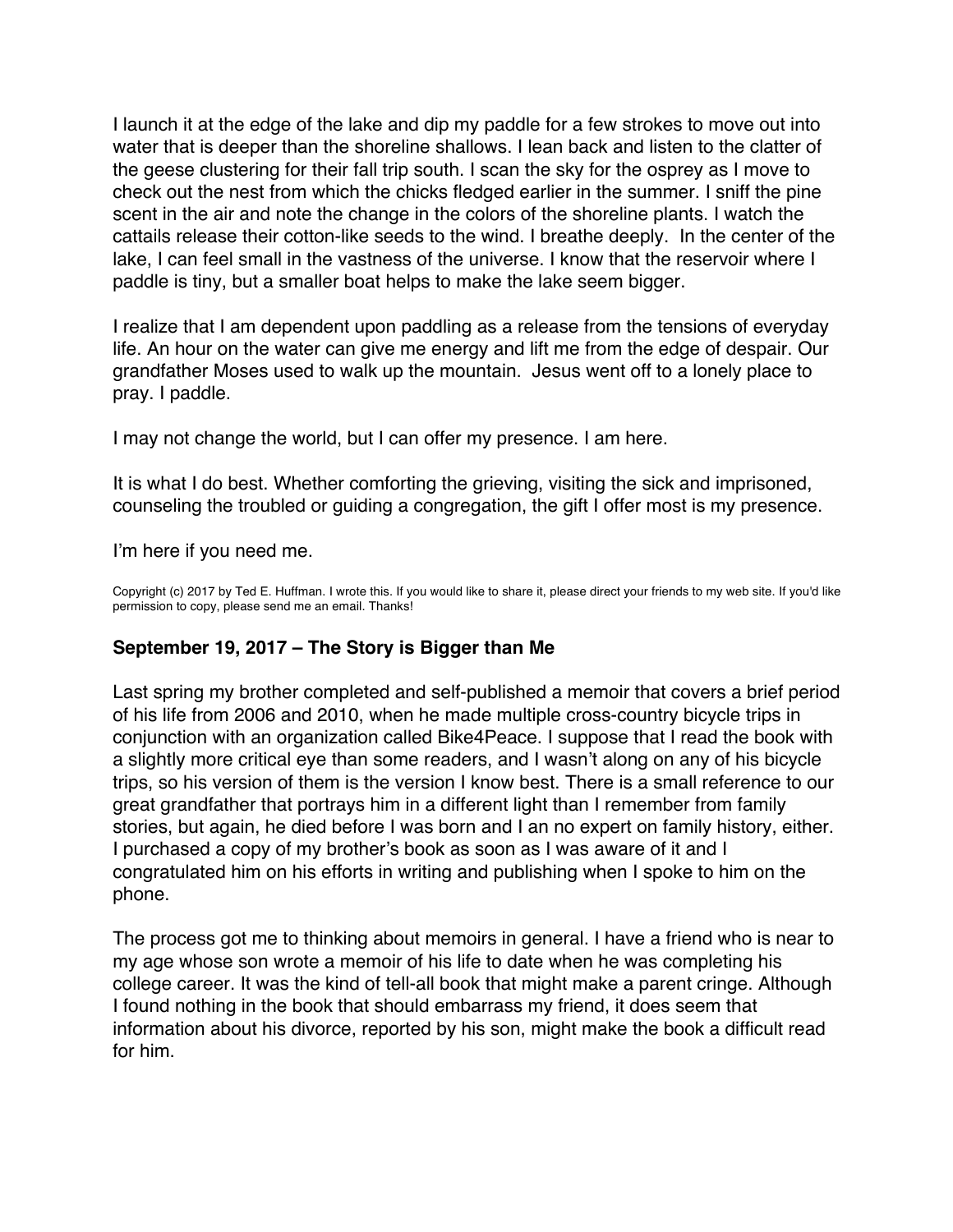I suspect that we are drawn to writing memoirs in part because of a need to tell our version of the story. We fear that others might not tell the whole story and the parts of our perspective will be lost if we don't get it down in writing. The motivation for me to write this daily journal may follow a similar pattern. I have often wondered to what extent I write because of a need to tell my story. I'm sure that it is a major factor in my motivation.

There is, however, at least one different perspective. Despite my urge to tell my story, there is another sense in which my story, the one I'm in, keeps telling me. I am shaped by the events of my life and the people I meet. I have control over some of my reactions to the events of my life, but I think it is a stretch to assume that I'm the one in control.

Mark Nepo addresses this in a poem:

#### *"Understory"*

by Mark Nepo

I've been watching stars rely on the darkness they resist. And fish struggle with and against the current. And hawks glide faster when their wings don't move.

Still I keep retelling what happens till it comes out the way I want.

We try so hard to be the main character when it is our point of view that keeps us from the truth.

The sun has its story that no curtain can stop.

It's true. The only way beyond the self is through it. The only way to listen to what can never be said is to quiet our need to steer the plot.

When jarred by life, we might unravel the story we tell ourselves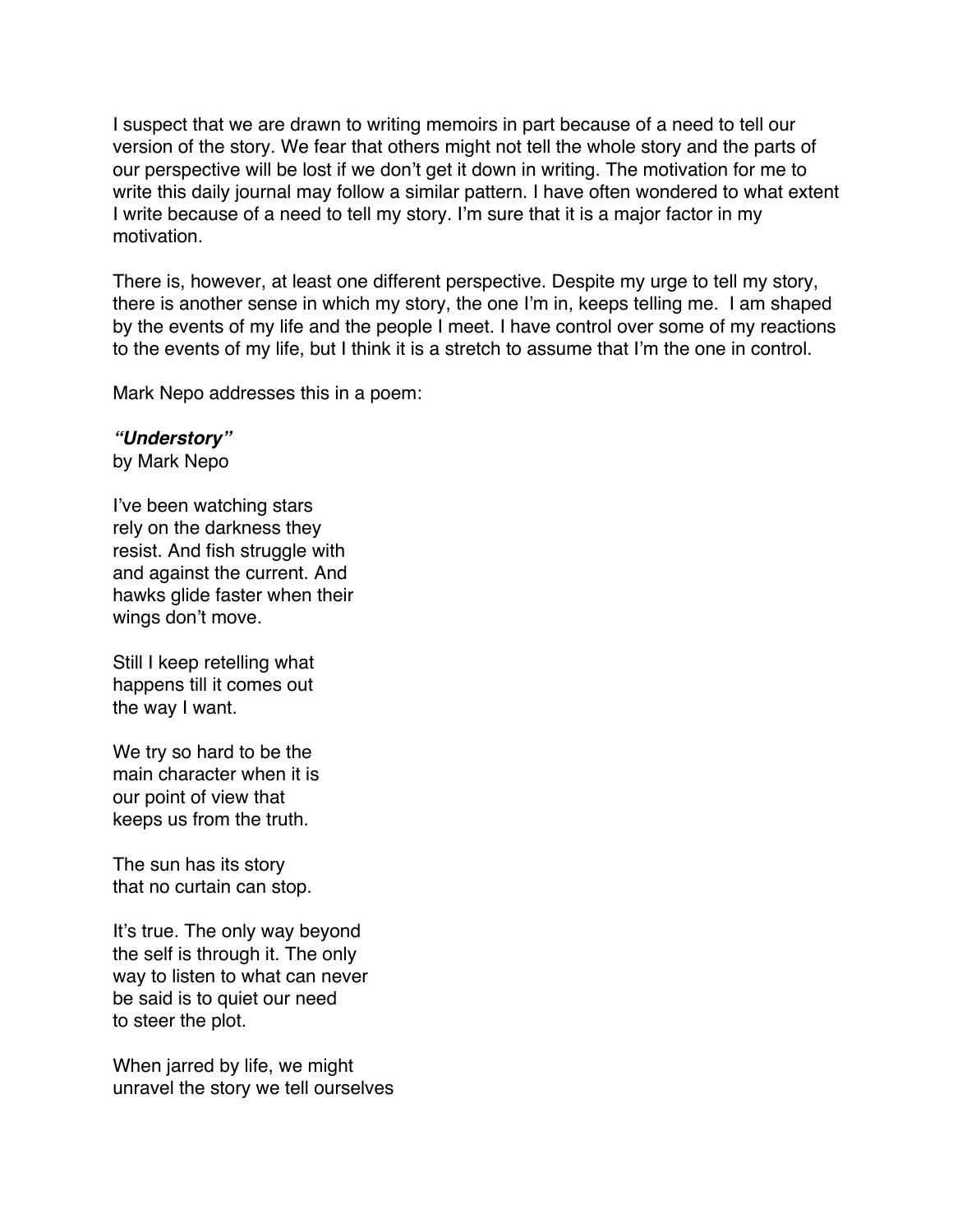and discover the story we are in, the one that keeps telling us.

I think that one of the spiritual disciplines that is beginning to emerge in my life as I travel through my seventh decade, is the discipline of releasing control - "to quit [my] need to steer the plot."

One of the disciplines that continues to grow in meaning for me is the discipline of silence. There are a couple of times each week when I make time and space to sit quietly. I used to follow a routine of centering prayer, carefully focusing my attention on my breath as I quiet my mind and release the thoughts and distractions of the day. These days, I often sit in silence and allow my mind to roam freely. Either way, I soon discover that I am floating on a sea of events. There is much in this world that is beyond my control that affects me deeply. Images of starving children in Yemen, concerns for those suffering in the wake of hurricanes in the Caribbean, threats of war coming from world leaders - a thousand other thoughts not of my own making flood into my mind. The pop theology admonition to "let go and let God" contains a bit of sage advice, but it certainly doesn't mean that we are capable of simply releasing all of our concerns and not feeling anything about the world. If that were possible, I don't know that it would be desirable. Compassion is a human quality that I treasure and one to which my faith calls me. And, in my experience, surrendering to God's control of my life often involves quite a but that is not easy.

More helpful for me is the understanding that the story in which I am a tiny part is a story that is much bigger than myself. Part of the reason I study the scriptures is that I can see myself in the stories of our people. My life is a part of a story that did not begin with my birth. I wrestle with ideas and concepts that our people have been thinking and refining for generations and generations. When I ask about the nature of God, I'm joining a long heritage of faithful people who raised the question. When I witness to God's power, I'm joining with a long line of witnesses. The letter to the Hebrews has this powerful image of being surrounded by "a great cloud of witnesses." This realization reminds me that there are generations yet unborn who also will share in this great story.

I don't know if I will ever reach beyond this journal to write my memoirs. Perhaps one day I'll edit a volume of the best of my essays and allow that to suffice. I'm not even sure that it is important that the story be written from my perspective. After all, when I am honest about it, I'm not the one steering the plot.

Copyright (c) 2017 by Ted E. Huffman. I wrote this. If you would like to share it, please direct your friends to my web site. If you'd like permission to copy, please send me an email. Thanks!

### **September 20, 2017 – Succession Planning**

A conversation with a church member last evening has gotten me to thinking. The conversation was a part of a wider conversation about leadership transition in our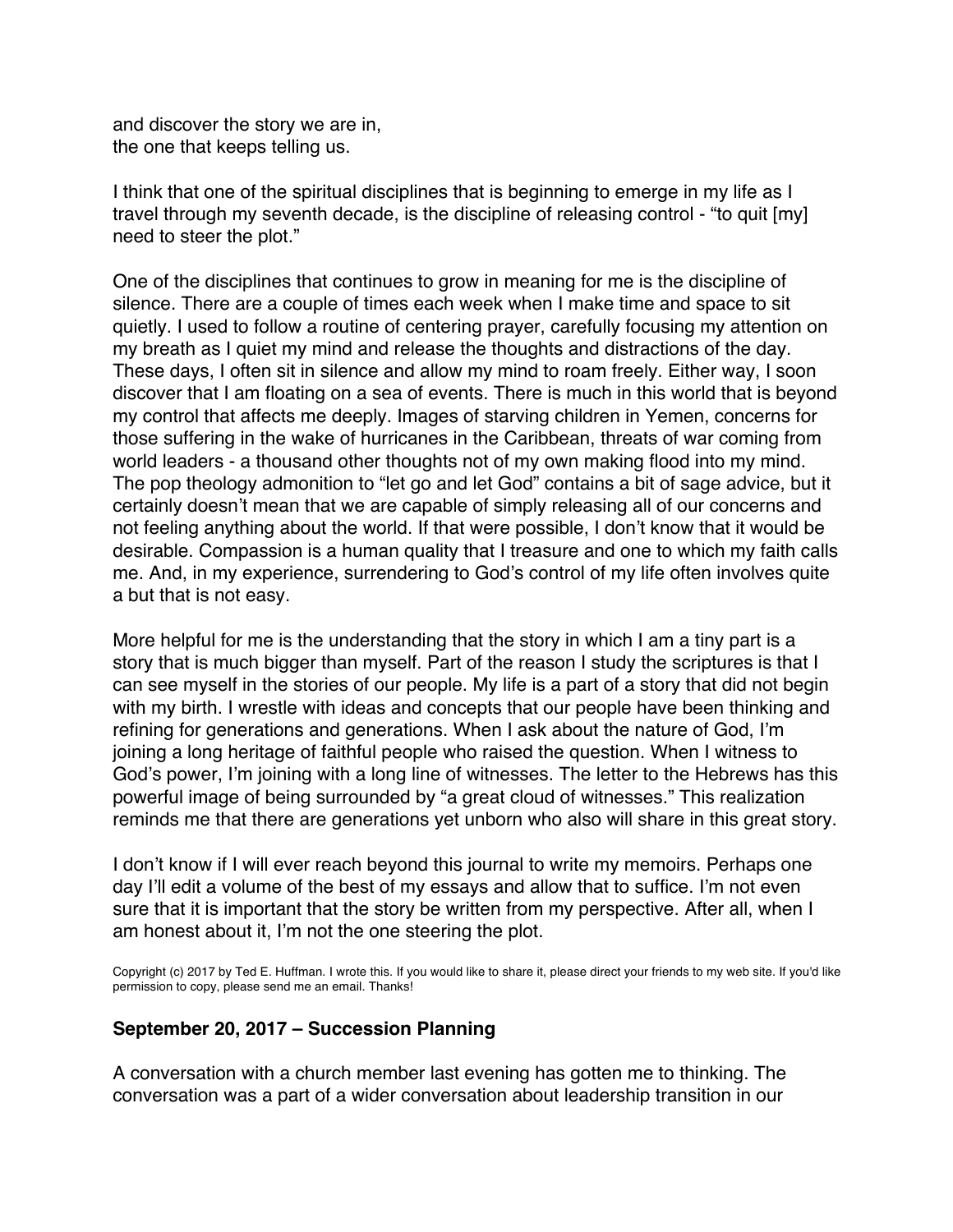<span id="page-41-0"></span>church. For almost a year our Pastoral Relations and Personnel Committee has been discussing the topic in part because of the age of our pastoral staff. Those conversations accelerated with the announcement of the retirement of our Minister of Christian Nurture. The church does not have a mandatory retirement age, but there is also an awareness that none of us can go on forever and that there are times when inviting and encouraging leadership is an essential part of the mission of the church. The conversation with the member included a description of how the corporation for which he used to work required staff members to have "succession plans" that provided essential information for their work to continue in the event that they became disabled or otherwise were unable to perform their duties. Among the elements of these succession plans were lists of the tasks performed by the employee so that tasks could be reassigned.

It would be a major job, requiring that I divert energies from other parts of my work, for me to make a complete list of the tasks I perform. There is merit to the assignment, and I think I will at least start a list that might prove to be useful in the future. At the same time, however, I am reluctant to take the notion of succession planning to the same extent as it is taken in some businesses.

First of all, the church, while having to be attentive to and follow some business practices, is not a business. It is a ministry, which has different priorities and functions that a corporation whose purpose is maximization of profit. We are, after all, a nonprofit organization. We aren't about the business of making money. I have seen many people come into leadership positions and try to operate the church like they have successfully operated their businesses only to discover that it behaves differently. One example has to do with cash reserves. A business needs a certain amount of reserve available for changes in the economy, ups and downs in revenues and unexpected expenses. In the church, those reserves are in the generosity of the members, not in bank accounts. Churches that build up reserves find that having reserves suppresses giving. People figure that if the church has a lot of money in savings, it doesn't need additional donations. Furthermore, people give to mission, not bank accounts. There is little appeal in making a charitable gift to a savings account. Learning to trust and to tolerate a slightly higher risk than one might take in business is essential to understanding church finances. After a career of balanced church budgets and leading congregations without debt, I have learned not to panic at the results of a single monthly report and I have become comfortable with simply explaining to the congregation what the needs of the church are.

Another reason a succession plan isn't quite the right move for the congregation is that there is much of the work of a pastor that is dependent upon careful confidentiality. A list of pastoral calls and what is discussed is inappropriate. I work with the stories of other people and they are not my stories to share.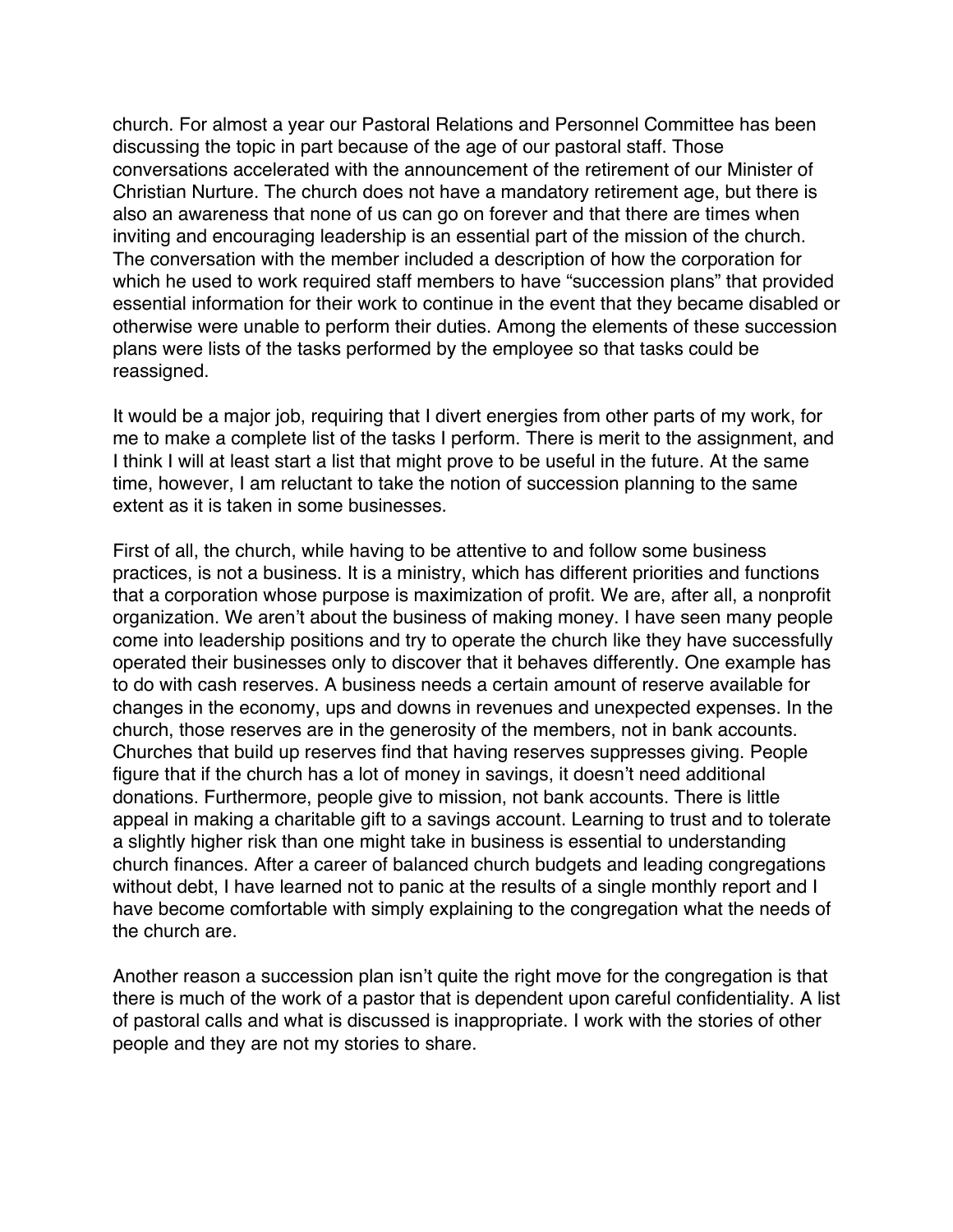A third reason is that the way that I pursue the ministries of the congregation is not the only way that those ministries can be conducted. A new pastor with new priorities might be just the right match for the congregation. No future pastor should be bound by my style of leadership and no future pastor should be judged on whether or not that pastor follows my priorities. I hesitate to give too much advice to those who come after me. Rather I trust God to provide the leadership that is needed at that time.

Having said that, there is merit in the development of a list of some of the tasks. The example I used in the conversation is that one of the things I do is to reset the clock that controls the church bell. It is not exactly a pastoral duty, but it is one of the jobs in the church that I've done for the past 22 years and my predecessor did for a dozen years before me. The clock is a complex mechanical device that runs a 7-day, 24-hour cycle and can only be adjusted in the forward direction. When we "fall back" at the end of daylight savings time, the breaker needs to be tripped and the clock left without power for at least an hour in order to reset it properly. There is another clock that controls the light on our outdoor cross. In the case of these two devices, I know that there are volunteers in the church who understand where they are and how they work. But I suspect that there are a lot of similar tasks, some of which are not quite as apparent. I set the codes on an exterior lock that can be used to enter the church and I know how to clear and reset codes. I'm sure I've explained how this is done to office staff, but they have never actually performed the task.

I also do a number of things simply because I am a member of the church. They are not unique tasks that can be done by me alone. I clean up messes when I see them. I use the toilet plunger when needed. I dust the top of the cross when it is draped for Holy Week. I put out new candles for the late night Christmas Eve service. Others know how to do these tasks.

I'm not ready to focus my attention on retiring. I plan to serve in this position for quite a while yet. But no one is irreplaceable and none of us can go on forever. It is prudent to think of what happens after I am gone. Fortunately for me, that is not up to me. After I am gone, others will carry on the ministry of the church and then, as is the case now, God will be in charge of the church and its ministries.

Copyright (c) 2017 by Ted E. Huffman. I wrote this. If you would like to share it, please direct your friends to my web site. If you'd like permission to copy, please send me an email. Thanks!

### **September 21, 2017 – That Made Me Cringe**

On Sunday, in a conversation with a delightful and competent mother of three wonderful children in our congregation, I made a comment that I've made many times before: Before my wife and I had children of our own, we were experts in child-raising. We had studied and worked extensively with children, my wife with preschoolers and I with teens. Then we had children of our own and we became normal people - not experts at all. The academic knowledge of child raising that we had gained all faded in the light of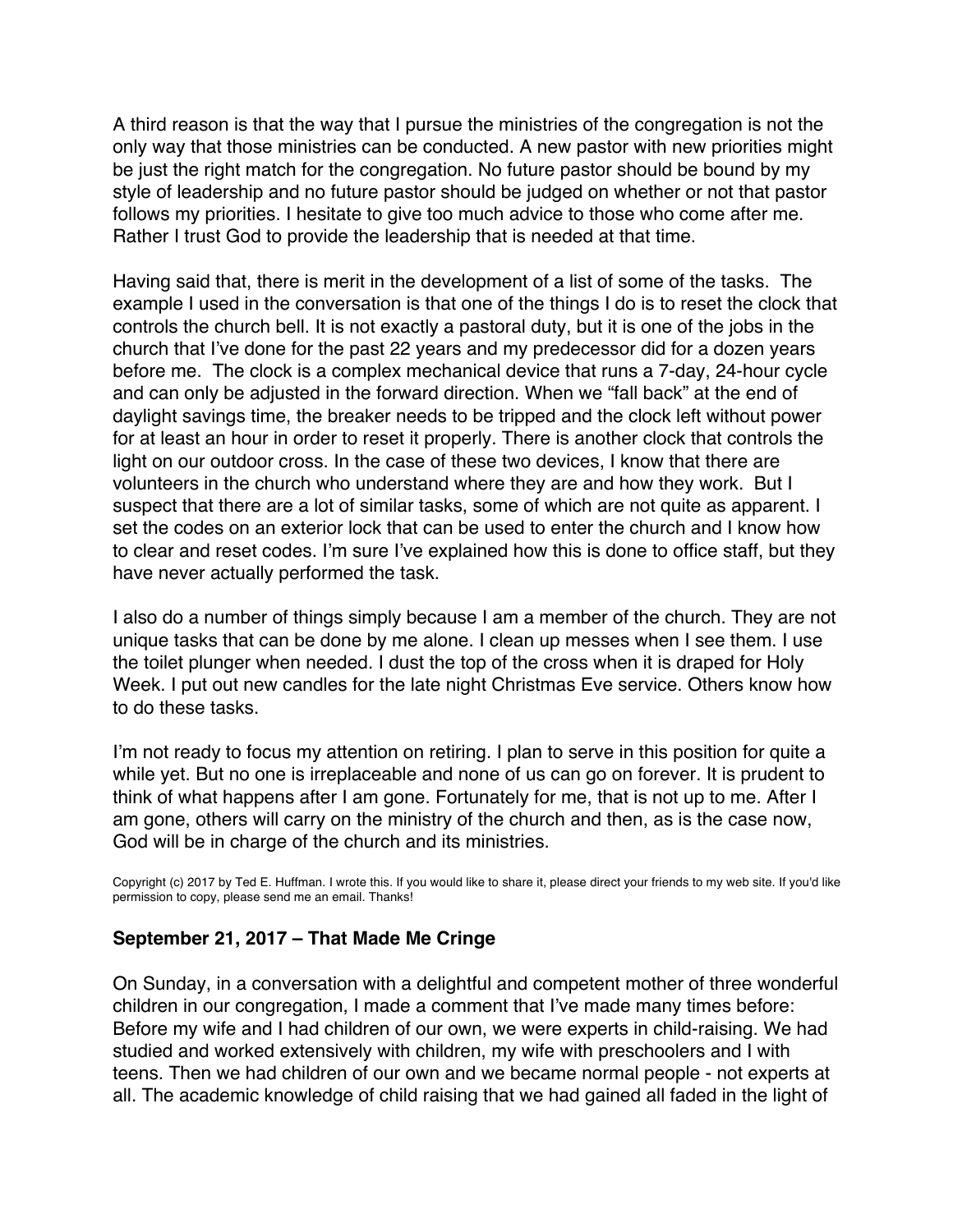<span id="page-43-0"></span>24/7 childcare. It was only after our children were grown and on their own that we began to regain a bit of our expertise.

It is an exaggeration, and a bit of a joke, but there is a bit of serious truth in those comments. It is easy to criticize others when you don't have the experience to understand the intensity of their work. Now, as a grandfather and an elder in the community, I often witness parents who are doing a wonderful job raising their children. All children can be challenging. All children experience problems. All children misbehave at times. But I get to see parents who really care and who are really involved in the lives of their children. I witness parents who are struggling with the demands of employment, parenting and multiple other pressures who put their children first in their lives. There are some truly exceptional parents raising children today.

So, when I listened to a podcast put out by our local newspaper yesterday, I cringed. I listened because it was about the topic of teen suicide. I listened because the person interviewed is a colleague whom i know and respect and love. Than I heard what was said and I cringed.

Just a little background is in order. The person interviewed has no children of his own. He does, however, work with youth in our community every day. He really cares about those youth and consistently goes above and beyond the expectations of his job to form meaningful and safe relationships with the youth he serves. He has touched and made a difference in the lives of many youth and his organizations programs have gained prominence and recognition across the city.

But the conversation somehow headed in a direction that, as I said, made me cringe.

Two points were made and repeated over and over in the conversation. Both had been made in a public meeting on teen suicide a week before. The first and most prominently repeated was that teens need relationships with adults in order to cope with the problems in their lives. It is true, as it stands. The second was that in a world a cyber bullying, teens need to develop a kind of toughness that gives them the ability to let some of the comments slide off of their backs. Again, it is true such as it goes.

The problem is that the conversation was billed as a discussion of teen suicide and it came off as critical of parents. As much as I respect my colleague and honor his work, he is not an expert on suicide or suicide prevention. I know. I've been working very hard in this community in the field of suicide prevention for longer than my colleague has been an adult. I sit with parents who have lost a teen to suicide nearly every year and often multiple times in the same year. I've been with three such families since midsummer.

Their teens did not die because of inadequate or incompetent parenting, though the parents did have some problems. Their teens died as a result of severe and untreated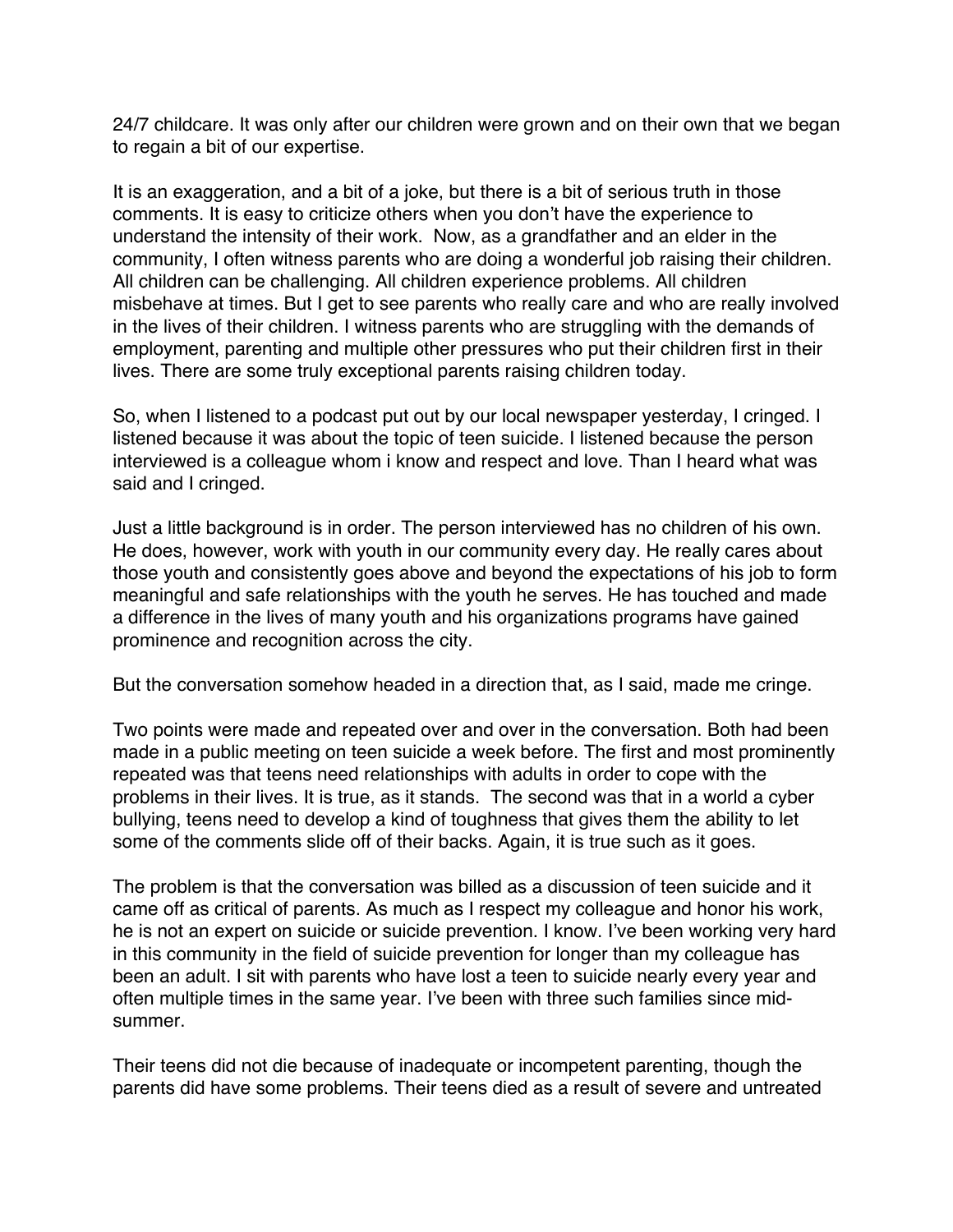mental illness. Those who have never been parents of teens with brain diseases, which includes me, can never fully understand what goes on in the lives of families who are struggling in a society that attaches a stigma to mental illness and where effective treatment is difficult to obtain. I've visited with parents who have gone from provider to provider and program to program in a desperate search for help for their child. I've watched as families struggle with the effects of teen depression that was not caused by the actions or decisions of the parents. I know parents who would do anything to ease their child's suffering.

Just spending more time with your teens is not an effective strategy for suicide prevention. Although encouraging parents to spend more time with their teens is good advice, it is not a solution to the pain and tragedy of suicide loss.

Trust me, I will be nagging my colleague to take the time to attend a full Applied Suicide Intervention Skills Training (ASIST) course and then to become certified in QPRT Suicide Risk Assessment and Risk Management Training. I've done both. Every adult who works with teens should have specific skills and knowledge of suicide prevention and intervention. Taking the classes, which involves the investment of several days with certified trainers, will make my colleague aware of the fact that he is not an expert in the field.

Anyone who tosses off the phrase "Sticks and stones may break my bones, but words will never hurt me," has never been the victim of intense bullying. Language matters. Cyberbullying can cause genuine pain and suffering. And our society will not address this problem by advising teens to "toughen up." Our church just launched a new yearlong outreach program of education and advocacy that addresses the topic of bullying directly. Ben Anderson, our commissioned minister of disabilities education and advocacy has written on the topic of bullying and leads excellent workshops on responding to bullying. We will continue to work with schools and churches and other institutions to improve education and advocacy around the issue of bullying and will continue to expand our education and outreach programs to combat cyber-bullying.

The newspaper needs to do several follow-up podcasts if it is interested in getting information out to our community. The misinformation contained in the podcast they released this week is dangerous. The newspaper didn't do its homework and speak with real experts in suicide prevention or bullying. And, the "expert" they did interview has never had children of his own. He is my colleague and my friend. I pray he will never experience the anguish of a parent whose child has been bullied. I pray that he will never know the pain of losing a child to suicide. But I also pray that he will become more educated before he speaks on public media again.

Copyright (c) 2017 by Ted E. Huffman. I wrote this. If you would like to share it, please direct your friends to my web site. If you'd like permission to copy, please send me an email. Thanks!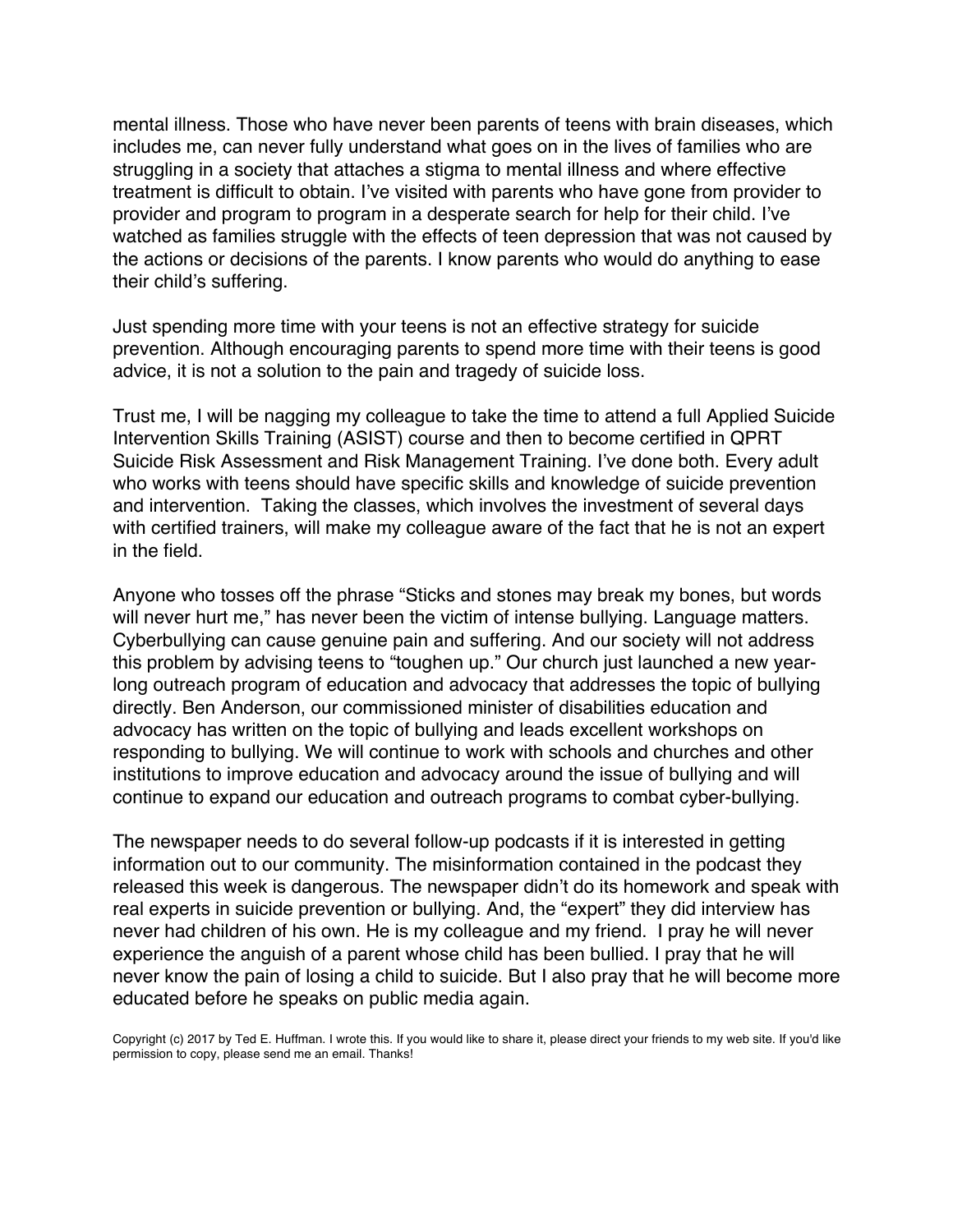### <span id="page-45-0"></span>**September 22, 2017 – Halloween Already?**

Yesterday a story on the BBC News website caught my attention. It was about a call from the Greene County, Tennessee, Sheriff's Department Facebook post: "ATTENTION EVERYONE!!! For those of you driving on Chuckey Pike in Greene County: THIS IS A HALLOWEEN DECORATION! Do NOT call 911 reporting a dead body. Instead, congratulate the homeowner on a great display." The story included a photo of a straw-filled pants, shoes and shirts under a closed garage door with red splatters and handprints on the bottom of the door.

I am not tempted to congratulate whoever put up the display. I certainly would not want my grandchildren to witness such a nightmarish scene.

It certainly seems to me that Halloween traditions in our country are changing dramatically. I remember Halloween from my childhood as a children's holiday - a time when children dressed up and visited neighbors in search of small treats. In my home, we weren't allowed to go "trick or treat" after the age of 12. Halloween was for children. It doesn't seem that way in my neighborhood any longer. Families invest some serious funds in putting up elaborate displays, special lighting and other features around their homes.

Outside of what seems to me to be simply poor taste, the "decorations" in that Tennessee home caught my attention because the BBC story was posted on September 21 - more than a month before Halloween. Is it just me, or has this holiday become a bit blown out of proportion? Halloween is more than 5 weeks away. We only have Advent for four weeks before Christmas.

We seem to have fallen into a lifestyle of perpetual holiday, at least when it comes to marketing. There were Halloween displays in big box home improvement stores in August this year in our town. Selling holidays is big business. The day after Halloween, which, I might remind you is the eve of the real holiday - all saints day - decorations for Thanksgiving will be up in the stores, followed by Christmas, Valentines'Day, St. Patric's Day . . . you get the picture. Many stores have a section permanently devoted to holiday merchandise.

According to the National Retail Federation, Americans spent a record \$8.4 billion on Halloween last year. That is a significant amount of money for a holiday.

Halloween in our neighborhood, and I suspect all around the world, has become detached from reverent remembering of those who have died. The recognition of the on-going influence of those who have died is a meaningful exercise. We recognize the on-going grief in families and remember those who have been lost while at the same time celebrating that death is not the end and that God's gift of life has the final victory.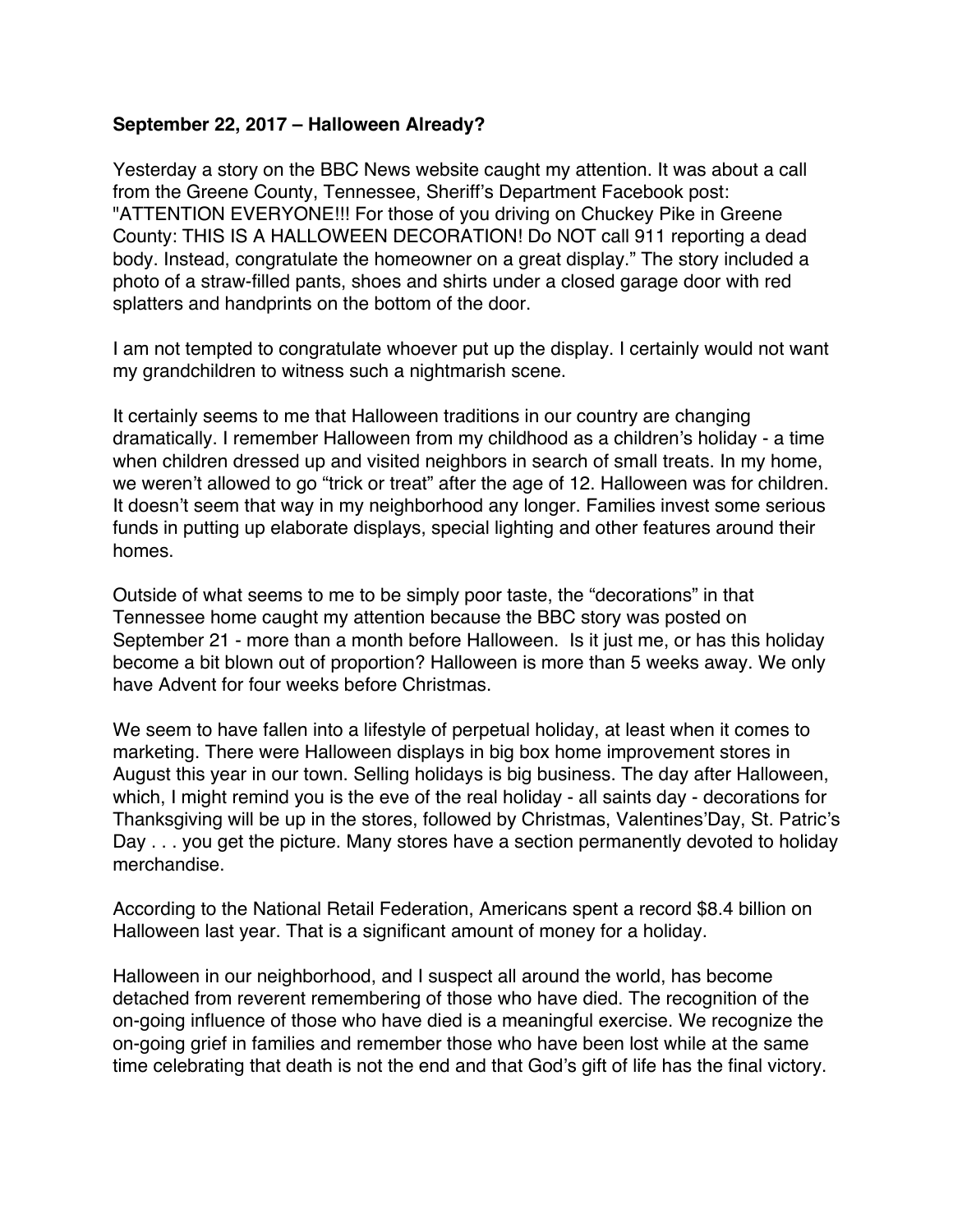The celebration, set for November 1st is usually recognized on the first Sunday of November in our congregation. It is meaningful each time we celebrate.

Halloween is a shortened version of "All Hallow's Eve," the name of the night before November 1. It was once an evening of good natured pranks and a few sweet treats that was a kind of celebration of childhood. At least that is the way I remember the holiday.

I'm sure it took different forms in different places. Holiday traditions vary around the world. In Japan, for example, Halloween is a newly recognized holiday. With Christianity coming to the nation relatively late in its history, the day wasn't observed until recently. There are now a few halloween parades for children dressed in costumes and some stores have sweet treats for children in conjunction with the parade. In Spain, All Saints is the preferred designation for the holiday. One tradition is the making of artificial graveyards in public parks and gardens. People wearing costumes make a somber walk through the areas while thinking about those who have died. In Central and South America, haunted houses and displays tend toward the macabre, with lots of fake blood and images of partially decomposed bodies.

Historians tell us that Halloween first emerged from Celtic traditions in Britain and other parts of Europe. At the end of summer, the Celts thought the barrier between our world and the world of ghosts and spirits got really thin. This meant weird creatures with strange powers could wander about on Earth. They responded with what was essentially a big party to scare away the ghosts and spirits. Here in the United States, where Halloween has the largest commercial impact in the world, the observance of Halloween seemed to emerge from the waves of Irish immigration in the 19th century. The holiday strengthened in observance and spread to other ethnic groups throughout the 20th century. Observation of Halloween as a holiday in Japan seems to have arisen mostly out of a fascination with all things American that has emerged in Japan since World War II.

For what it is worth, I have no plans for fake bodies in or around my home this year. I might carve a pumpkin. I do that some years and don't do it other years. I'm amazed at how many children in our congregation seem to be unaware that pumpkin is food that can be eaten. They see the gourds as decorations only to be carved, painted, and put on display. I have no plans for special lights, fake spiders or spider webs, imitation gravestones, or party lights to decorate my home.

It might be interesting to talk to some of my neighbors. Perhaps they think that we have no sense of humor or wonder or that we are old fuddy-duddies who are grumpy and don't observe holidays. They know, or at least their children do, however, that we always have some treats for children who stop by in their costumes.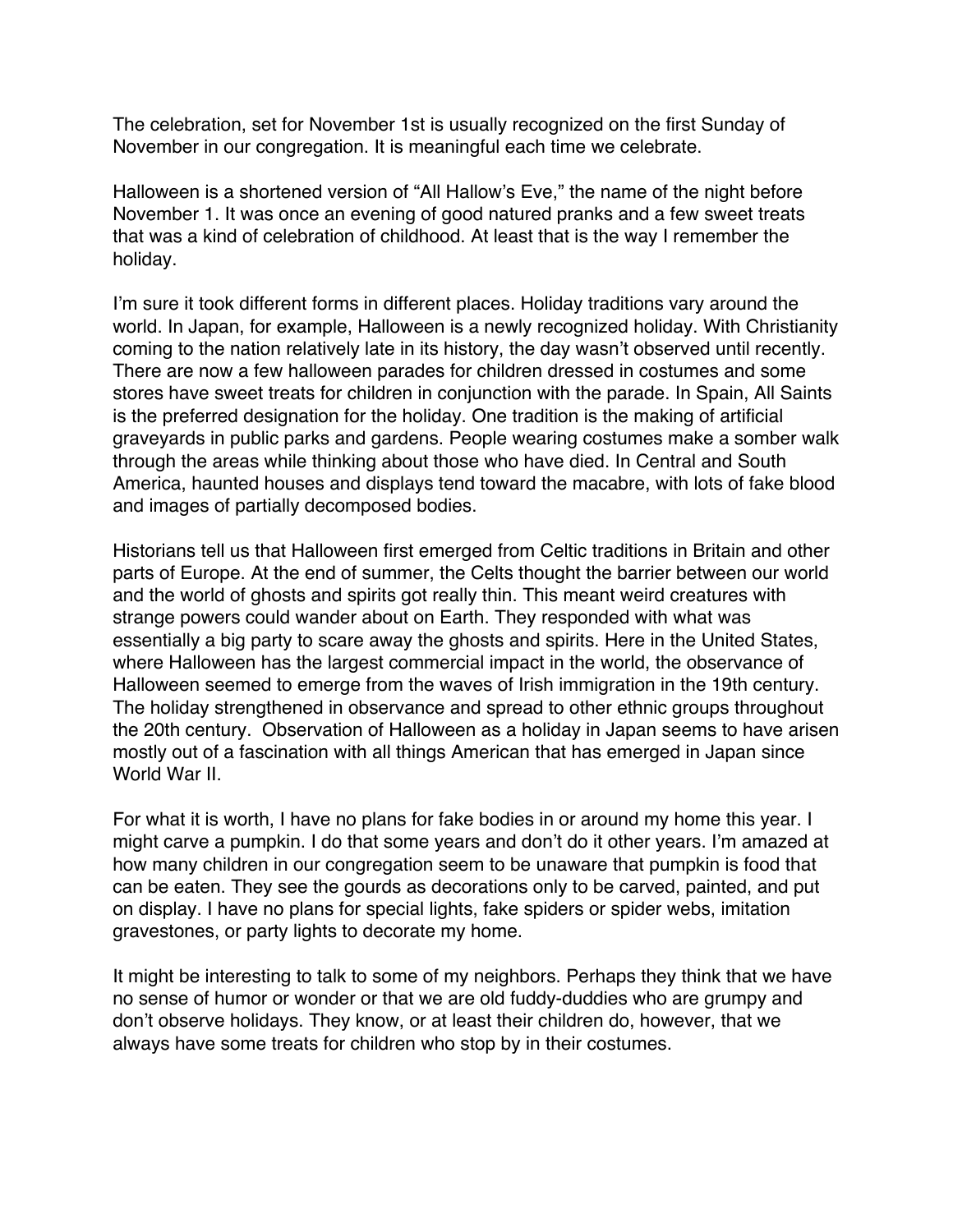<span id="page-47-0"></span>I'm comfortable with Halloween being for children. I enjoy their delight in wearing costumes and exploring the world, as long as it doesn't involve things being too scary for the little ones. One year I sat on our front porch in a gorilla costume to hand out treats. My daughter has convinced me that the costume is too frightening for little children, so I've given up that particular practice.

I'd like the children of the neighborhood to identify our home as a safe place, not as a place that is frightening. I'm thinking that the people who put up the display in Tennessee that is so realistic it prompts 911 calls had different goals in mind.

Copyright (c) 2017 by Ted E. Huffman. I wrote this. If you would like to share it, please direct your friends to my web site. If you'd like permission to copy, please send me an email. Thanks!

### **September 23, 2017 – Saint Pio?**

I'm guessing that most of the members of the congregation I serve don't have special plans for celebrating Saint Pio's day today. There is a young couple, who will b married in our church today. The groom is Roman Catholic and the bride is a member of our congregation. I will be co-officiating with my good friend, Roman Catholic priest Brian Lane. In our preparations for the day, the topic of Saint Pio didn't come up. I'm thinking he isn't one of the biggest stars in the Roman Catholic Church, either, at least not around here. He is a larger following in some parts of the world. There is a statue of him at San Sebastian Cathedral of Tarmac in the Philippines, and his canonization ceremony on June 16, 2002 was one of the largest such ceremonies in history with more than 300,000 people filling St. Peter's Square and the streets surrounding the area.

Padre Pio grew up in a family of farmers in southern Italy. He joined the Capuchin Franciscans at the age of 15, got drafted, was discharged because he had tuberculosis, and was assigned to a friary on the Adriatic. In 1918, he had a vision Jesus. When the vision ended he had stigmata in his hands, feet and side. The authenticity of the stigmata was questioned and, for a time, he was not allowed to hear confessions or celebrate mass. He accepted these decisions quietly, and they were soon reversed. In 1924, he stopped writing, even letters. He devoted himself to hearing confessions. His confessional ministry soon expanded to ten hours a day. Strangers from all over the world would come by the busload for him to hear their confessions.

Padre Pio died on September 23, 1968 and was ratified in 1999. Saints days are celebrated on the anniversaries of their deaths.

If you're looking for another saint to celebrate, today is also the saint's day for Stanley Rother, a missionary priest from Oklahoma who served in Guatemala, where he was killed by thugs who broke into his rectory. He is considered to be the first American martyr. The part of his story I like is that he was a poor student and couldn't master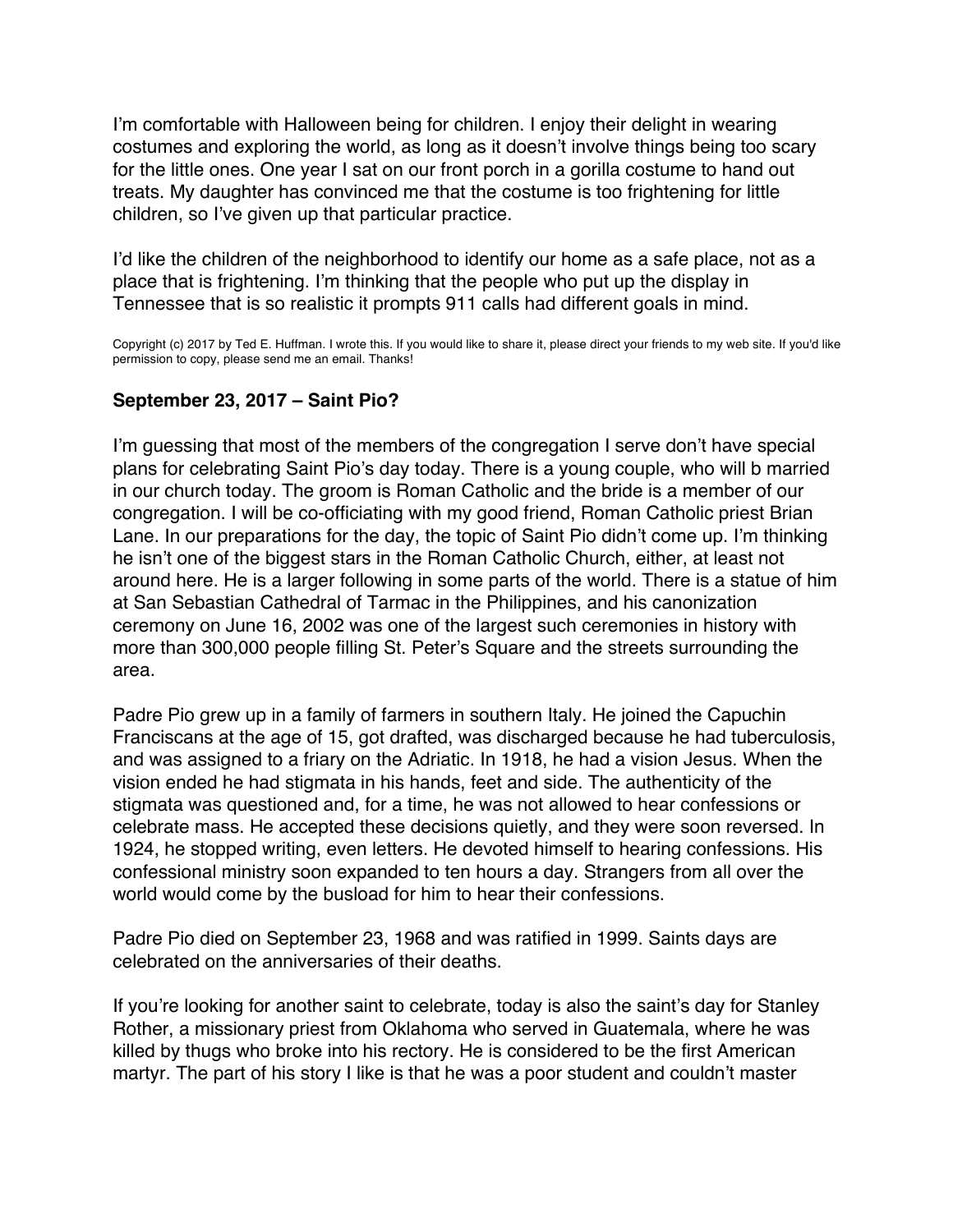Latin during his studies. He would never have become a priest were it not for the advocacy of Bishop Victor Reed who put in a good word for him with the seminary.

Or you could celebrate Pica Bernardone, who was not really ever beatified, but was the mother of Saint Francis of Assisi. I kind of like the thought of thinking of today as Pio and Pica's day. It seems to have a nice ring to it.

We protestants tend to think that there are a lot more saints than those who are officially recognized and beatified by the processes of the Roman Catholic Church. We remember every day people who have blessed the lives of those who knew them and gone before us. In our congregation, we recognize all of the deaths in each preceding year on the first Sunday in November. It makes sense to us.

Still, from time to time, I enjoy looking at the lists of official saints of the Roman Catholic Church. It is clear that there are many people who have lived faithful lives and touched the lives of others and deserve to be remembered.

Actually, it can be quite entertaining to read the calendar of saints. If I didn't do that from time to time, it is unlikely that I would know that there is a Saint Copacabana. In fact she is the patron (or is that matron) saint of Bolivia. Bolivia has such musical names for its places. Copacabana is a town located on the shore of Lake Titicaca. Say that quickly three times in a row.

If you live here in Western South Dakota, you'll find lots of things that are named after saints. We have streets in Rapid City named for St. Patrick and St. Francis. We even have one named for St. Onge, who has a whole community to our northwest with the same name. I guess the fact that there was never a Saint Onge doesn't change the name of the town. The best guess is that the name refers to Saint Gemma of Saintonge. Not a lot is known about Saint Gemma other than that she died as a result of a prison beating. She was thrown in prison because she refused an arranged marriage. With the independent spirit that is a part of our culture around here, naming a town after a strong-willed woman seems to be in order. Saint Gemma's memorial is June 20, but that doesn't seem to spark any kind of official holiday in St. Onge, South Dakota. They don't have any parades or fireworks on that day.

Faithful members of the Roman Catholic church speak of saints as "our extended family in heaven." I like the notion that we are all related in faith and that our lives are somehow connected to the lives of faithful people in other generations. Our spiritual connections are as genuine and authentic as are the connections of genetics and genealogy.

Not being a member of the Roman Catholic church, I get confused on all of the technical differences when it comes to saints. Becoming an officially recognized saint requires a whole bunch of steps which I forget. I think that one is Beatified before one is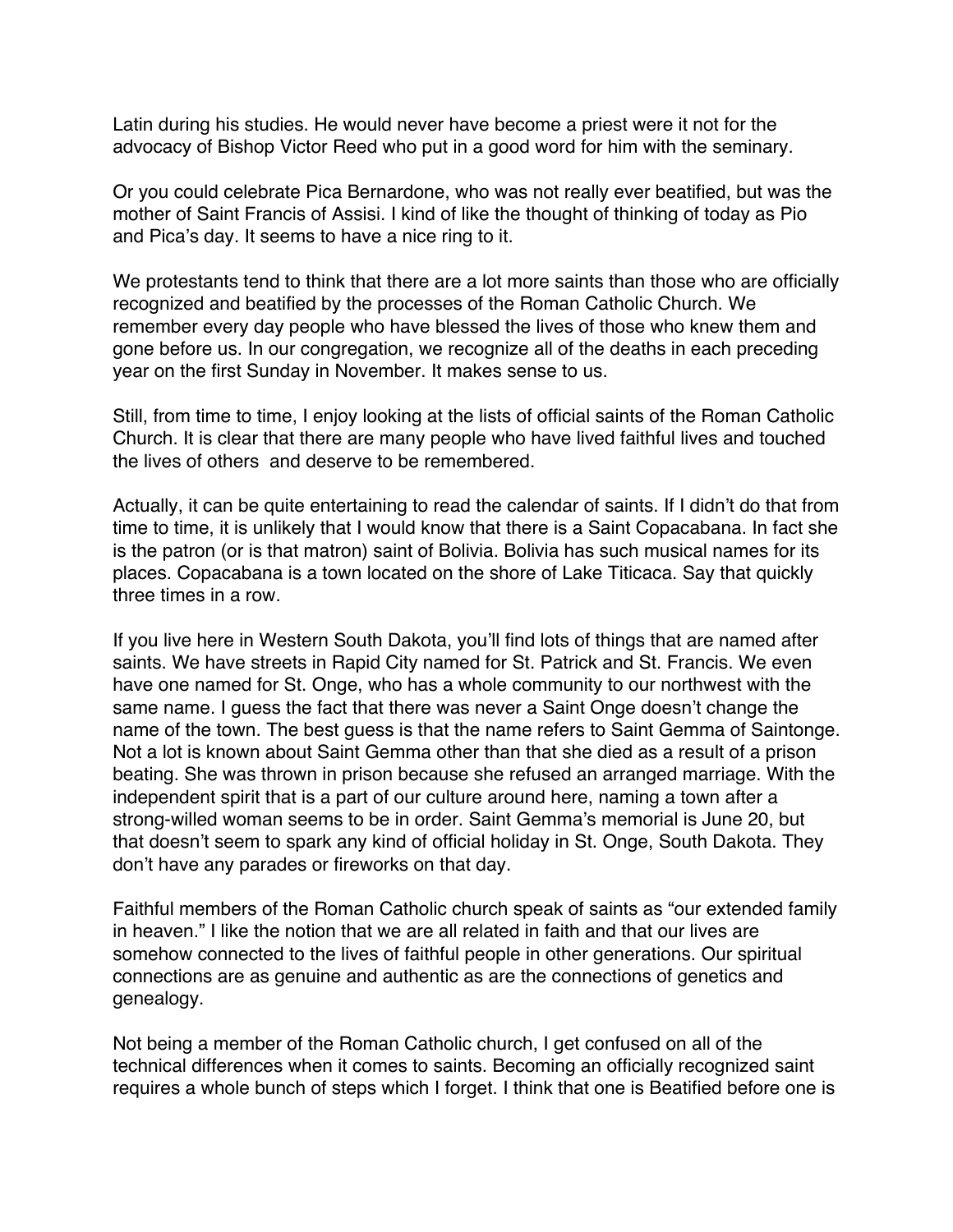<span id="page-49-0"></span>Canonized. Canonization is the official entry into the records of the Roman Catholic Church. The records are known as the Canon.

Not meaning to be critical of the Roman Catholic Church or its official records, I suspect that there are very good and faithful people who never make it into the official record books. God has many servants who don't gain official recognition. And God's love isn't limited to those who have been recognized by other living people as being special. God loves all of the people of this world and embraces them with the full glory of heaven.

So, happy Saint Pio's day. And don't forget the other saints whose faithfulness has contributed to the lives we live every day.

Copyright (c) 2017 by Ted E. Huffman. I wrote this. If you would like to share it, please direct your friends to my web site. If you'd like permission to copy, please send me an email. Thanks!

### **September 24, 2017 – When We Have Enough**

The stories of our people seem to be filled with examples of human desire to possess more than is necessary. We seem to have a problem when it comes to being satisfied with what we have, even when what we have is more than we need.

One of the first things that the people of Israel did after they had been led out of slavery in Egypt was to complain. "The whole congregation of the Israelites complained against Moses and Aaron in the wilderness." In their defense, they were hungry when they made the complaint. They also had not yet learned to trust God fully. Even though God had shown a series of miraculous events, even after they had been saved from their pursuers by the waters of the Red Sea, they weren't sure that God was really going to provide for them. They remembered that in Egypt, even when they had to work hard and their overlords oppressed them, they had food to eat.

We, who have read their story over and over again and who are living lives far removed from those events, know how the story ends. The people do not starve. God provides what they need: quail in the evening and manna in the morning. There is enough food to sustain the people as they travel. Their complaints were unnecessary. God was taking care of them all along.

The people of Israel, however, had not yet learned to trust that having enough food for immediate use was enough. When they gathered more than they could eat, "it bred worms and became foul." (Exodus 16:20)

We continue to wrestle with the concept of having enough. We continue to want to possess more than we need. Sometimes we convince ourselves that we deserve more than we need. It is that kind of story that Jesus told his disciples in today's Gospel reading: the parable of the workers in the vineyard. This parable makes even contemporary hearers squirm.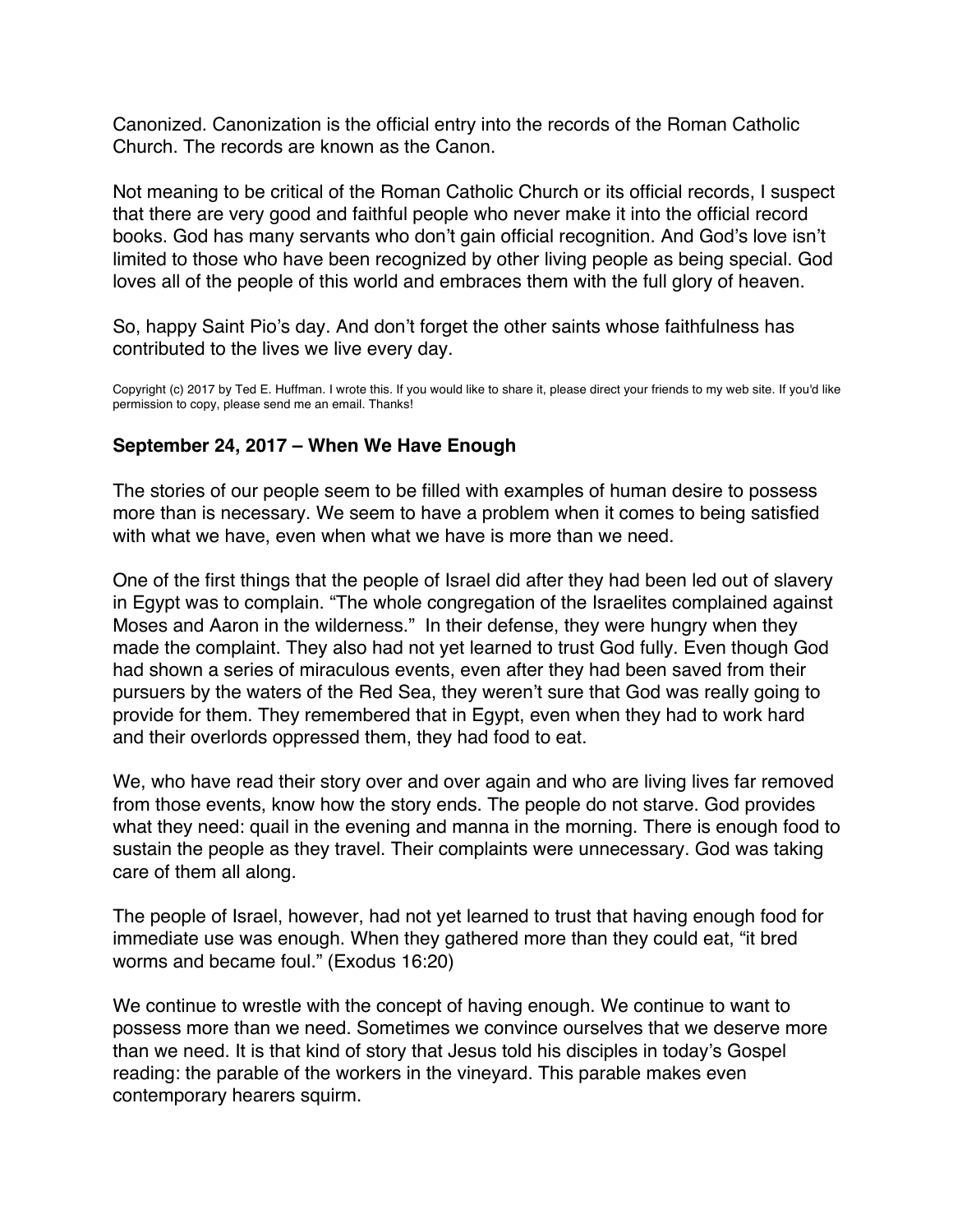The story, as reported in the 20th chapter of Matthew, tells of a landowner who hired workers early in the morning for the usual day's wage. Then, later in the morning he hired some more workers. At noon he hired even more. Then, near the day's end he hired still more. Then, when the day's work is finished, he pays all of the workers, starting with those hired last. They receive a full day's wages. The same goes for each other group of workers. There was plenty of grumbling. Those who worked all day felt that it was unfair for those who had worked only an hour to be paid a full day's wages. When they saw that those workers were paid a full day's wages, they expected that they would get more. But they had been paid fairly. They were paid the amount that they agreed to at the beginning of the day. The landowner didn't short change them in any way, he simply chose to be generous with the others.

At the end of the day each worker had what was required to sustain his family, but some of them were disgruntled and felt that they had not been given enough.

We are like those workers in the vineyard. We want more than a day's wages. We want more than what is required to sustain our families for another day. We want savings and retirement plans and multiple fancy cars and bigger and bigger houses. We want security for our aging years and a full pantry. We want more than is required.

It doesn't take much more than looking around our city to recognize what abundance we enjoy. In some homes in our town, families are crammed together with too many people in too little space. There are children in our town who go to bed hungry. School officials have observed that there are many children who come to school too hungry to be able to learn. Service agencies have found that they need to send backpacks filled with food home with some children so that they will be able to eat over the weekend. This is not some strange third-world phenomenon. It is a daily and weekly reality in our own town.

Yet we continue to fill our pantries with more than we need. We continue to pour over the advertisements and seek the bargains and purchase in bulk so we will never have to fear running short of food. And like the people of Israel so long ago, we find that when we gather food in excess, it spoils. A recent Washington Post article, people in the United States waste \$165 billion worth of food each year. As much as 40 percent of food produced in America is thrown away. To put it another way, the average American throws away about \$400 worth of food each year, or nearly 1,400 calories per person per day.

Of course it isn't just food that we collect in amounts more than we need.

We collect all kinds of other things. And then we complain because we cannot afford the excess to which we aspire.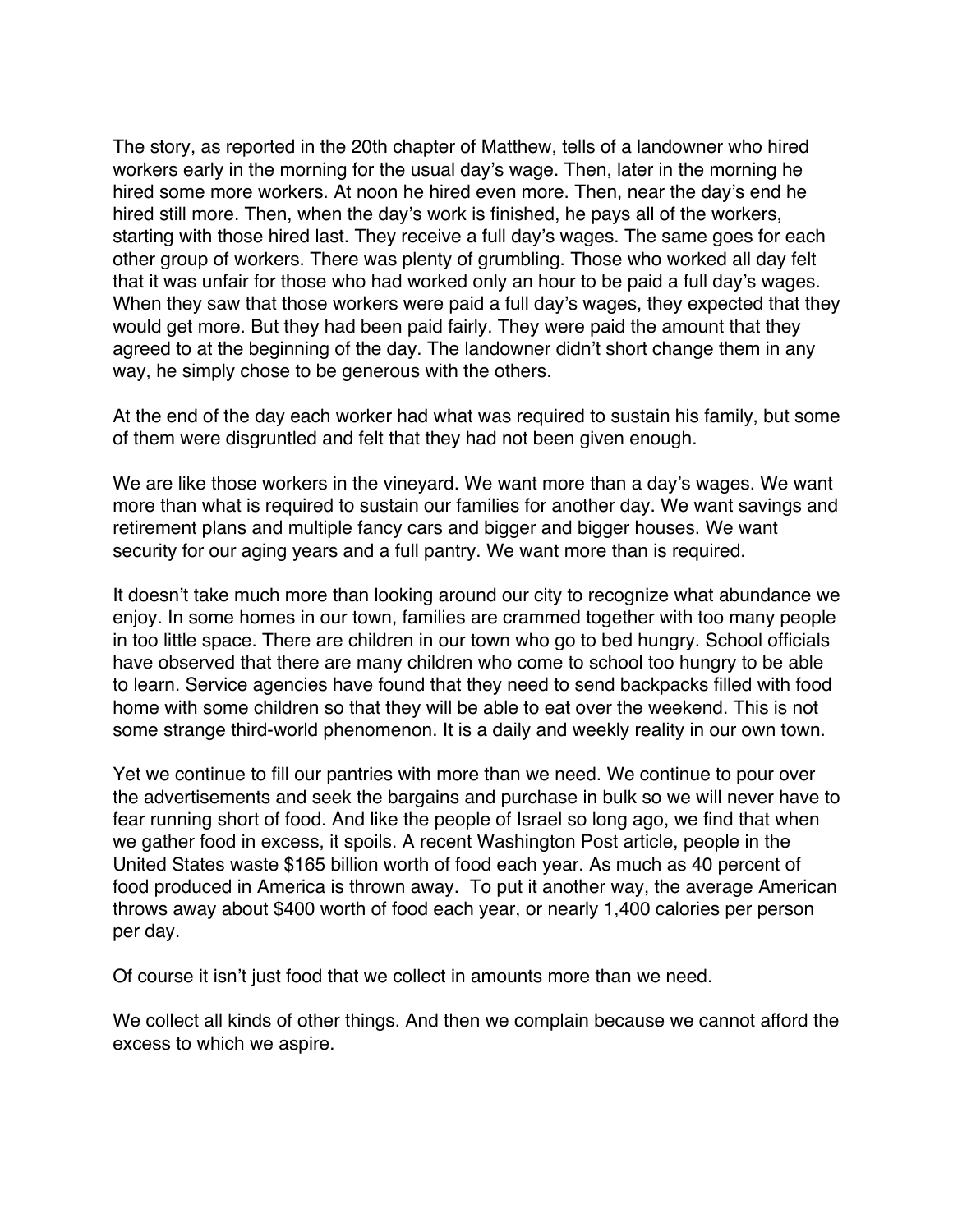<span id="page-51-0"></span>Maybe the reason we cringe a little when we hear the parable of the workers in the vineyard is that we see ourselves in the parable. This is often the case of Jesus' teachings when we consider them seriously: we find that we are as much a part of the stories as were the original listeners.

So today, as we worship, we will consider our desire for excess once again. We need to be reminded of this over and over again. It is a lesson that we don't learn easily. For us, as was the case of Israel when the people were first led from slavery, the problem is a lack of trust in God's ability to provide what is needed.

But God will provide. God can be trusted. That is the lesson we need to learn.

May we learn to be contented with enough.

Copyright (c) 2017 by Ted E. Huffman. I wrote this. If you would like to share it, please direct your friends to my web site. If you'd like permission to copy, please send me an email. Thanks!

#### **September 25, 2017 – False Values**

The Neilson ratings people called again a week or so ago. This time we simply informed them that we don't watch television. They pressed a little bit and then accepted the fact that they had to get someone else to participate in their study. The last time, I let them send me their little book and dutifully filled out that I did not watch television each day of the ratings survey. I know that when they get the books with "no television watched" clicked for every time slot, they just toss them in the garbage - such books give them no useful information for their purposes.

So I don't really know much about reality television. I've never watched an episode of The Apprentice and the only episode of Survivor that I watched was when visiting family in another state. I've watched several clips from America's Got Talent on YouTube, but never a whole series.

I do know enough to state my opinion that the name is inappropriate. It is not about reality. It isn't even as real as professional wrestling. It is about a completely artificial set of circumstances, carefully manipulated for what the producers deem to be entertainment values, although, I don't find it entertaining.

Survivor is not about a team of people learning to work together to guarantee the greatest good for the greatest amount of people. It is about eliminating people and trying to be the last one standing after you've gotten rid of everyone else. Cheating and deception is encouraged. Neither of these qualities serve people well in real survival conditions.

The Apprentice is not about nurturing talent and mentoring leadership. It is about getting to its signature line, "Your're fired!" each episode.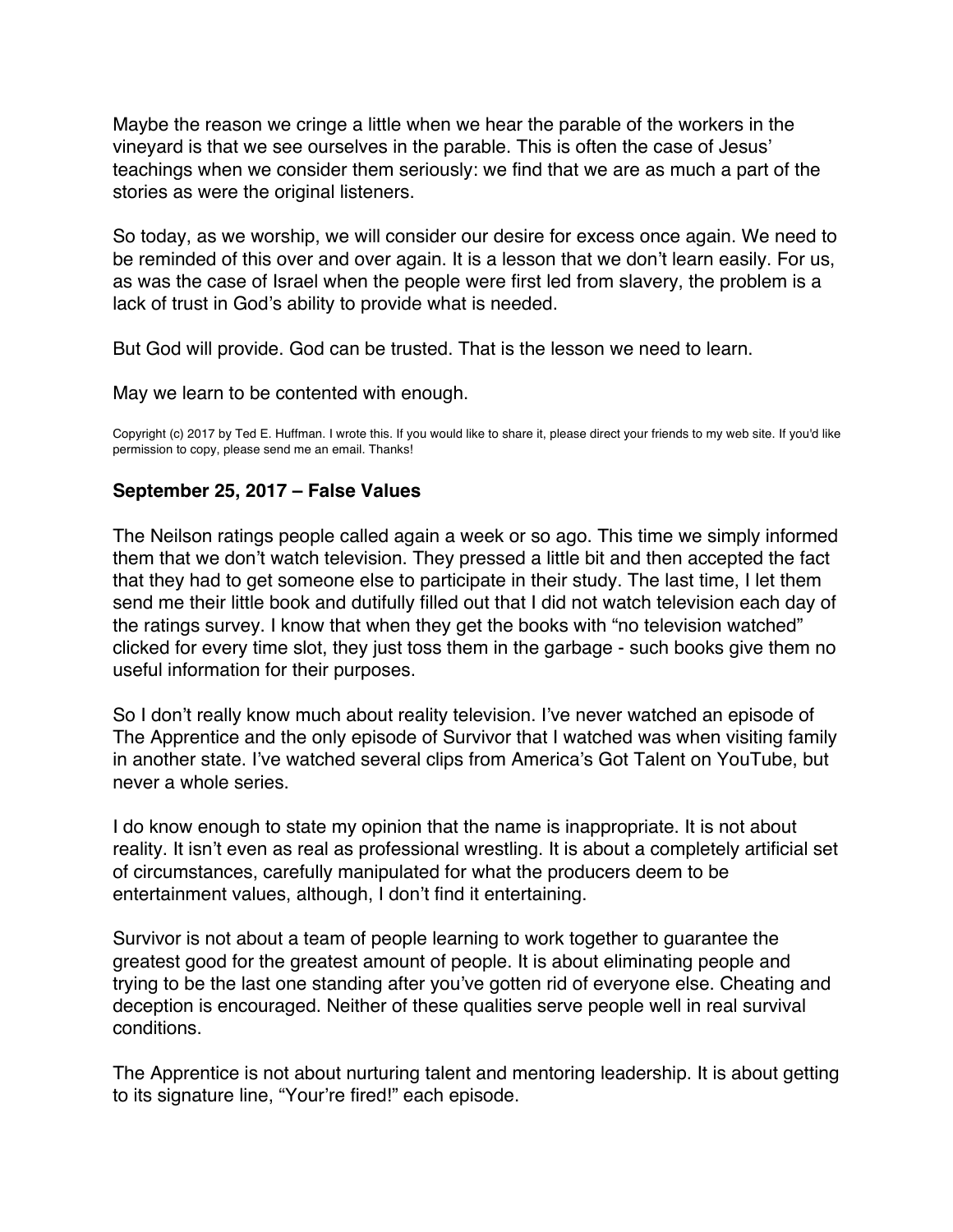America's Got Talent isn't about exposing audiences to a lot of talent. It is about eliminating very talented persons in an environment that only has one winner.

Dancing with the Stars isn't about people learning to dance, but rather about discovering tiny flaws and mistakes in the genuine attempts of very talented people so that once again they can be eliminated.

The net result of all of this so-called reality television is that those who watch are learning false values and poor citizenship. If you want reality, watch the self-sacrificing efforts of rescuers in Mexico City. If you want to learn about surviving, follow the coverage of hurricane recovery in Puerto Rico.

Here are three false values espoused by reality television that are becoming visible in very negative ways in our society and undermining the concept of citizenship.

Some people have come to falsely believe that anger is the same as seriousness. You can see the expressions of anger increasing all across the board. It has entered politics in a way that is very corrosive of our ability to govern ourselves. Anger and seriousness are not the same thing. Just because someone is angry doesn't meant that person is serious or capable. With all due respect to the President of the United States, "Rocket Man" is a line from a song made popular by Elton John, not a helpful way to refer to the leader of a nation in a speech to the United Nations. Instead of appearing to be serious in front of an international audience, the effect was comical, like watching an infant being ineffective in getting what he wants. John Waters said, "If you are angry at 70 you're a real jerk! Angry at 20 is sexy. Anger at 70 is lonely."

High school debaters all across this country can show politicians the value of learning to control anger when making effective arguments. In fact I believe that every legislative body in our country ought to discipline itself to devoting at least one day each year to listening to high school debaters wrestle with the issues. The would learn more about the art of persuasion and effective argument than is displayed in their usual mode of business.

People have come to falsely believe that restraint is a sign of cowardice. Nothing could be further from the truth. Showing restraint can require a huge amount of courage. Conversely, those who show no restraint at all frequently demonstrate cowardice. Genuine human emotions are worthy of expression, but uncontrolled are rarely helpful. Learning appropriate ways of expressing emotions involves discovering where and how expressing them promotes mental health. Those who are incapable of restraint also become incapable of contributing to society.

During the struggle for Independence in India and during the Civil Rights Movement in America, organizers learned that it was very difficult to teach the principles and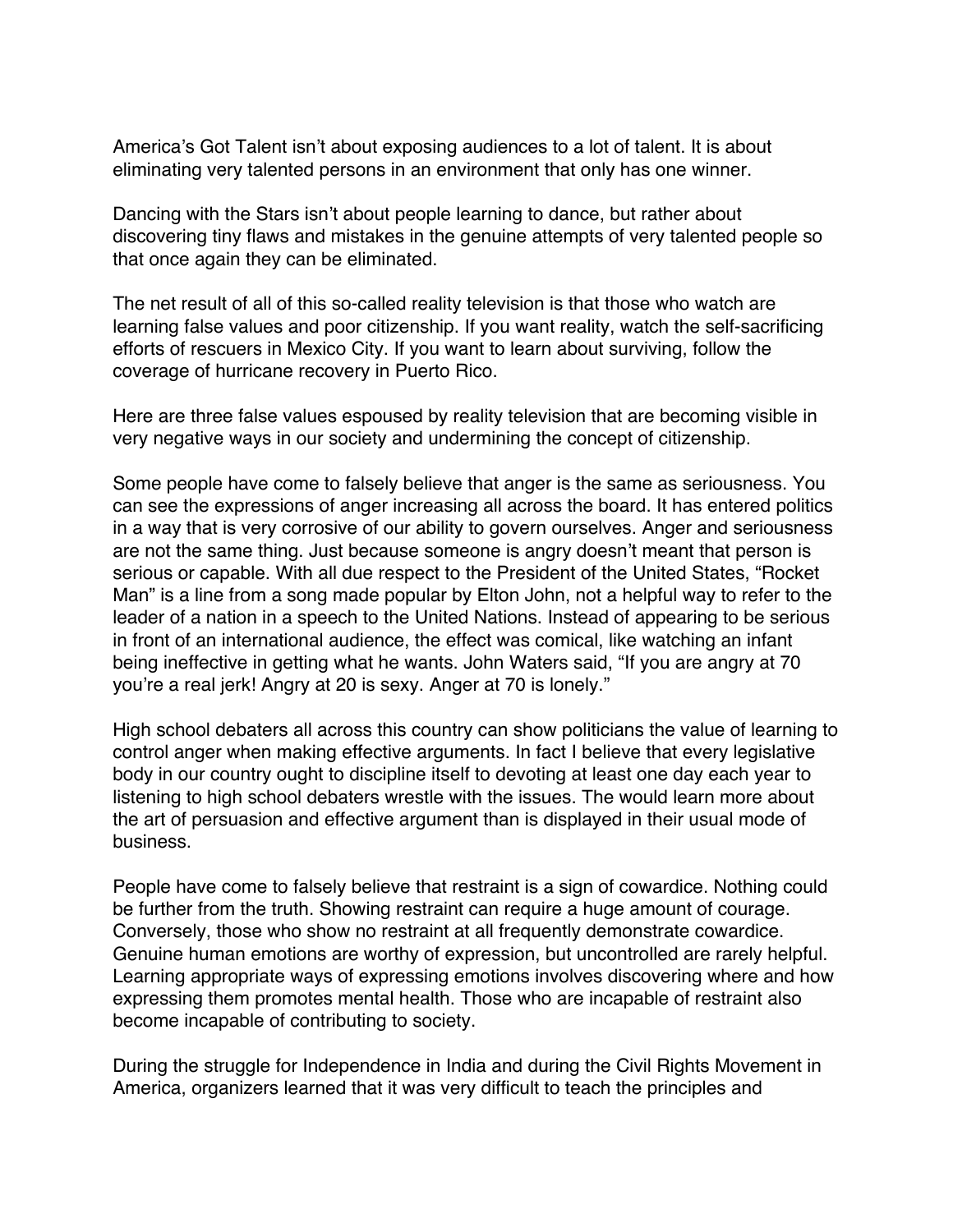<span id="page-53-0"></span>behaviors of nonviolence. However, when those concepts were well learned, those engaging in the struggle were far more effective. When the anger of the opposition produced consistent nonviolent action, those whose tools were anger were consistently overcome. Restraint can be taught and learned and effectively used for political and social change.

People have come to falsely believe that rudeness is the same as telling the truth. Actually, people can be rude and lie at the same time. It happens all of the time. The judges on the so-called reality programs may often say, "I'm not here to be polite," or "I'm not here to make friends." However, there is no excuse for a lack of common civility. A fair judge of character has to be fair. People can disagree and be civil with one another.

Robert Fulghum wrote a a poem, "All I Really Need to Know I Learned in Kindergarten." We actually teach young children important lessons about behavior and working with others. I watch it in the preschool at our church nearly every day. Children learn that there is a great social value in being polite to one another. Compassion and empathy are not only virtues that can be taught, but when there is a failure to teach them, the individual fails to mature. When basic conscience is not learned at the appropriate developmental stage, usually before the age of 5 years, a child can be scarred for life.

I am no expert on television. I don't know anything about using the media to sell products or make money. But I do know that face-to-face relationships are much more honest teachers than the screen. If we want to teach the truth instead of false values, we'd best invest our time in talking to one another.

Copyright (c) 2017 by Ted E. Huffman. I wrote this. If you would like to share it, please direct your friends to my web site. If you'd like permission to copy, please send me an email. Thanks!

### **September 26, 2017 – Contemplating my Investments**

I guess yesterday was service technician day. Since it was my day off and since our dishwasher has been not working for a few weeks, I scheduled an appliance repair technician to come to our home to repair the dishwasher. I had made the arrangements a couple of weeks ago, planning it to occur on a day off when I would have time to visit with the technician and see what repairs were required. A broken dishwasher isn't much of a crisis when there are just two of us in the house. We can do our dishes in just a few minutes. The dishwasher doesn't really save us that much time compared with just washing the dishes in the sink, so we didn't mind waiting until the repair person could come at a convenient time.

So, of course, my day began with a call that the fire alarms had gone off at the church. I rushed to town to discover that dust in a smoke alarm had caused the excitement. It ended up being a good thing that we checked it out, because it could happen again and the sounding alarms were frightening to the children in the preschool. Besides, the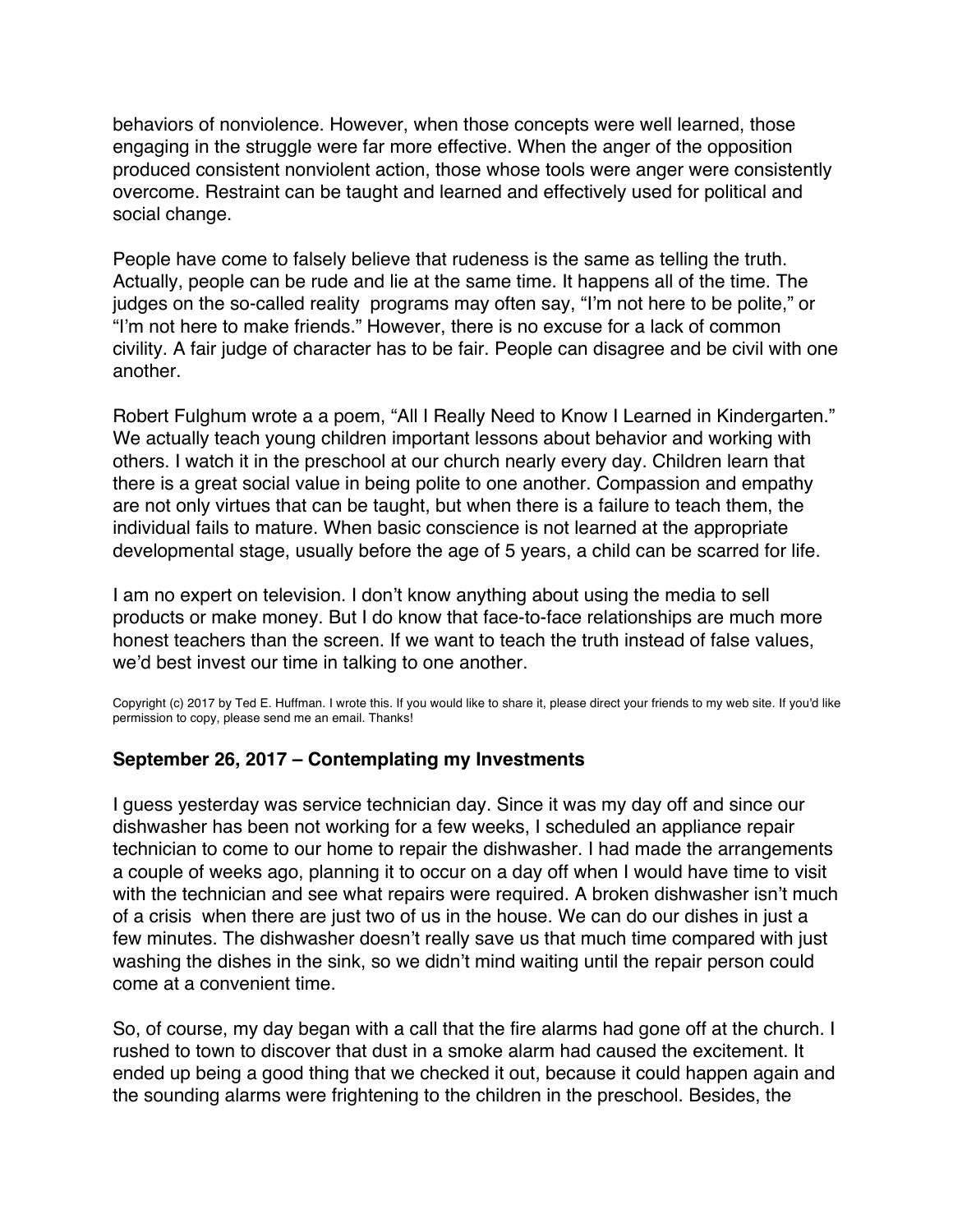boiler had failed to fire for the second straight day, so we needed to have a couple of switches replaced to provide reliable heat for the building. After making sure that the repair technicians for the alarm system and for the boiler were on their way, I left the building in the capable management of a volunteer and returned home to do some chores.

Our appliance repairman arrived on time, and in addition to the dishwasher our in-sink disposer was not working. He looked at both, quickly repaired the dishwasher by unplugging and replugging a control panel, and determined that the disposer needed to be replaced. I'm not sure that I didn't pay \$100 for the technician to simply unplug, wait 30 seconds and replug to reset a computer, but the problem was solved with the dishwasher.

Meanwhile the boiler technician at the church had no way to determine whether or not the computer was calling for heat in the building and despite over the phone instructions to the volunteer, I needed to head back to the church to make sure that those repairs were being made. It turned out that the system was calling for heat all along and that I really didn't need to make that trip, but the faithful volunteer had already spent several hours in the church and showing my support wasn't a bad thing to do.

Repairs made both places, I headed to a big box home improvements store to purchase the new disposer. I had it installed, inspected for leaks and working by early evening.

While I was doing all of that running around, I was thinking about the "joys" of home ownership. For most of us our homes are our biggest investments and once we've figured out how to arrange an appropriate loan and get into our houses and start building equity we are faced with the reality that homes are in constant need of repair. Yes, it is true that they appreciate in value and make a good investment, but they also are pretty much in need of constant repair. I can do some of those chores myself, like installing the disposer, which saved about \$100. But some chores, like diagnosing the problem with the dishwasher, are beyond me and I need to hire people who know what they are doing.

A person my age is constantly bombarded with advertisements for retirement investments and the like. Being 64 and having not yet joined AARP is frustrating to that organization and they send me membership cards at least twice each month. So far, it has been entertaining for me to know they spend more on trying to recruit me than I would spend on membership were I to join.

I'm no expert in investment and the modest savings that we have are managed by investment professionals, who may or may not be better at that job than I would be, but at least I don't have to be thinking about money all of the time knowing that they are at work.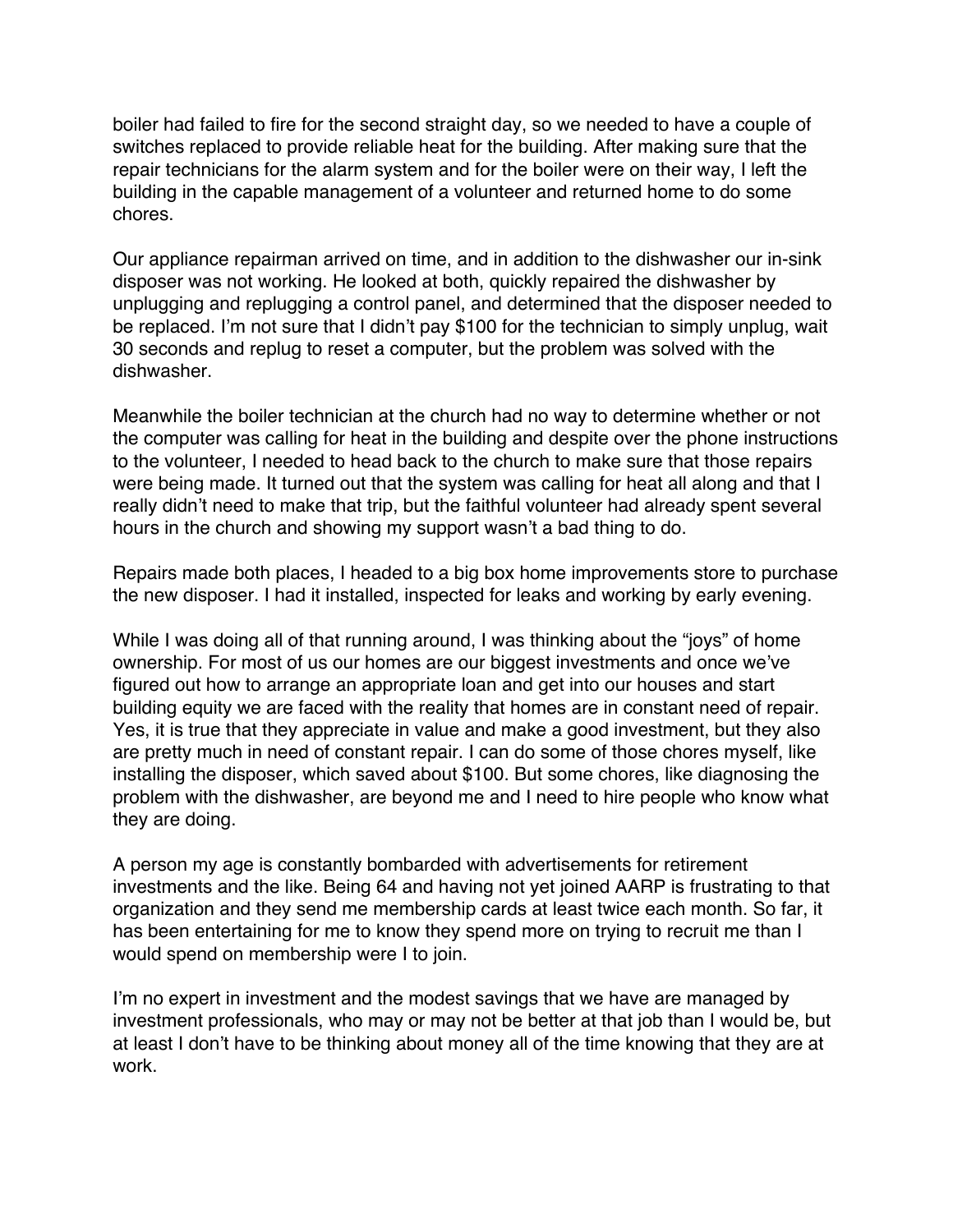<span id="page-55-0"></span>Still I've made some pretty sound investments in my lifetime. I have a kayak that I built and launched in the spring of 1999. At the time, it cost me just under \$300 to build the boat. At that time, I figured that going to a movie cost somewhere in the range of \$6 peer hour. Using that price as a base line for the cost of entertainment, I needed to paddle about 50 hours to "break even" on my kayak investment. I easily topped 50 hours of paddling the summer I launched the boat That is 100% return on investment in the first year, something my stock broker has never offered me. Actually, it is more than that since the kayak, which is now 18 years old, is probably still worth \$500 were I to sell it. Add to that the 50 -70 hours I've paddled that boat each year since and the increasing costs of entertainment, it comes out as a pretty good deal. I've made other investments that didn't return anywhere near as well.

Following that logic, in place of increasing my retirement savings, I've since built and bought a few more boats. The theory is that when I retire, I will have more leisure time and therefore will need more entertainment. Leaving aside the simple fact that I've collected enough boats to now require a rental storage unit which costs money every month, it looks like I'm well prepared for retirement.

The math doesn't actually work out, however, because in order to get a full return on my investment, I'll need to paddle each boat about 100 hours a year, which comes out to 1100 hours or slightly more than a half-time job just paddling. It is clear that retirement won't be an easy job. Perhaps there is a flaw in my investment plan.

If you know anyone who wants to buy a canoe or a kayak, I might be willing to talk to them. On the other hand, if during my retirement I spent half of my time paddling and half of my time repairing appliances . . .

Copyright (c) 2017 by Ted E. Huffman. I wrote this. If you would like to share it, please direct your friends to my web site. If you'd like permission to copy, please send me an email. Thanks!

### **September 27, 2017 – Pray for Puerto Rico**

There was an anniversary last March that slipped by with little notice. At least it didn't make the newspapers around here. On March 2, 1917, more than one million Puerto Rican were granted United States citizenship. The deal, at its inception, wasn't exactly founded in altruistic ideas of human development or an extension of privileges to the citizens of the island nation. It was the result of a simple math calculation. The United States was on the verge of declaring war against Germany. That declaration came one moth later, on April 2, 1917. The citizenship of Puerto Ricans meant that President Wilson had approximately 20,000 more bodies that could be drafted into the war effort.

Puerto Ricans didn't exactly gain equal status with their citizenship. After a century as citizens of the United States, US federal agencies control the island's currency, banking system, international trade, foreign relations, shipping, maritime laws, TV, radio, postal system, immigration. Social Security, customs, transportation, military, import-export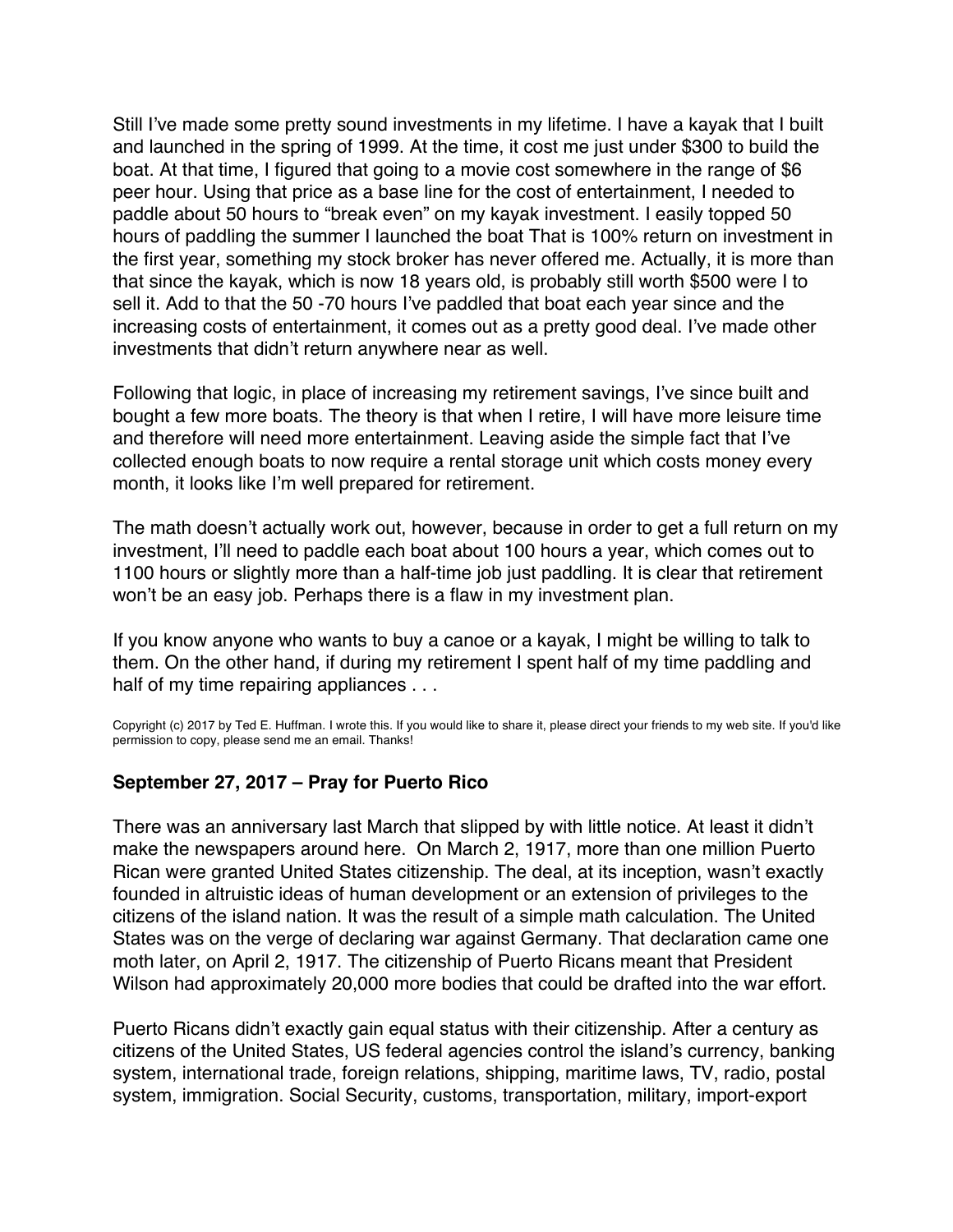regulations, environmental controls. coastal operations, air space, civil and criminal appeals and judicial code. It is a modern example of colonialism. While the great European colonial powers have recognized the failure of colonial systems and have, for the most part, granted independence to the nations that were once colonies, the United States is effectively running a colonial system in Puerto Rico.

The system isn't lucrative for the citizens of Puerto Rico. The per capita income of Puerto Ricans is about \$25,200 - half that of Mississippi, the poorest state in the union. In addition, the retirement age has been raised, water rates have gone up, gas and sales taxes are among the highest in the United States, and electricity rates have skyrocketed. In 2013-2014, 105 different taxes were raised in Puerto Rico.

Puerto Rico had its homeland invaded, its wealth exploited, its patriots persecuted and jailed.

The economy, largely administered by US governmental agencies and decrees, is failing. Recent attempts to balance the budget have involved the closure and sale of over 300 public school buildings, a cut of \$300 million from the University of Puerto Rico, a 10% cut in the federal retirement system, a cut in the minimum wage to \$4.25, and more draconian actions. But the debt continues to rise. The island has \$72 billion in debt, requiring \$6 billion each year just to avoid default. The tax base is shrinking, the debt is mounting and Puerto Ricans have little option other than going to the mainland to work in order to survive.

That was all before Hurricane Maria slammed into Puerto Rico. While our news is dominated by the President's twitter storms and the dysfunction of congress, the entire nation - some 3.4 million people remain without regular electricity. An estimated 1.5 million are without access to clean water. Communications systems have failed and countless residents are cut off from access to any physical infrastructure at all.

After nearly a week, President Trump finally did make mention of the crisis in Puerto Rico. Using his favorite method of official communication, he sent a curious stream of tweets that seemed to blame Puerto Rico's woes on internal dysfunctions and "massive debt" to Wall Street financiers.

As an unincorporated territory, Puerto Rico's citizens, while they are official citizens of the United States, have no vote in presidential elections and have no voting representation in congress. Yarimar Bonilla, professor of anthropology and Caribbean studies at Rutgers University wrote, "Vulnerability is not simply a product of natural conditions; it is a political state and a colonial condition. With a poverty rate nearly double that of Mississippi, failing infrastructure that has been neglected for more than a decade and a public sector that has been increasingly dismantled in response to the debt crisis, the island was already in a state of emergency long before the storm hit."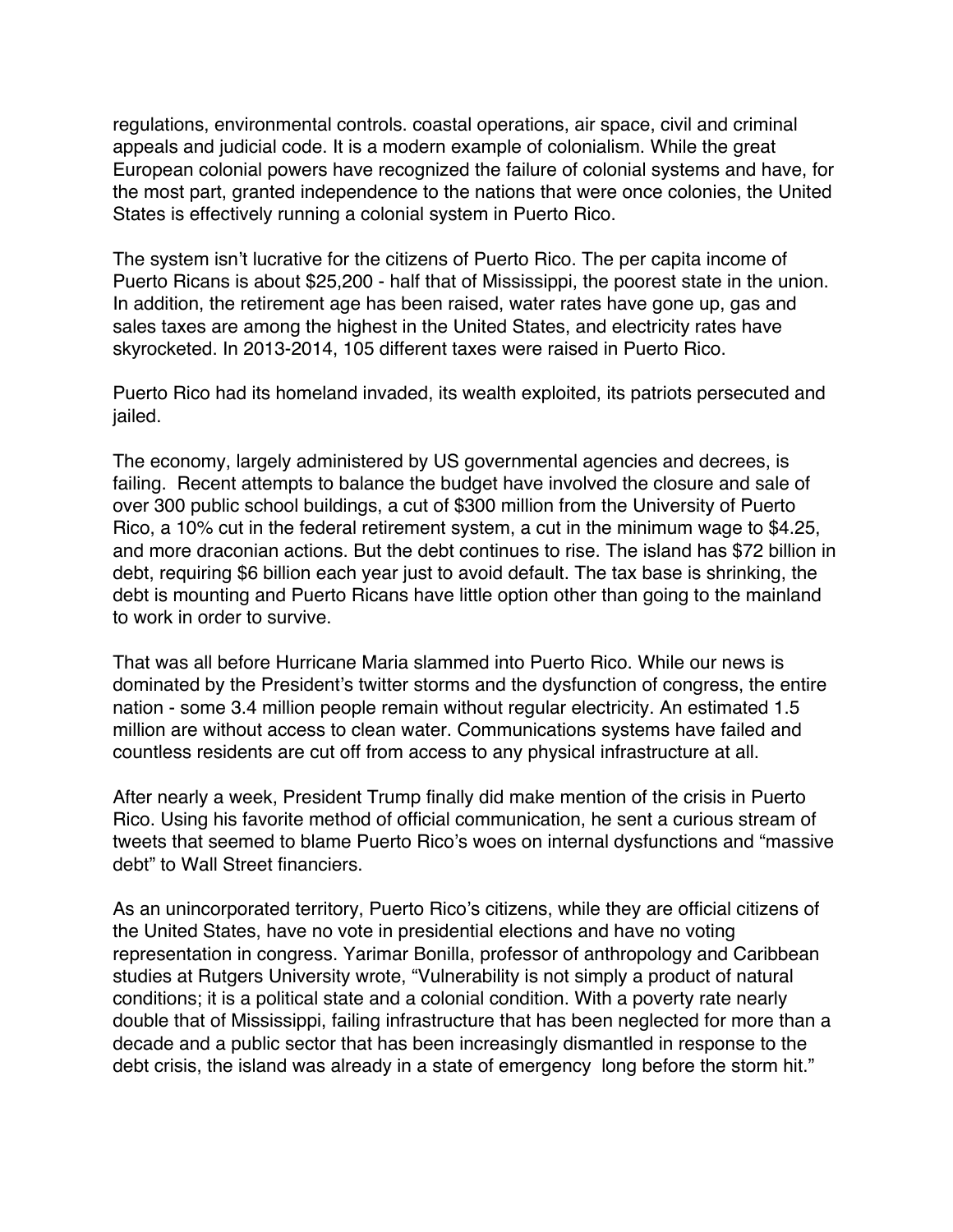Nelson Dennis, author of "War Against all Puerto Ricans," wrote: "Puerto Rico has been little more than a profit center for the United States: first as a naval coaling station, then as a sugar empire, a cheap labor supply, a tax haven, a captive market, and now as a municipal bond debtor and target for privatization. It is an island of beggars and billionaires: fought over by lawyers, bossed by absentee landlords, and clerked by politicians."

We can argue the politics in the situation until we are blue in the face. Meanwhile Puerto Ricans are literally dying.

Many will be forced off of the island, which for now and for the foreseeable future, is incapable of providing the basic necessities of life for its population. They are, after all, citizens of the United States. Despite a century of being treated like second-class citizens, they are deserving of our compassion and our dedication to making serious changes to support them as fellow citizens.

Our fellow citizens are feeling very alone at this moment. As they sit in the dark, without access to power, unprotected from the elements because of destroyed roofs, facing thirst and disease from a lack of clean water, they feel very distant from those of us who are fellow citizens, but so far away from the realities of their plight.

Cash support for victims of Maria in Puerto Rico can be directed through the United Church of Christ, including our congregation, UNICEF, Save the Children, and other agencies. Emergency construction supplies from bottled water and hand sanitizer to extension cords, tarps and safety glasses can be donated as well. The web site United for Puerto Rico has information on what is needed and how to make donations.

You can also help by spreading the word on the plight of those suffering in Puerto Rico through whatever media you have. With the infrastructure in Puerto Rico down, those living there wonder whether or not we on the mainland are even aware of their plight.

We all can prepare to welcome and support those who will be forced to come to the mainland.

The history of the world is filled with stories of how colonialism has failed the people of colonized countries. After we have begun to clean up the mess and respond to the immediate needs of those who are suffering, the time has come for the United States to examine its relationship with the people of Puerto Rico and discover a new way for us to forge a better relationship.

Copyright (c) 2017 by Ted E. Huffman. I wrote this. If you would like to share it, please direct your friends to my web site. If you'd like permission to copy, please send me an email. Thanks!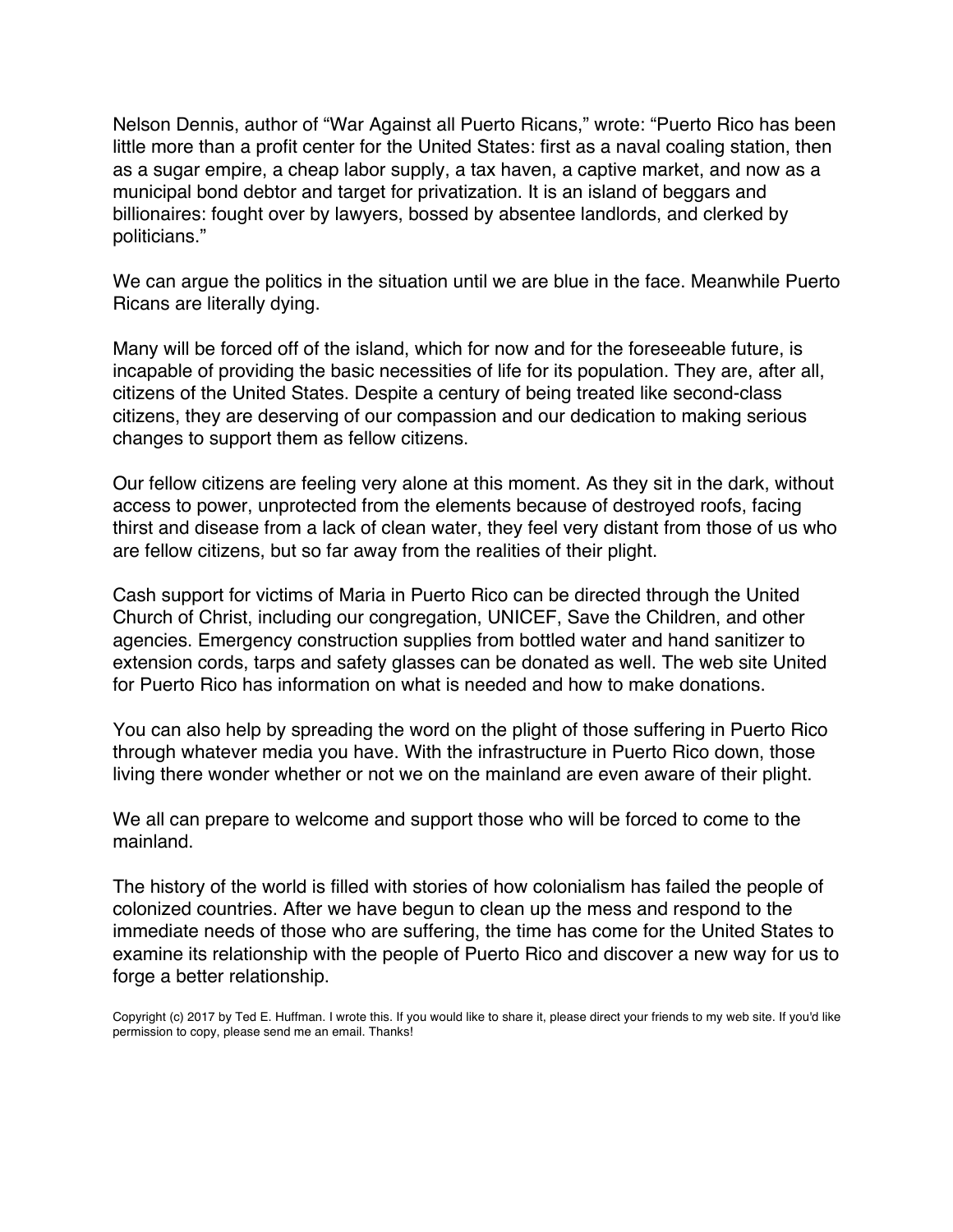### <span id="page-58-0"></span>**September 28, 2017 – Post-Adventure Hangover**

I'm not a drinker. Although I do occasionally drink alcohol in social settings, I do not enjoy the sensation of over-consuming and my body does not need the calories of excessive drinking. As a result, I really don't know what a hangover feels like and I have no desire to find out. I think, however, that it must be a bit like the feeling I have experienced after taking a particularly adventurous trip. We've gone on some wonderful vacations over the years and I have really enjoyed hiking and paddling and traveling. I puzzle a bit, however, over the simple fact that returning to my regular life after an adventure can leave me feeling restless and irritable. If I have been recreating, why do I return to work with a feeling that is not refreshed?

Recently I gained a bit of perspective from reading an article in a paddling magazine. I discovered that I'm not alone in my sense of letdown after a wonderful adventure. Paul Caffyn described the depression he suffered after he kayaked around Japan in 1985. "the word side of sea kayaking for me was the immediate period following a successful trip. It was not one of elation and satisfaction, as you might expect." Instead a sudden lack of purpose left Caffyn feeling adrift. Neil Schulman observed that after days of steady exercise, nature and simple rhythms, walking into his own front door left him feeling overwhelmed. While he is longing to return to the outdoors, he has to deal with catching up on social connections, cleaning and storing gear, doing laundry, reading mail and email, and getting back into the routine of work.

Another part of returning to routines after an adventure is that we return to people who haven't shared the adventure. Although we try to describe what we have seen and done, the storytelling falls short of the reality and it is impossible to share the full experience with those who haven't been there and done that.

Additionally, returning after a trip reminds us all of our mortality. Being gone for a while, we come back to discover that things went on smoothly without us. We are reminded that if we were to die life would go on without us.

I have been thinking of that sensation of returning to the normal after a particularly exciting adventure as I have been preparing to speak to some new officers and their families. The sheriff's office, like other law enforcement agencies, holds regular ceremonies where new officers are greeted by the agency, given their oaths, and receive their badges. It is a time for celebration of the completion of a period of training and preparation and an opportunity for the new hires to get to know and be known by others in the agency. Our office has a rather recent tradition of having the chaplains address the new hires and their families. We usually speak a little bit about the unique stresses that are a part of law enforcement and ways that family members can support their officers. There is a lot of research about the hyper vigilance cycle, law enforcement stress, and stress management techniques that extend longevity in law enforcement.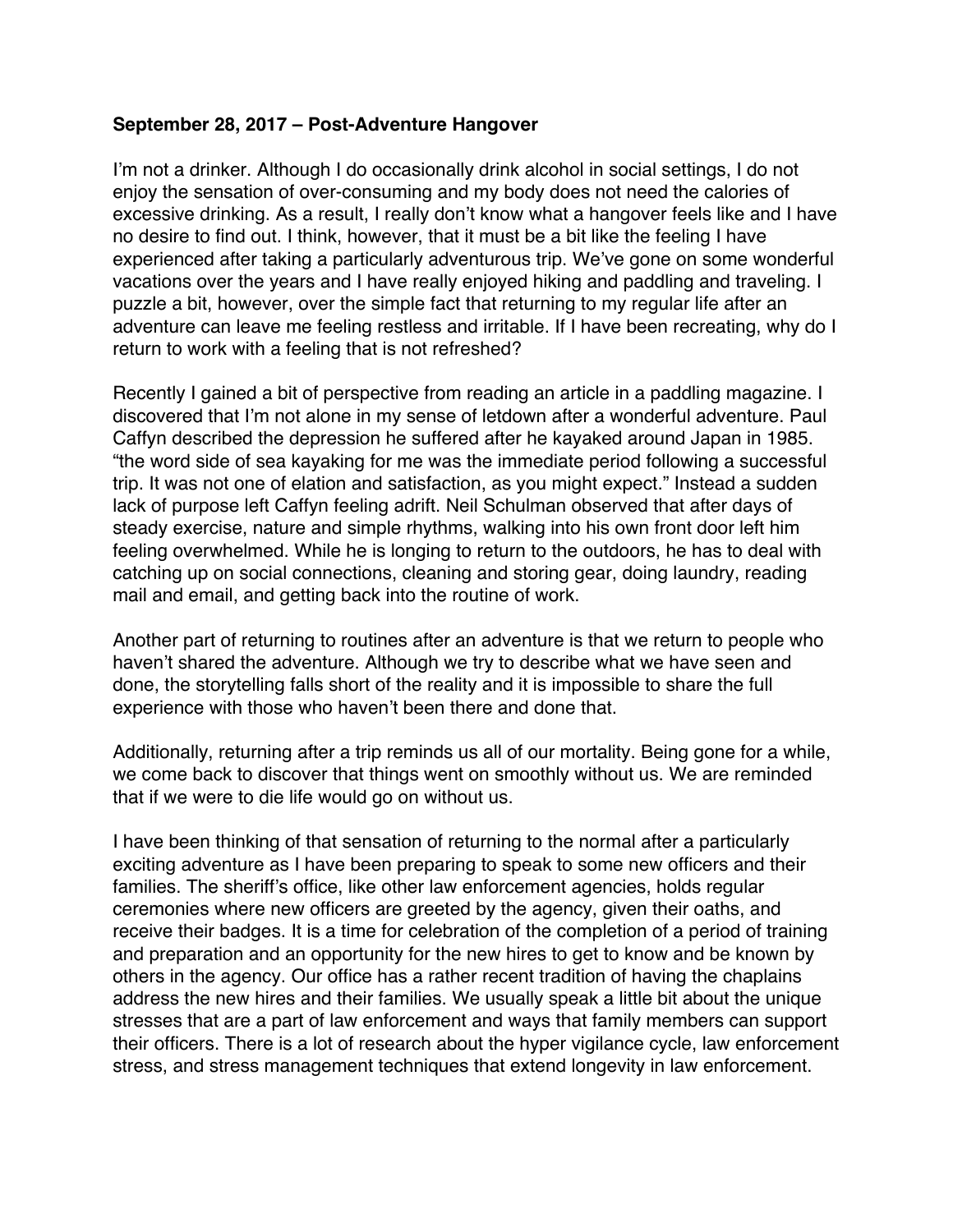The stress affects entire families and speaking with family members at the onset of an officer's career can build understanding and support for law enforcement professionals.

The usual talk, however, has become a bit tired in the last year or so, and I'm always looking at new ways to introduce material that are fresh and meaningful to those who are listening. It has occurred to me that those who work in law enforcement are a lot like my canoeing and kayaking buddies. They love physical exertion. They push their own limits. They enjoy excitement and the challenge of adapting to unforeseen circumstances. Each shift is a unique challenge that tests their abilities and extends their limits.

Returning to their own home after a particularly exciting shift at work is a bit like returning from a great adventure. There is a natural letdown and a sense that it is impossible to fully share the experience with those who haven't had it.

Cops, like kayakers, tend to hang out with each other even when they aren't engaging in their chosen activity. We all are tribal. We like being with those who we feel understand our experiences. That sense that some people can understand while others do not can create isolation from the community and even alienation. Kayakers, and some cops, make the situation even worse by hanging out together in places that serve alcohol and, after a while, have an additional hangover to deal with.

The solution is not to avoid others who share our interests and understand our passions. But it does involve cultivating honest and meaningful relationships with those whose lives are different from my own. I've learned to enjoy the comments I get from some church members about the fact they can't understand how anybody would want to crawl into the small cockpit of a kayak and then roll under the water. I know they don't know the feeling of a successful kayak roll and probably never will. But they are worth getting to know for their own reasons. Just because someone isn't passionate about paddling doesn't mean that person has no passion or doesn't enjoy excitement. Getting to know people whose pursuits are different from my own can be deeply meaningful.

It is easy for law enforcement professionals to assume an "us" and "them" attitude about others. After all, most of their shifts are spent with people who are dramatically different from them. They see the addicts and the victims and those who have strayed from the law. They deal with the angry and the violent and those who have lost control. Their jobs involve a lot of being with people who are not at all like themselves. But most of the world's people are not the same as those who end up in the back of a patrol car or in the county jail. There are lots of regular folk who would make good friends for law enforcement officers. Taking time to cultivate those friendships can help ease the transition from work to time off.

Probably anyone who enjoys an adrenaline high will experience a letdown. There are, however, many things we can do to ease the transition.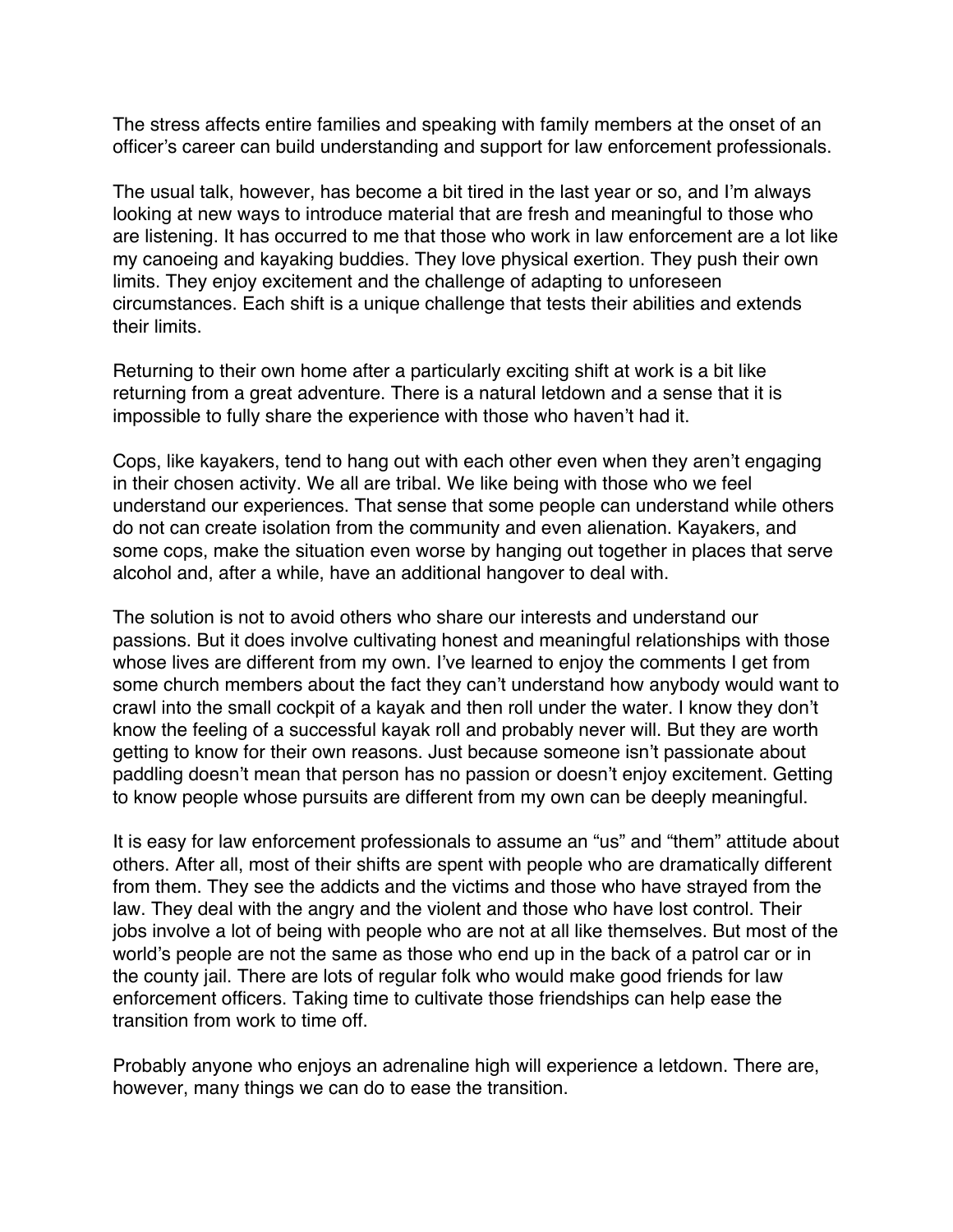<span id="page-60-0"></span>Copyright (c) 2017 by Ted E. Huffman. I wrote this. If you would like to share it, please direct your friends to my web site. If you'd like permission to copy, please send me an email. Thanks!

#### **September 29, 2017 – What the Advertisements Say**

For the past couple of days, I've been reading through a small pile of canoeing and kayaking magazines. I usually read magazines as they arrive at the house, but for some reason I collected a small pile of partially-read and unread magazines. Likely I was distracted by some book I was reading that got more of my attention than the magazines. Perhaps it is because at the beginning of the summer I obtained a used tablet computer and have been reading books in the electronic format and that altered my reading habits for a while. I know that most of the magazines I read are available in electronic formats and can be read on the tablet, but I haven't gotten around to figuring out, one by one, how to switch from print editions arriving in the mail to electronic versions viewed on the screen.

The thing about reading several magazines that focus on the same topic in a row is that you end up reading a bunch of advertisements. Most of those advertisements are for things that I don't happen to need or want.

I have no plans to purchase led rope lighting for my kayak perimeter. I do own a small battery powered mast light to make my boats legal for nighttime paddling, but it doesn't get a lot of use. Most of my paddling is done in the daylight. And when I do paddle at night, I prefer to have the light behind me so my eyes adjust to the darkness and I can see. There actually is a lot of light available at night, especially when the moon is full and the clouds are few, which are the best nights for paddling. I learned years ago that if you use a flashlight to walk in the forest at night, you can see what is in the circle of light cast by the flashlight and the whole rest of the forest is dark. On the other hand, if you turn off the flashlight and allow your eyes to adjust, you can see a whole lot more. The same applies to paddling in the dark. Less light is better.

I'm not the customer for the latest fashion pfd. My old flotation devices seem just fine and I put them on, so I don't have to look at them. I don't care if the colors match the rest of my "outfit." I am a big fan of paddling safety, and I always wear a pfd, but I don't wear it for appearances. When I was growing up, we took great pride in not wearing matched outfits for outdoor recreation. It was common knowledge that the folks who had matched outfits on the ski hill didn't know how to ski. The real skiers had jackets with duct tape patches. We didn't want to look like the tourists when we went skiing.

I won't be buying a paddling performance computer that has a wireless sensor attached to my paddle and a digital display that straps to the deck of my boat. I have no interest in finding out what the computer determines to be my optimal stroke. I don't care how far I paddle when I go out. Boating is recreation for me, not competition. I understand that Olympic athletes need training aids, but I'm an old guy poking around a little lake in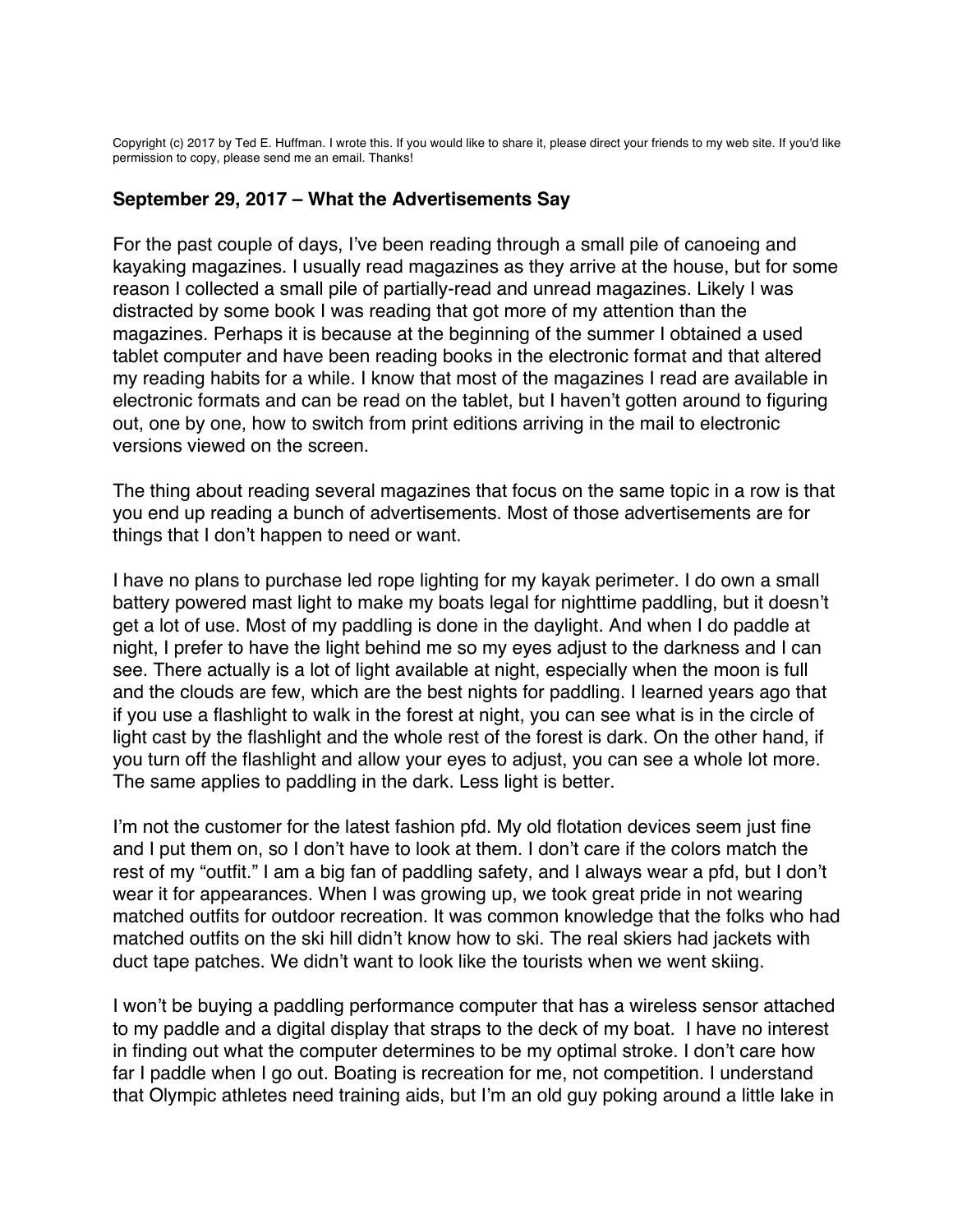a boat I built myself. And, quite frankly, anything that takes batteries doesn't enhance my enjoyment of the sport.

In that same vein, I don't need cup holders or usb ports on my boat. Yes, I've been known to take a thermos of coffee, though these days it will be decaf or herbal tea. But I like to stop and sip my coffee while I look at the osprey nest or the beaver lodge. I don't own the latest \$40 Yet cup and am not motivated to obtain one. I sort of like the little cup that screws onto the top of my old thermos. It is just the right size for a small sip. If the cup is too big, you have to stop too often. USB ports for what? To charge your cell phone? I'm still working through my disappointment that there is cell service at the lake. I used to be able to get away from my phone at the lake. These days I carry it in a dry bag just in case of an emergency, but I sort of resent the connection to the outside world when I paddle. I usually turn off the ringer because the sound is so jarring when I am paddling.

The other complaint I have about the ads in paddling magazines, and in virtually all outdoor magazines these days, is that they are mostly for clothing. I remember when we joined REI so we could get carabiners and harness webbing that wasn't available in our home town. We looked at sleeping bags and tents and backpacks. Now those items are relegated to the back of the catalogue which is 90% clothing. I've already ranted about clothing in this blog post and I left this complaint to the end of the list because I am perfectly capable of going on and on about how much I believe thinking about clothing detracts from the wilderness experience.

I paddle three seasons and get in more days than most recreational paddlers I know and I've never been tempted to purchase a \$1,500 dry suit. Clothing doesn't restrict my access to recreation.

Paddling is a sport that is always done on the surface. We don't dive deep underwater. But that doesn't mean that paddlers have to be shallow in their personalities. You wouldn't know that from reading the ads in the paddling magazines. I understand that those full-color bright, slick ads are what pay for the magazines. My subscription price doesn't cover the cost of writing, editing, printing and mailing the magazine to my home. And some of the best outdoor photos end up getting printed as part of the ads. Still, I wonder if the sport wouldn't be improved by those advertisers spending more time out on the water paddling and less time thinking about what they are wearing.

Copyright (c) 2017 by Ted E. Huffman. I wrote this. If you would like to share it, please direct your friends to my web site. If you'd like permission to copy, please send me an email. Thanks!

### **September 30, 2017 – Thinking of Wild Places**

I grew up just outside of the Gallatin National Forest. We used to hike, camp and hunt in the area that is now known as the Absaroka-Beartooth Wilderness. It is nearly a million acres of undeveloped land on the Montana/Wyoming border. It was officially designated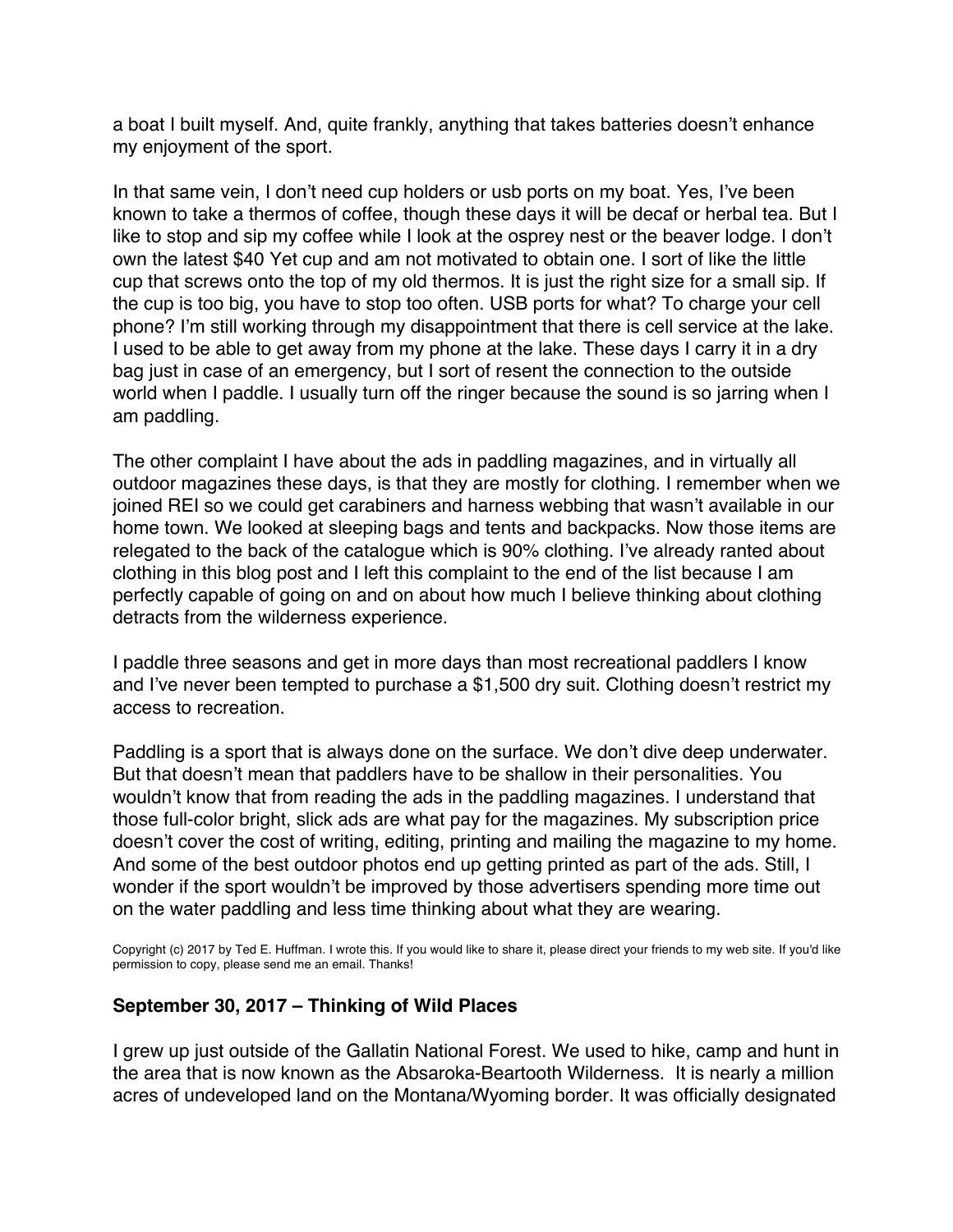<span id="page-62-0"></span>a wilderness area the same year that I was ordained to the ministry, and I have not lived close to that part of the world since, though I have hiked in that region several times since it has become a wilderness area. The conversations that I remember prior to the wilderness designation were similar to many other arguments that I have heard about the best use of public lands. Prior to the designation, the multiple-use policies of the forest service allowed for grazing permits, mining and some logging in the area. For many years, people seriously proposed a road be built from the end of the Main Boulder River over the divide into Slough Creek, providing a new entrance into Yellowstone National Park at the Lamar Basin. Proponents of the road argued that it would alleviate some of the traffic in the Mammoth area and provide a great introduction to the park by giving visitors access to a great wildlife viewing area. Opponents of the road cited the truly remote and beautiful area that would be overwhelmed by too many people and the impact of the road building would cause too much environmental destruction. They argued that the wildlife would decrease with the increased human impact. Grizzly bears and people don't mix well and when there is conflict between the two species, the bears usually lose in the long run.

These days I live in the Black Hills of South Dakota which are much more explored and filled with people. The Black Elk Wilderness is a little over 13,000 acres in the center of the hills designated as wilderness in 1980. Hiking in the Black Elk wilderness is, however, different from hiking in the Absaroka-Beartooth wilderness. Each time I've hiked in Black Elk, I've run into groups of other hikers, usually several different groups in a half day's hike. It isn't hard to be alone in the Black Hills, but you always have the sense that other people are not far away. The feeling is different from the backpack trips of my youth where even though I had left my plans with people who cared about me, I knew that were rescue to be needed, it would require multiple days for others to reach us. Even the coyotes sound different when you are sleeping in a tent a dozen miles from the nearest road and wondering if your food is high enough in the air to be safe from a bear and hoping there aren't any smells in your tent that might attract that bear.

It is a dilemma that faces us all when it comes to the wild places. Do we tell others about the beauty we have witnessed and risk the place becoming too crowded? How much access do we provide? Will the most beautiful places become ruined by having too many people fall in love with them? Yellowstone National Park is, in my mind, one example of a place that has been overwhelmed with people. They love the experience, but the place seems at times to have been loved to death. Traffic jams at Old Faithful, excessive liter at Norris Basin, eroding tails in the canyon near the falls. Everywhere you turn the pressure of people is evident.

On the other hand, these are public lands. They are not the exclusive retreat of those of us fortunate enough to live near them. They belong to all of the people. There is an inherent selfishness in wanting to keep others out of the most beautiful places. I am reminded of that continually by the stream of tourists who flood to the hills every year. We receive more visitors at our home here than we did in some other places we have